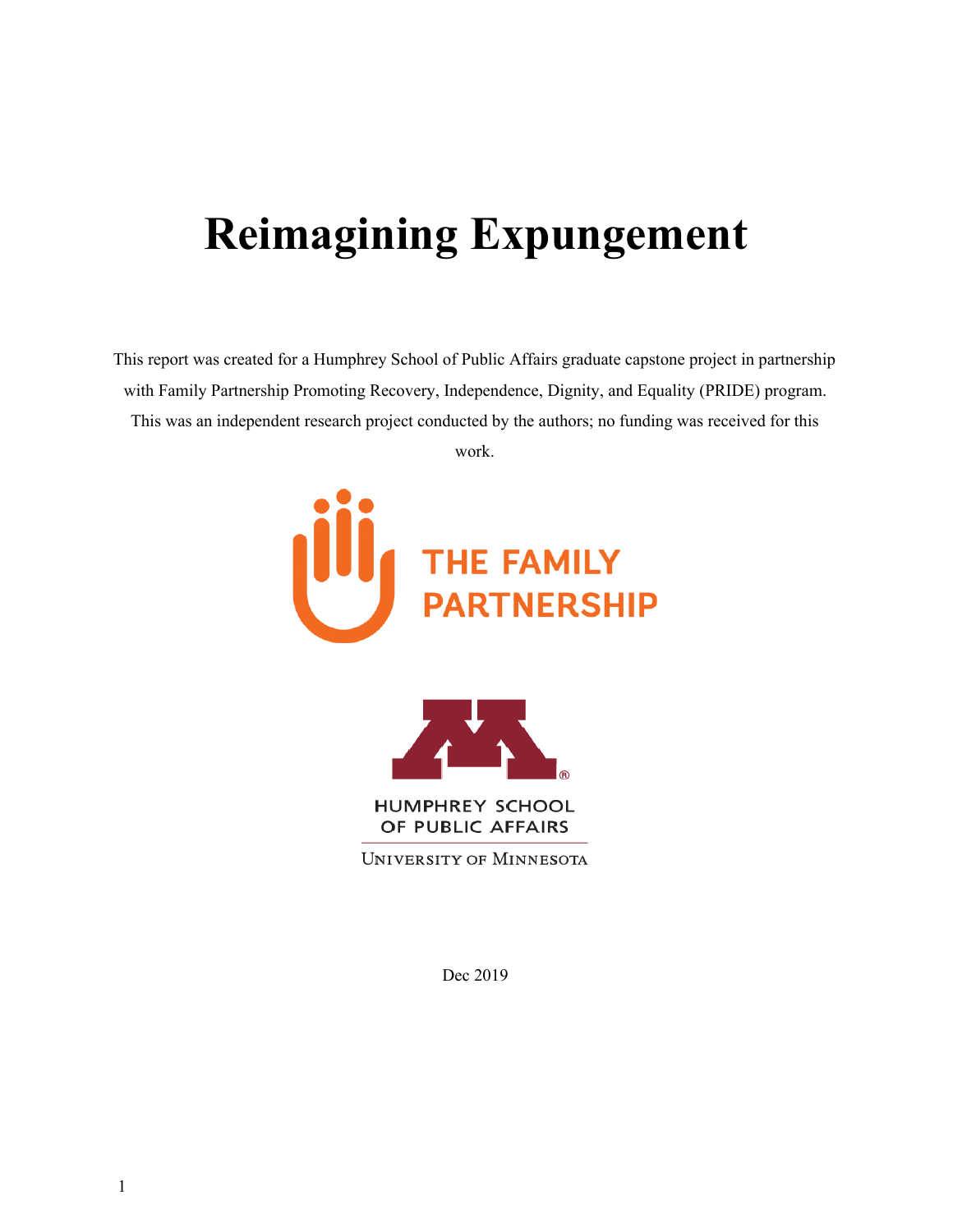# **Report Authors:**

**Sasha Hulsey**, Master of Public Policy and Master of Public Health candidate 2020 **Kshitiz Karki**, Master of Public Policy candidate 2020 **Liv Reyes**, Master of Public Policy candidate 2020 **Alyssa Scott**, Master of Public Policy and Master of Public Health candidate 2021

# **Contributors:**

We would like to acknowledge the contributions of **Joy Friedman** (Domestic and Sexual Violence Advocate at Minnesota Indian Women's Resource Center) and **Kristine Longfield** (Founder/CEO of Freedom to Practice LLC/CPDPE, Student in Human Services, Addiction Counseling & American Indian Studies) to this project. Joy Friedman is a nationally recognized public speaker, and activist supporting individuals impacted by sex trafficking and sexual exploitation who shared her story of accessing expungement as a case study featured in this report, as well as being a member of our first advisory group. Kristine Longfield, a survivor of exploitation, also shared her time, experiences, and expertise as a member of our first advisory group. The work of this advisory group will result in real change because of Ms. Friedman and Ms. Longfield's input and continued commitment. With their leadership, we will push for changes that will positively impact many.

# **Acknowledgments:**

We are grateful to both our academic advisor **Lauren Martin** (PhD, Associate Professor, School of Nursing, Population Health and Systems Cooperative, University of Minnesota) and community partner/advisor **Lorena Pinto** (Program Director at The Family Partnership). Without their leadership, knowledge, and advice, this work would not have been possible. Their continued support was integral to our ability to complete this report.

We would also like to thank all those who took the time to speak with us and share their knowledge and expertise as we continued to explore the issue of expungement for individuals who have been sexually exploited and the implementation of existing policies.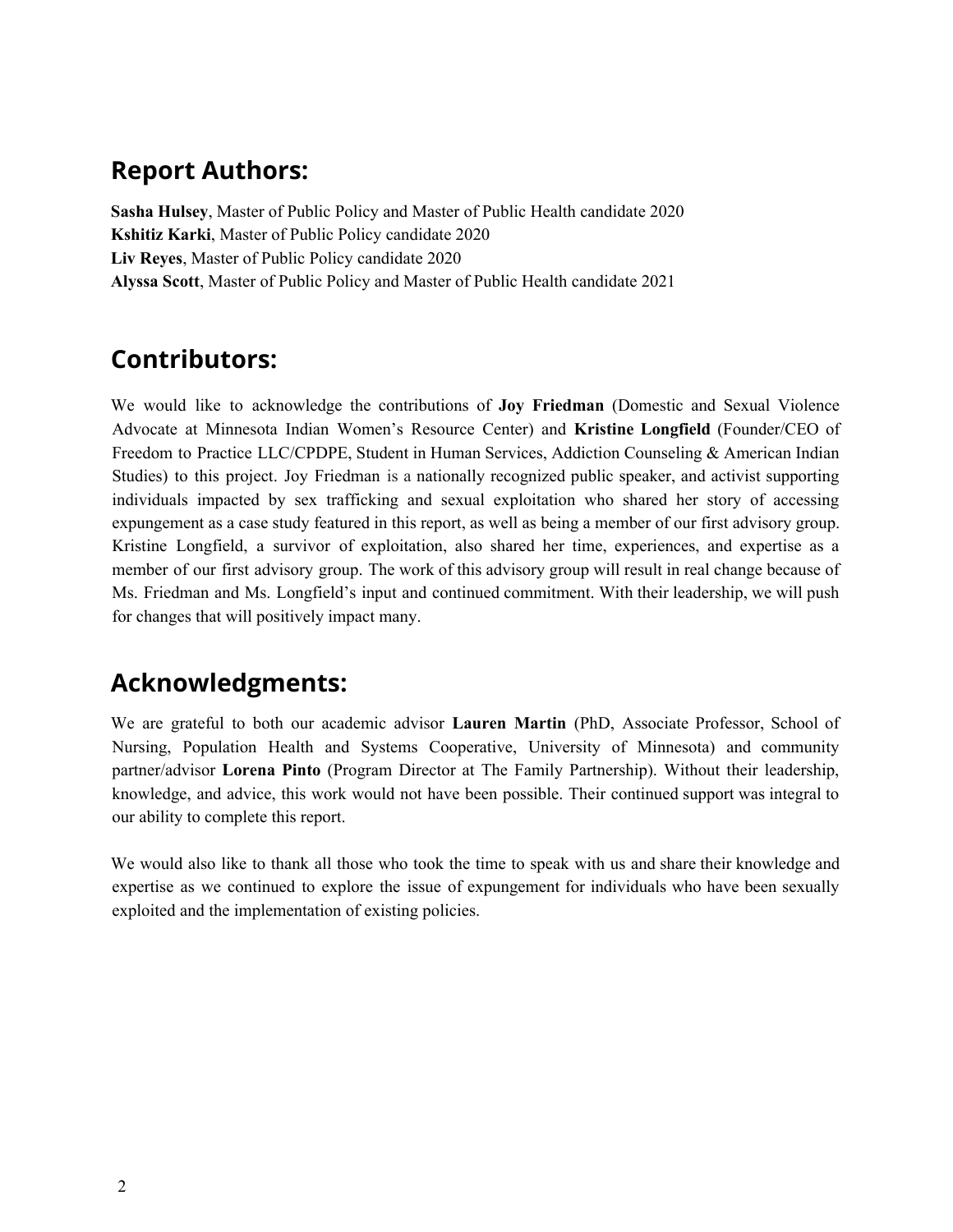# **Table of Contents**

| <b>Executive Summary</b>                           | 5              |
|----------------------------------------------------|----------------|
| <b>Introduction and Background</b>                 | $\overline{7}$ |
| <b>Methods</b>                                     | 12             |
| <b>Policy Field Map</b>                            | 14             |
| <b>History of Subdivision 6a</b>                   | 15             |
| <b>Case Study</b>                                  | 18             |
| <b>Advisory Group</b>                              | 23             |
| <b>Implementation Options</b>                      | 24             |
| <b>Expungement Petition Form Changes</b>           | 25             |
| The Use of Statute 609A.025                        | 26             |
| Help Seal My Record                                | 28             |
| <b>Additional Implementation Suggestions</b>       | 30             |
| Current Implementation Efforts Based on our Work   | 31             |
| <b>Advisory Group 2020 Plan</b>                    | 32             |
| Conclusion                                         | 36             |
| <b>Appendices</b>                                  | 38             |
| Appendix A: Consent Form for Interviews            | 38             |
| Appendix B: Consent Form for Case Study            | 39             |
| Appendix C: Consent Form for Advisory Group        | 40             |
| Appendix D: December 5, 2019 Advisory Group Agenda | 42             |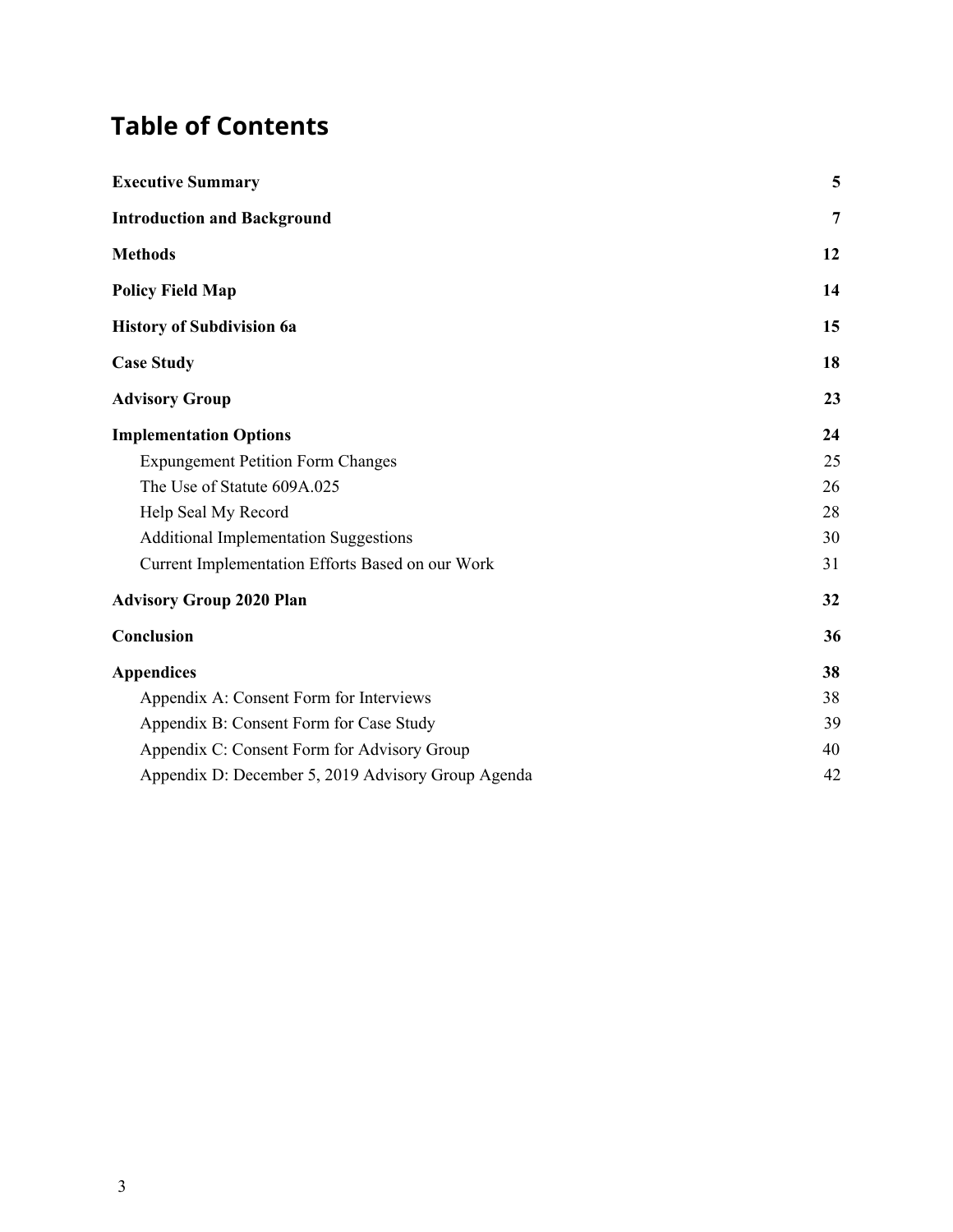# <span id="page-3-0"></span>**Executive Summary**

The Minnesota Legislature mandated a strategic planning process to investigate the expansion of the Safe Harbor model to adults over the age of 24 years, which resulted in the release of the Safe Harbor for All report in 2018. This report offers a recommendation to pursue remedies to reduce the burden of criminal records for individuals impacted and affected by sexual exploitation. Previous research, conducted by a team of graduate students at the Humphrey School of Public Affairs, revealed both the systems barriers to expungement as well as the individual-level barriers that exist for those seeking to expunge a prostitution-related charge. This research highlighted the ineffective implementation of the expungement statute in current practice. This led the research team to explore more effective implementation options for the expungement statute, especially of Minnesota Statute  $\S$  609A.03 subdivision 6a, for sexually exploited individuals.

Working in partnership with Family Partnership PRIDE (Promoting Recovery, Independence, Dignity, and Equality) program, the research team developed a participatory approach that sought to develop a more effective way to implement Subdivision 6a for sexually exploited individuals by conducting interviews, producing an illustrative case study, and engaging with an advisory group.

Interviews revealed further barriers as well as creative options to improve implementation of the expungement statute. Some barriers individuals face when seeking expungement include:

- Drawn-out timeline of the process
- Knowing your criminal history and the charges you have
- Lack of communication and connection between the systems of different agencies
- Complexity and tediousness of the process
- Lack of Direct Representation
- Having to advocate for yourself and know who to talk to, this can lead to re-traumatization
- Court processes and officials do not utilize trauma-informed practices

This report highlights a case study of Joy Friedman's experience successfully expunging her criminal record and restoring her prior status utilizing Subdivision 6a. She gave permission to tell her story in the report. Her experience further highlighted the barriers individuals face when seeking expungement. This case study demonstrates how necessary it is to improve the expungement process for anyone who has been victimized, and also to better implement Subdivision 6a.

In order to better inform what process changes and implementation options are pursued, the research team convened an advisory group made up of individuals impacted and affected by sexual exploitation. Aligned with the participatory approach, the research team believes those most directly impacted should be involved in the change-making process. This approach can hopefully act as proof and evidence of successful and meaningful participation and inspire policymakers to engage in participatory policymaking.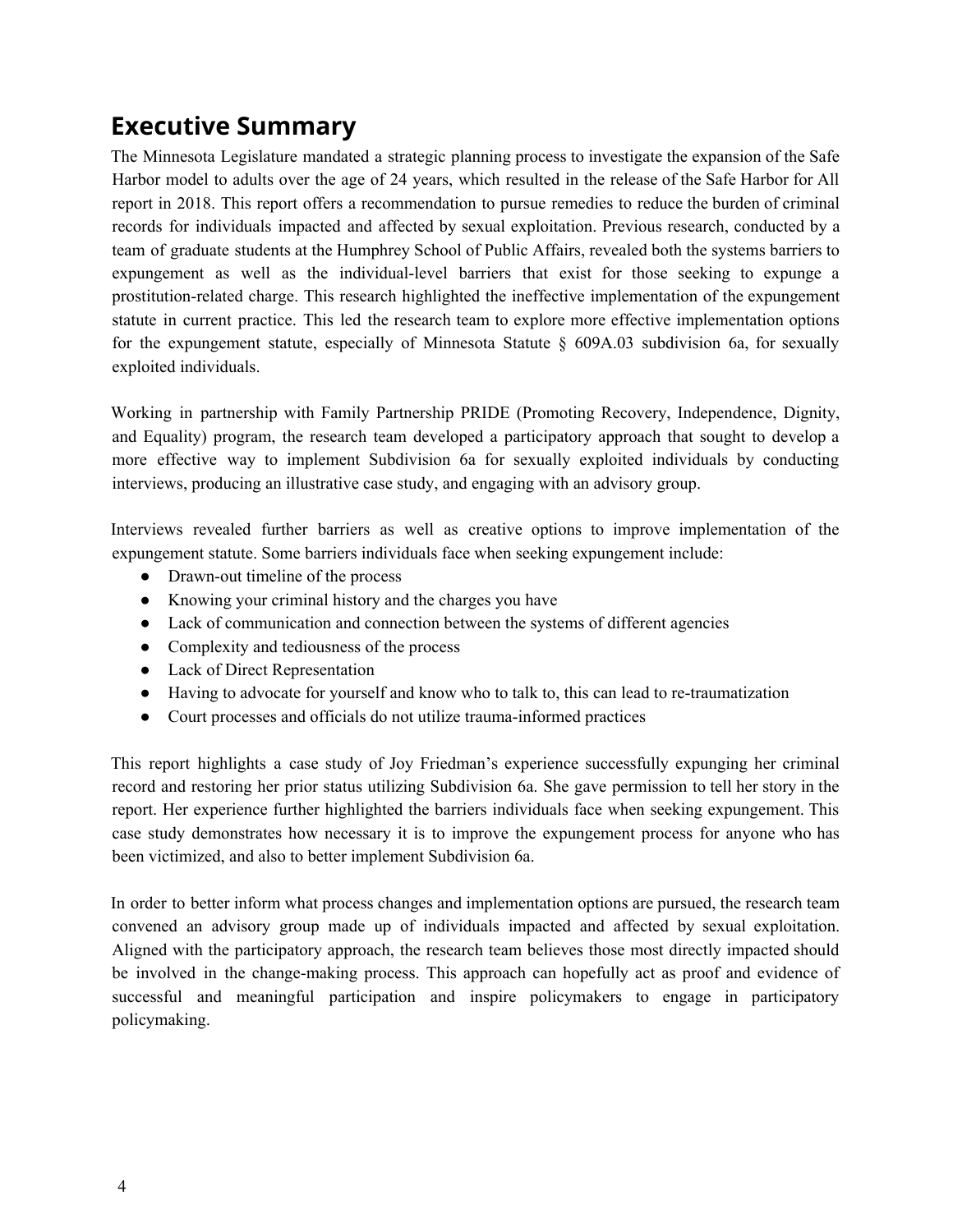#### **Expungement Pathways Explored in the Report**

Many implementation options resulted from this research, but there are three of particular interest: expungement petition form changes, the use of Minnesota Statute § 609A.025, and the Help Seal My Record work from the Ramsey and Washington County Attorney's Offices.

The current petition for expungement offers no opportunity for petitioners to explain their history of victimization, which could help the court see an expungement case as pertaining to Subdivision 6a. Offering a narrative portion that addresses Subdivision 6a in plain language for the petitioners would help bring it to the judge's attention and improve the effectiveness of this remedy.

While not specifically related to Subdivision 6a, Statute 609A.025 allows prosecutors to agree to an expungement. This means individuals would not need to fill out a petition or go to a hearing to plead their case, which in turn would minimize the possibility of re-traumatization throughout the expungement process.

The Ramsey and Washington County Attorney's Offices are utilizing Statute 609A.025 in their new initiative helpsealmyrecord.org. The initiative invites individuals with felony charges from either county to fill out a simple online form saying they are interested in expunging their record, and staff at both County Attorneys Offices do the work of determining if they are eligible and processing the expungement. Recognizing that individuals affected and impacted by sexual exploitation committed crimes at the time of victimization, an expungement process that acknowledges that would be beneficial to this population.

#### **Next Steps and Conclusion**

Looking toward the future, the research team has identified many opportunities to improve the expungement process for individuals impacted by sexual exploitation. They will also continue conducting advisory group meetings to orient the project goals with the needs and goals of sexually exploited individuals and actualize leadership from within the advisory group to support members to advocate for the changes they hope to see.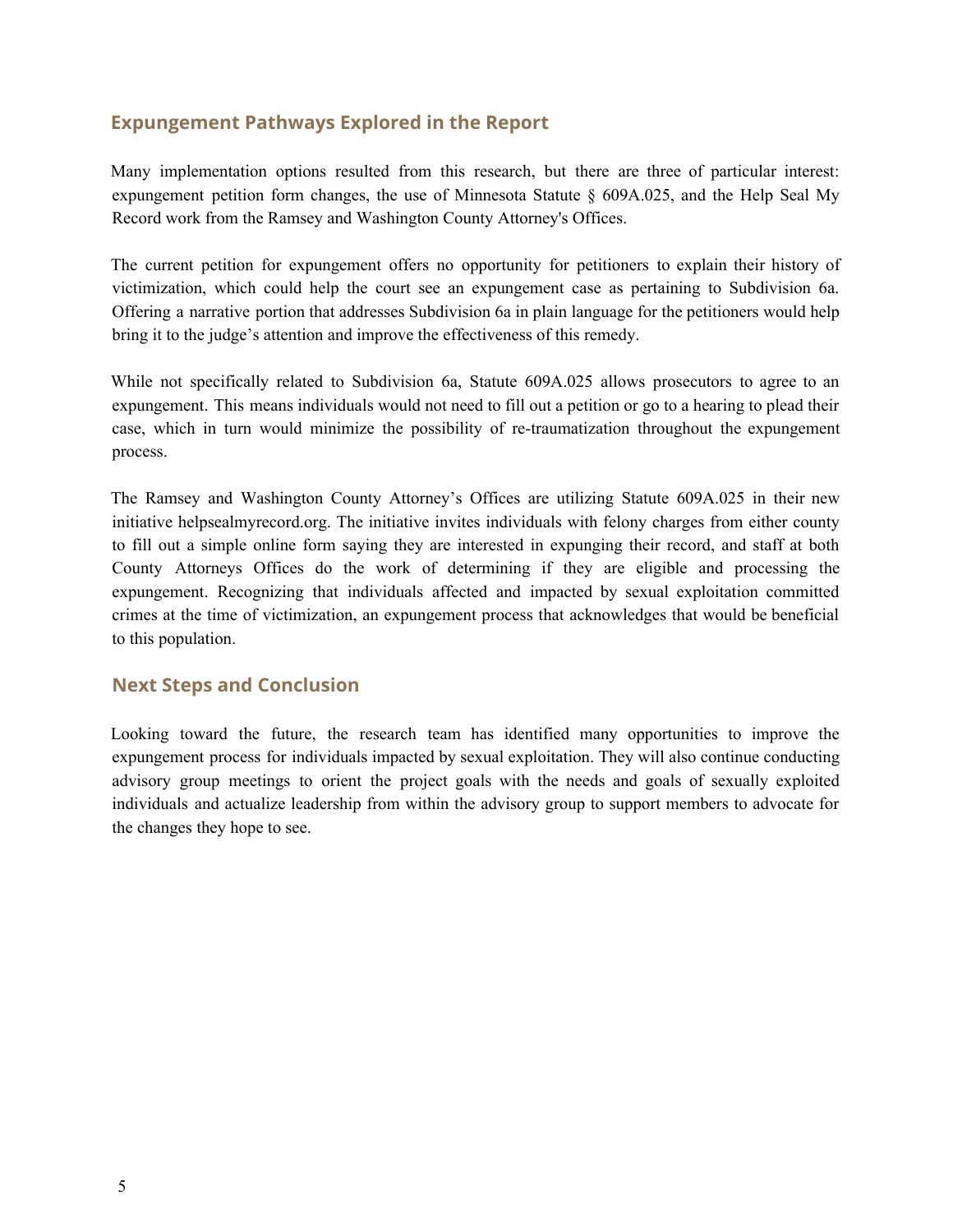# <span id="page-5-0"></span>**Introduction and Background**

Minnesota Statute § 609A.03 subdivision 6a states that for individuals with criminal records, it is possible to restore the status the person occupied before the crime, if they were also a victim of a crime at the time of conviction.<sup>1</sup> This goes a step further than expungement in that it not only seals the record(s), but it also allows individuals to deny the record ever existed. This allows the individual in job, housing, and education applications to legally answer "no" to the question, 'Have you ever been convicted of a crime?'

However, our previous research found that Subdivision 6a has many interpretations and is not being widely utilized.<sup>2</sup> In partnership with Family Partnership's Promoting Recovery, Independence, Dignity, and Equality (PRIDE) program, we have conducted a participatory policy implementation investigation and analysis that seeks to develop a more effective way to implement Subdivision 6a.

While Subdivision 6a can theoretically help anyone access expungement that finds themselves at the nexus of committing a crime and being a victim of a crime, our previous and current research focuses on those influenced and affected by sexual exploitation. This population is often arrested for prostitution under Minnesota Statute § 609.324 subdivisions 6 and 7, as well as for related crimes such as petty theft, check forgery and fraud, and drug possession. The very nature of exploitation means that if individuals affected by sexual exploitation commit additional crimes, it is often under duress. For this reason, Subdivision 6a would greatly benefit sexually exploited individuals that have criminal records.

The research team for this project consisted of Sasha Hulsey, Kshitiz Karki, Liv Reyes, and Alyssa Scott, four graduate students pursuing Master in Public Policy degrees at the Humphrey School of Public Affairs at the University of Minnesota Twin Cities. We worked with the PRIDE program at Family Partnership, which provides support services to sexually exploited women, teens, and their families. In a previous report for a class project, we interviewed experts who have experience working with the expungement process and have insight into how people with prostitution and other related charges access expungement. Our team was one of two teams who worked on issues related to expungement. While we focused on systems barriers in the expungement process, the other team focused on barriers from the lived experience perspective. Both of those reports are used for background in this project. Based on our recommendations from the report our team wrote, we tailored the individuals we reached out to in this report for interviews to focus on the implementation of Subdivision 6a. Specifically, we interviewed individuals who have knowledge and expertise in the expungement petition form and education for judges, prosecutors, and lawyers.

We conducted a case study based on the experience of Joy Friedman, who was granted an expungement utilizing Subdivision 6a. Her story sheds light on the process and proves the benefits of expungement, and Subdivision 6a, if effectively implemented. We also engaged with an advisory group made up of

 $1$  M.N. Stat. § 609A.03 subd. 6a (2015)

 $2$  Hulsey, S., Karki, K., Reyes, L., & Scott, A. (2019). Systems Barriers to Expungement.

<sup>3</sup> M.N. Stat. § 609.324 subd. 6-7 (2011)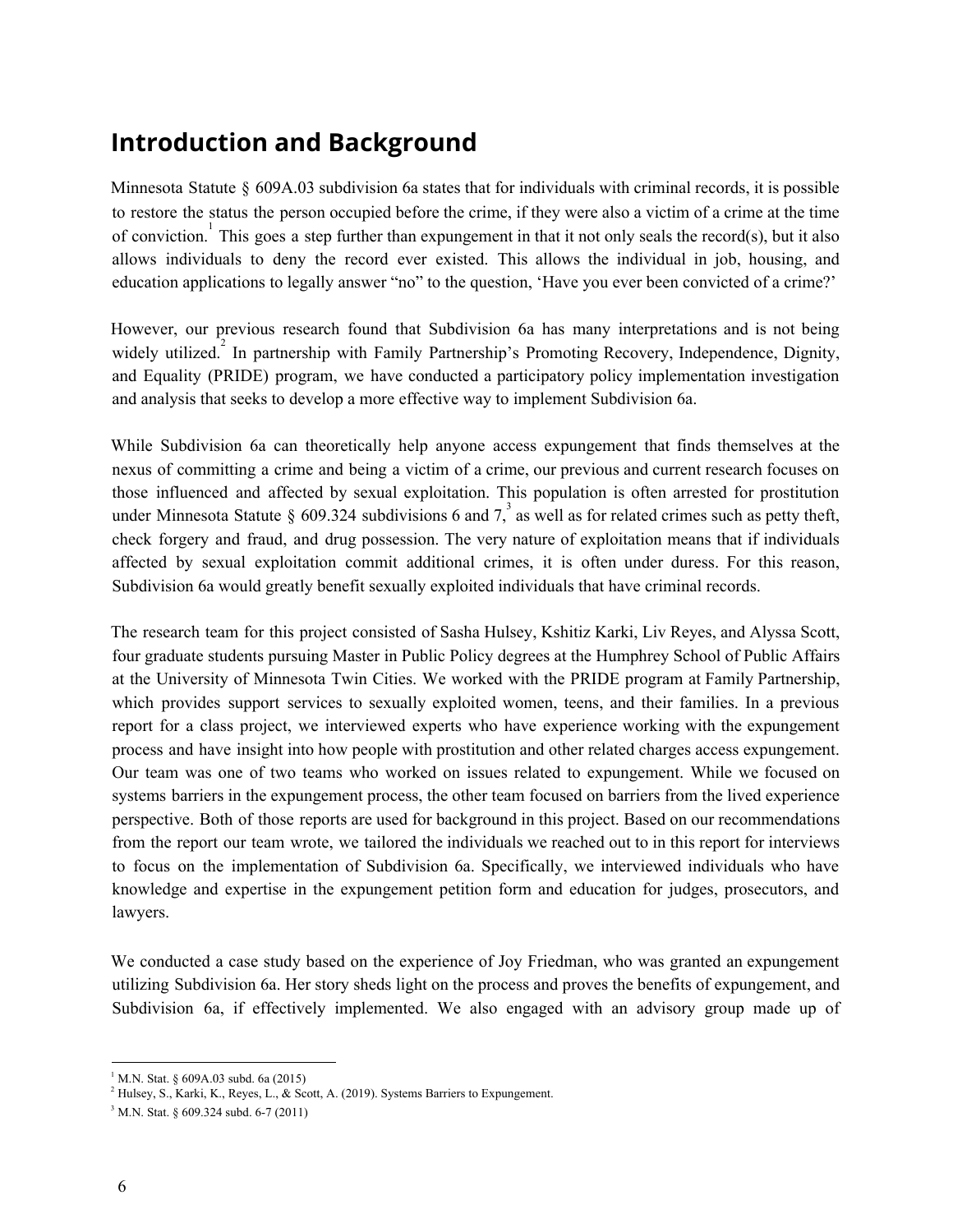individuals impacted and affected by sexual exploitation to offer direction to make effective changes to the implementation of Subdivision 6a.

Based on a rigorous review of related literature, in-depth interviews with individuals working within the system, and considerations from the case study and advisory group we offer recommendations to help improve the implementation of Subdivision 6a to ensure victims of a crime can adequately access expungement.

#### **Language use**

It is important to address the language used in this report and statute language. There are several terms used for and by the individuals who have experienced sexual exploitation, and each individual may define themselves and their experiences differently. To be inclusive and respectful of their lived experience, we will utilize versions of two different terms: 'sexually exploited individuals' and 'those impacted and affected by sexual exploitation.' Both terms came from Joy Friedman while we worked on the case study of her experience with the expungement process. We chose to use these terms because they align with our values and are also utilized by an individual with lived experience. Because we are seeking to understand an expungement remedy specifically designed for people who identify as crime victims when they committed a crime, we refer to sexual exploitation in this way. The expungement remedy we seek to understand is specifically designed for crime victims, thus the frame of sexual exploitation makes sense in this context. We recognize the terms used in this report may not represent what all individuals involved in commercial sex may prefer to be called.

Language is also important within the law, such as the difference between prostitution and sex trafficking. Minnesota Statute § 609.321 subdivision 7b<sup>4</sup> defines a 'sex trafficking victim' as, "a person subjected to the practices in subdivision 7a," which includes, "receiving, recruiting, enticing, harboring, providing, or obtaining by any means an individual to aid in the prostitution of the individual; or receiving profit or anything of value."<sup>5</sup> In terms of prostitution, Minnesota Statute § 609.321 subdivision 8 defines a 'prostitute' as, "an individual who engages in prostitution by being hired, offering to be hired, or agreeing to be hired by another individual to engage in sexual penetration or sexual contact."<sup>6</sup> This statute does not differentiate between engagement or coercion in prostitution, but we recognize that when an individual is being sexually exploited, consensual engagement does not exist.

There is a very clear legal difference between how a 'prostitute' and a sex trafficked individual are defined, the latter including the language and understanding of victimhood. This difference is evident in the remedies that exist, with the former being a criminal act and the latter warranting services, rights, and programs under Minnesota Chapter 611A for crime victims.<sup>7</sup>

<sup>4</sup> M.N. Stat. § 609.321 subd. 7b (2005)

<sup>5</sup> M.N. Stat. § 609.321 subd. 7a (amended 2009)

<sup>6</sup> M.N. Stat. § 609.321 subd. 8 (amended 2011)

 $7$  M.N. Chapter 611A.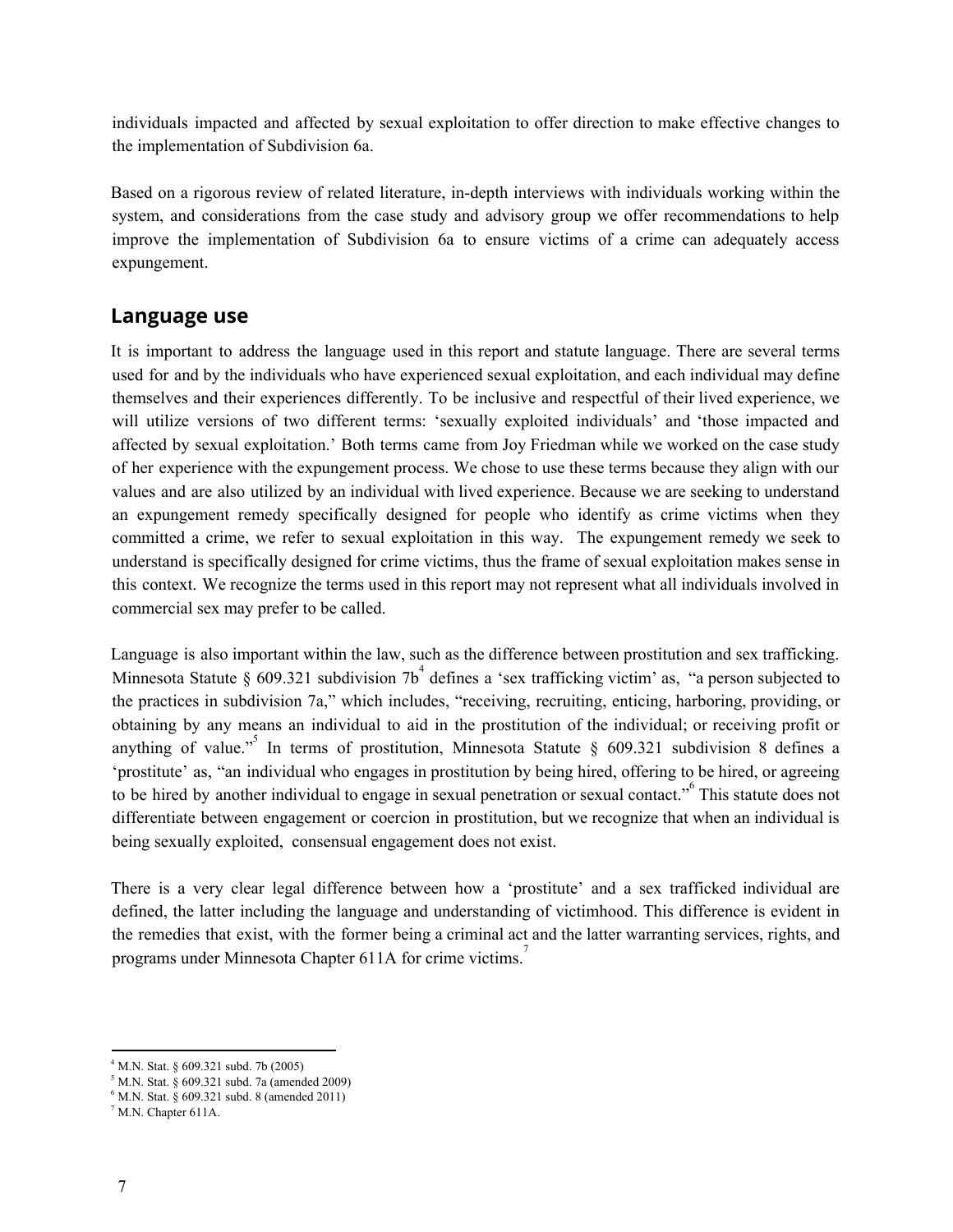"*You can't have sex traf icking without prostitution. It is unfortunate that the law has contradictory language. We see people in sex traf icking as victims but people in prostitution as criminals… How do we call someone a victim and how do we then convict them for that same crime?" - Joy Friedman, Domestic and Sexual Violence Advocate at Minnesota Indian Women's Resource Center*

Additionally, Statute 609A.03 subdivision 6a is specifically about a nexus between committing a crime and being a victim. We know of lawyers who have successfully utilized Subdivision 6a in expungement cases for individuals in violent relationships. There is an understanding that, if arrested or convicted of a crime themselves, victims of domestic violence are victims. This understanding has held up in expungement hearings and led to successful uses of Subdivision 6a. There is not the same understanding when discussing sexual exploitation. Victim might not be the word that comes to mind in such cases, making it difficult to properly utilize Subdivision 6a. This language is also challenging for those affected by exploitation who might not identify with 'victim' but must be associated with that label when utilizing Subdivision 6a.

#### **Consequences of criminal records**

The consequences of having a criminal record have been studied for over 15 years. There are barriers to employment, housing, education, social service benefits, voting rights, and parental rights. It is important to note that, based on 2016 data, roughly one in three American adults has a criminal record.<sup>8</sup>

On average, 60% of employers point out they would "probably not" or "definitely not" consider hiring an individual with a criminal history.<sup>9</sup> The employment barriers are also connected to government benefit programs, because enrolling in government programs is often tied to employment.<sup>10</sup> Licensed professions can become unattainable too, as licensure requires extensive background checks.

The employment barriers also play a role in the process of procuring an expungement. It can be a vicious cycle in which fines cannot be paid without a job, jobs are hard to come by until records are expunged, records cannot be expunged until fines are paid, but fines cannot be paid without a job.<sup>11</sup>

Housing applications can also be affected by having a criminal record. A study from 2007 found that, out of 611 landlords and property managers, 66 percent would not accept an applicant with a criminal history.

Specifically in the state of Minnesota, there is nothing in the law prohibiting the use of criminal records 12 in evaluating applicants for housing.<sup>13</sup>

<sup>13</sup> Silva, *supra* note 9.

<sup>8</sup> Ispa-Landa, S., & Loeffler, C. E. (2016). Indefinite Punishment And The Criminal Record: Stigma Reports Among Expungement-Seekers In Illinois\*. *Criminology*, *Vol. 54*(3), 387–412. doi: 10.1111/1745-9125.12108

<sup>9</sup> Silva, L. (2010). Clean Slate: Expanding Expungements and Pardons for Non-Violent Federal Offenders. *University of [Cincinnati](https://papers.ssrn.com/sol3/papers.cfm?abstract_id=2773773) Law Review, Vol. [79\(1\)](https://papers.ssrn.com/sol3/papers.cfm?abstract_id=2773773)*. doi: 10.2139/ssrn.2773773

<sup>&</sup>lt;sup>10</sup> Geffen, J., Letze, S. (2005). Chained to the Past: An Overview of Criminal Expungement Law in Minnesota-State v Schulz. William Mitchell

Law Review, Vol 31(4). Retrieved from https://open.mitchellhamline.edu/wmlr/vol31/iss4/1<br><sup>11</sup> Jones, D. (2015). When the Fallout of A Criminal Conviction Goes Too Far: Challenging Collateral Consequences. Stanford Journal *Rights & Civil Liberties, Vol. 11(2), 237-268.* Retrieved from

https://law.stanford.edu/publications/when-the-fallout-of-a-criminal-conviction-goes-too-far-challenging-collateral-consequences/ 12 Ispa-Landa & Loeffler, *supra* note 8.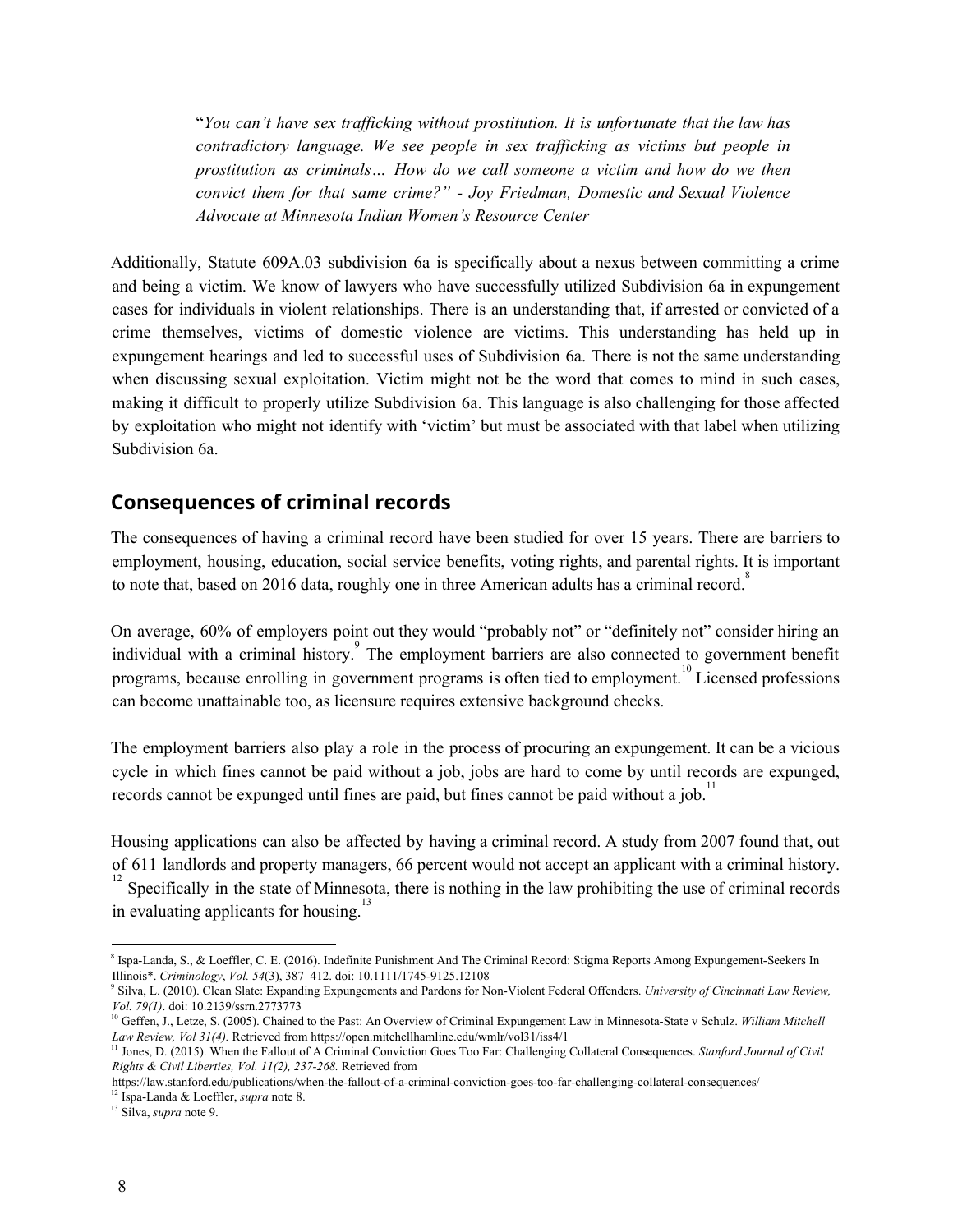Expungement can remove the barriers briefly discussed above and allow individuals to access their basic needs and rights. Additionally, expungement can address an equity issue. Minority individuals, particularly African Americans, are arrested for crimes in which little evidence exists.<sup>14</sup> Expungement also acts as a corrective measure for instances of racial profiling.

On top of the barriers discussed above, a criminal record with prostitution charges carries additional barriers and stigma. It is important to note that, while this report focuses primarily on prostitution charges and those affected by sexual exploitation, barriers and stimga impact everyone with criminal records.

# **Spring research overview**

After the Safe Harbor for Sexually Exploited Youth Act<sup>15</sup> was enacted in 2014 for victims of sexual exploitation, the No Wrong Door initiative was formed within Hennepin County. Since its establishment, this statewide system of regional navigators has connected exploited youth to services and support. The Safe Harbor For Exploited Youth legislation was passed in 2011 recognizing the harm of sex trafficking leading to commercial sexual exploitation of youth, and decriminalizing prostitution for youth under age 18. Safe Harbor for Youth fundamentally changed the way that systems view juvenile victims, ensuring that they are no longer recognized as delinquents or criminals. However, recognizing that vulnerability to sex trafficking does not end at 18 or 24 (and that juvenille records are sealed regardless), Minnesota legislation sought consequences and recommendations on expanding this law to address adults who are a victims of sex trafficking. The Safe Harbor For All report highlighted that Minnesota has the provision of expungement of criminal records, in the form of Subdivision 6a, to reduce the burden of criminal liability. <sup>16</sup> However, the findings of our earlier research showed that even when the law allows for expungement in relation to prostitution and trafficking, there has been a huge disconnect and expungements are not

accessible or are denied.

Considering the recommendation from the Safe Harbor for All report and seeking to discover the barriers to expungement within legal and court systems, Hennepin County's No Wrong Door initiative partnered with us last spring. Analyzing the legal and court systems in Minnesota, we interviewed 17 individuals who have experience working with the expungement process and have insights into how people with prostitution and other related charges access expungement. We classified them into three groups: advocates, attorneys and court officials.<sup>17</sup>

After rigorous review of existing literature, legal documents, and analysis of the interviews, the most substantial finding was the lack of awareness and differing interpretations of Subdivision 6a among systems professionals and people who might be eligible for expungement.<sup>18</sup> Subdivision 6a was created with the intent of providing additional support to sexually exploited individuals seeking expungement.

*<sup>14</sup> Id.*

<sup>&</sup>lt;sup>15</sup> M.N. Chapter 145.4716.

<sup>16</sup> Martin, L, et al. (2018). Safe Harbor for All: Results from a Strategic Planning Process in Minnesota. *Urban Research and*

Outreach-Engagement Center University of Minnesota, the Advocates for Human Rights, & Rainbow Research. 77-79, 118-120. Retrieved from https://uroc.umn.edu/sites/uroc.umn.edu/files/SH4ALL-Findings-and-recommendations-1.13.19.pdf

<sup>17</sup> Hulsey, Karki, Reyes, & Scott, *supra* note 2

<sup>18</sup> Hulsey, Karki, Reyes, & Scott, *supra* note 2.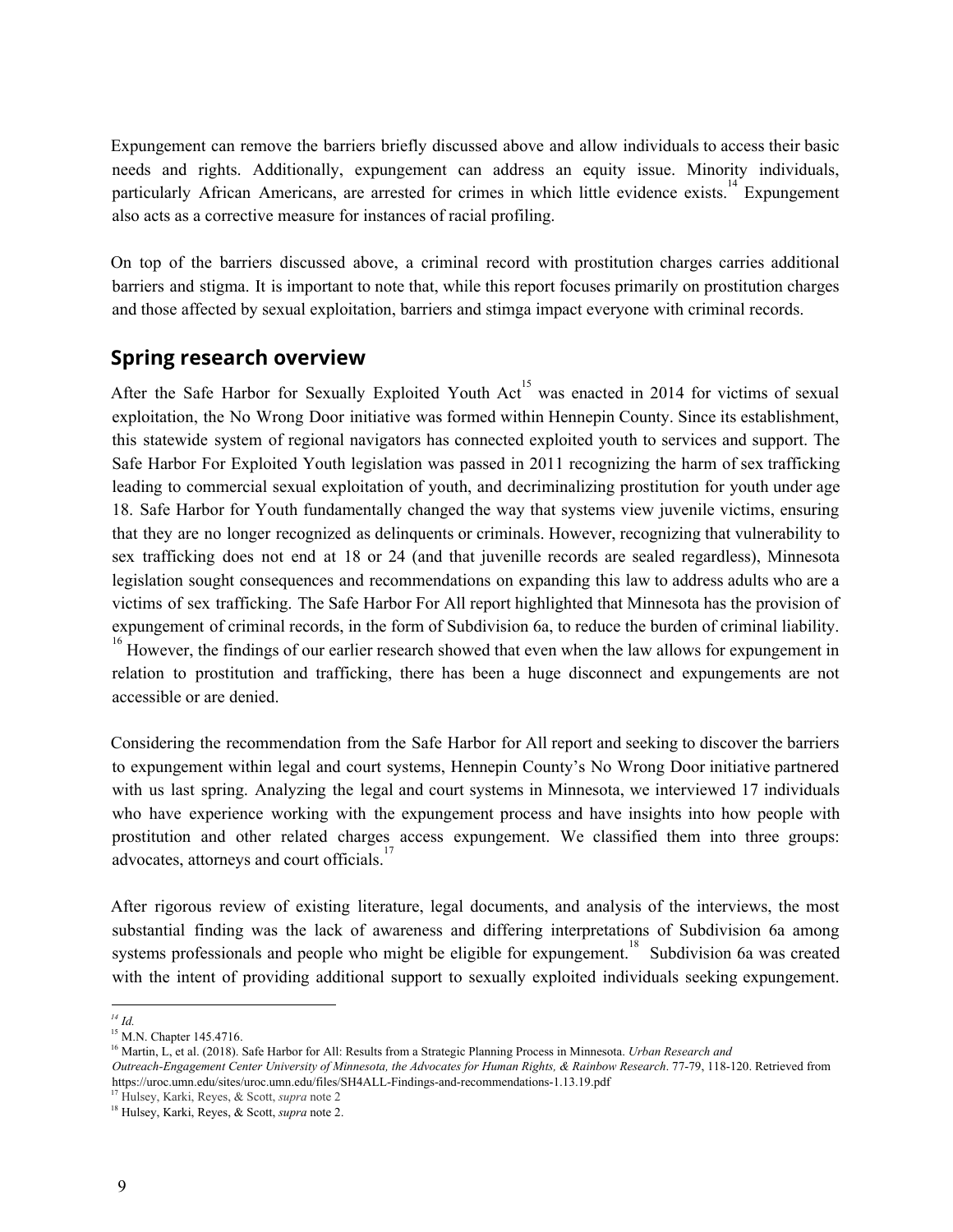However, we discovered that there was a great deal of confusion around its interpretation and utilization. This led us to continue work on this issue and explore some of our recommendations about implementing Subdivision 6a more effectively.

# **Expungement: A How To Guide**



*Figure 1: Overview of steps for a petitioner seeking expungement*

This visual representation offers a high level overview of the steps required of a petitioner to access expungement. This is an abstract overview, but a detailed version from one perspective is shared in a later section (see Case Study). It is important to note what the red and blue dashed lines indicate. There are parts of the process in which a petitioner can be reverted back to the beginning of the process (red) or in which a petitioner has to enter another court system. At step 7, when going to the hearing, the petitioner might be told to start their petition again if they did not properly serve an agency. At step 10, a petitioner might discover that an agency appealed a favorable decision. The petitioner must then navigate the Minnesota Court of Appeals. Finally, at step 11, a petitioner might find that they were denied expungement. If the petitioner wants to, they may attempt again, however there are many more rules. This overview reveals how lengthy and complicated the expungement process is, as there are many opportunities to make mistakes and have to start over.

# <span id="page-9-0"></span>**Methods**

Because the biggest finding from our previous work was misinterpretation and lack of awareness about Subdivision 6a, the goal of our current work was to focus on more effective implementation to improve the expungement process for people convicted of prostitution offenses.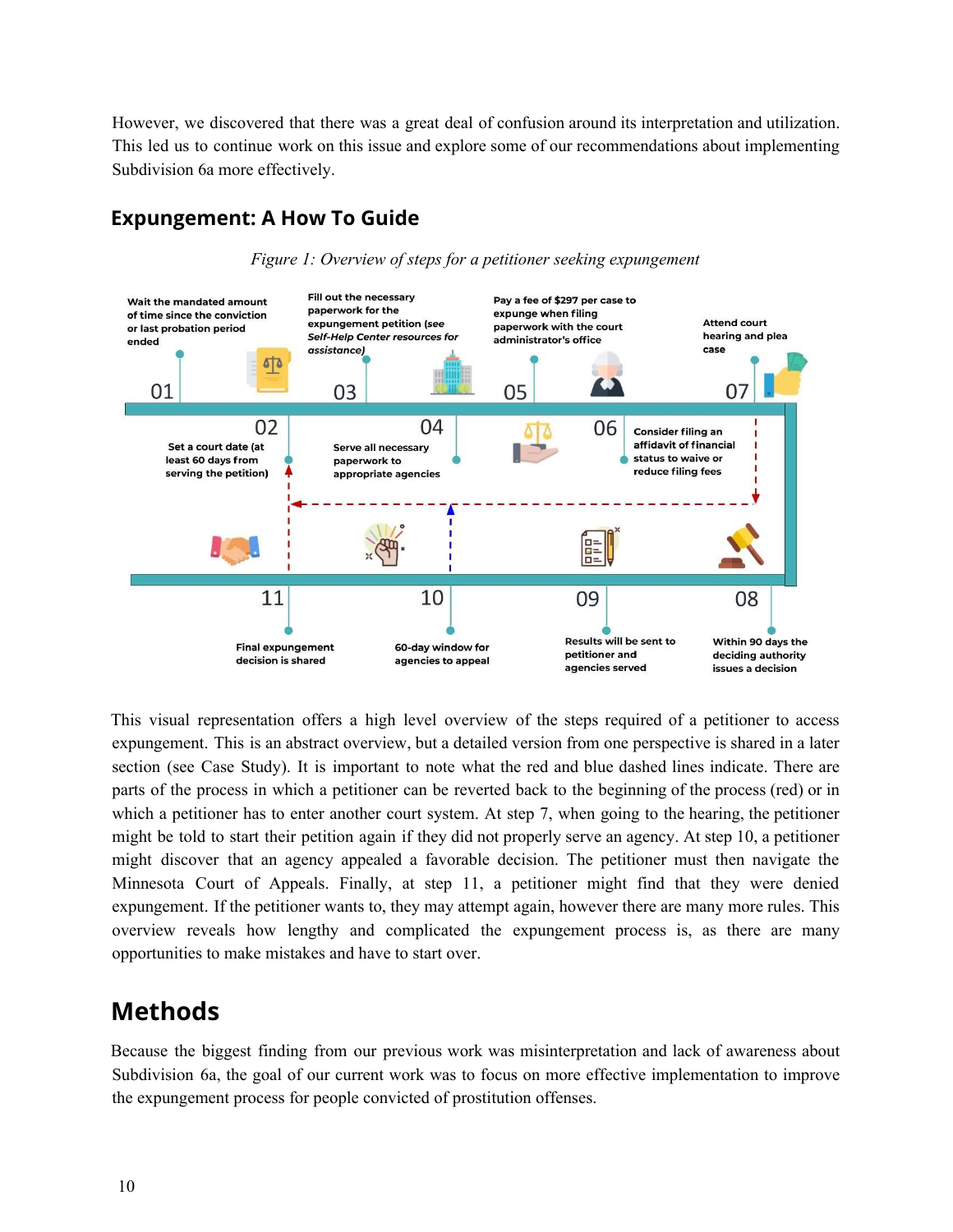We developed a participatory approach that seeks to develop a more effective way to implement Minnesota's special expungement subdivision for sexually exploited individuals. To do so, we conducted interviews, engaged with an advisory group, and also produced an illustrative case study.

#### **Interviews**

We started with targeted, semi-structured interviews to document the current situation as well as the history of Subdivision 6a within expungement.<sup>19</sup> We are focusing on a very specific expungement policy and its implementation, thus we purposely selected individuals to interview based on their expertise, interest, and experience in the expungement process.<sup>20</sup> We interviewed 17 individuals from September to December 2019, both in person and via phone. Based on our earlier research, we interviewed some of the same individuals to learn more about how this policy is being implemented.

The interviews conducted were semi-structured based on the different expertise of each individual. Participation in interviews was voluntary and participants were free to skip any questions if they preferred not to answer. The information that each individual shared was combined with the feedback from others and summarized in this report. We asked for consent to use quotes or paraphrases of the information individuals provided. See Appendix A for the consent form provided.

### **Case Study**

The purpose of including a case study of Joy Friedman's experiences and insights was to identify the key components that need to be addressed and improved in the system to make expungements more accessible to individuals impacted and affected by sexual exploitation. Longitudinal examination of a single case provides a systematic way of observing the event, collecting data, and analyzing detailed information and reporting results.<sup>21</sup> This is an instrumental case study as this is the only known prostitution case that successfully utilized Subdivision 6a and received expungement in Hennepin County.<sup>22</sup> It is also descriptive and explanatory because it provides a thorough, contextualized description of the process of obtaining expungement utilizing Subdivision 6a and identifies factors that create barriers to expungement. <sup>23</sup> This case study will also be representative of the process of expungement utilizing Subdivision 6a which is considered to be typically systematic.

Documenting Ms. Friedman's experience also helps explain the complexities of expungement utilizing Subdivision 6a, which otherwise would not be captured through experimental or survey research.<sup>24</sup> This case study will show how the system, despite trying to clearly provide services to individuals seeking expungement, fails to understand the underlying complexities and how the information flow is disrupted

<sup>19</sup> Given, L. M. (2008). Semi-Structured Interview. *The SAGE Encyclopedia of Qualitative Research Methods*. doi: 10.4135/9781412963909.n420 <sup>20</sup> Battaglia, M. P. (2008). Purposive Sample. *Encyclopedia of Survey Research Methods*. doi: 10.4135/9781412963947.n419

<sup>21</sup> Zainal, Zaidah. (2007). Case study as a research method. *Jurnal Kemanusiaan, Vol. 5(1).* Retrieved from

https://www.researchgate.net/publication/41822817 Case\_study\_as\_a\_research\_method

<sup>&</sup>lt;sup>22</sup> Pearson, M. L., Albon, S. P., & Hubball, H. (2015). Case Study Methodology: Flexibility, Rigour, and Ethical Considerations for the Scholarship of Teaching and Learning. *The Canadian Journal for the Scholarship of Teaching and Learning*, Vol. *6*(3). doi: 10.5206/cjsotl-rcacea.2015.3.12

<sup>23</sup> Given, *supra* note 19.

*<sup>24</sup> Id.*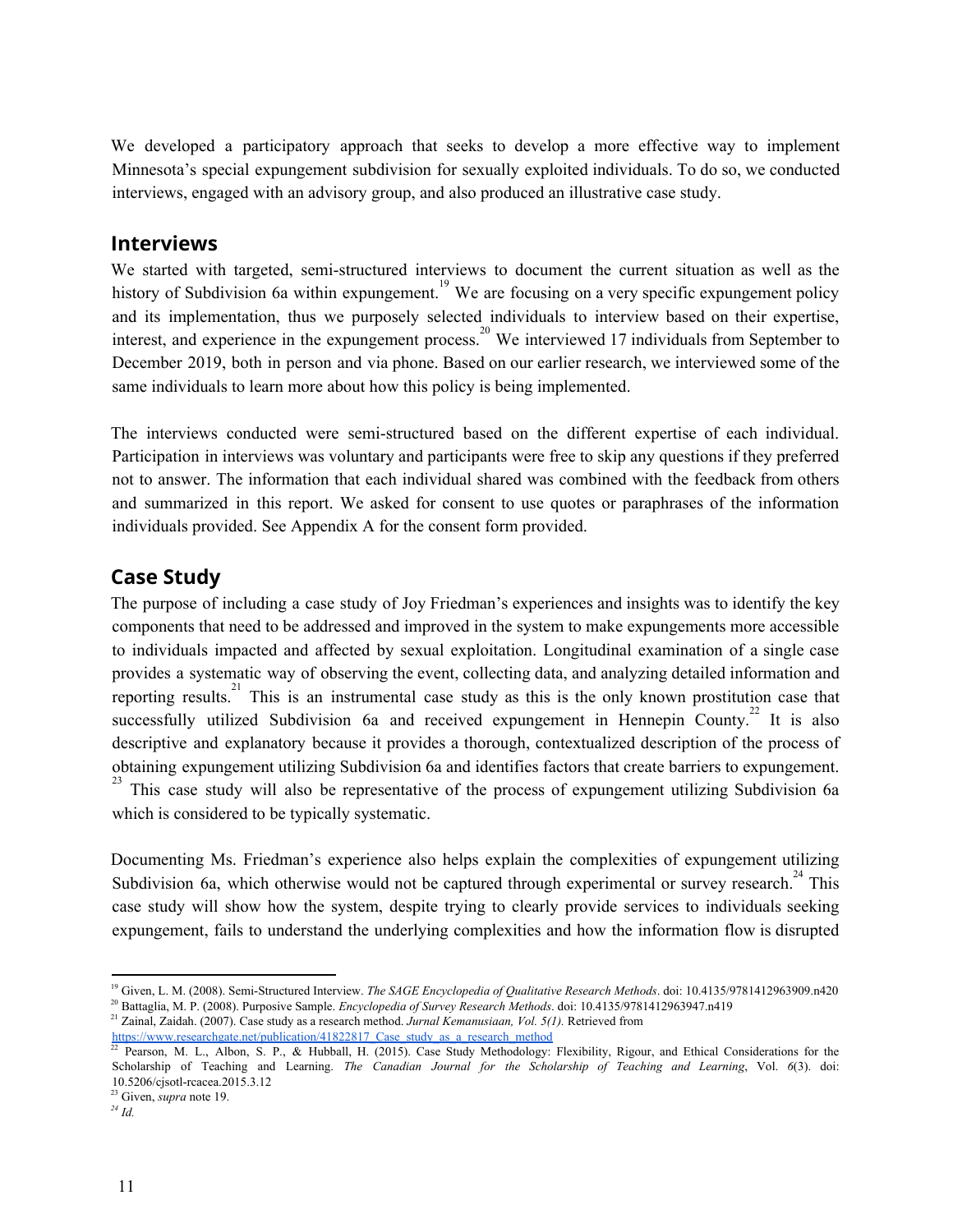and misinterpreted. The gap in education, understanding, awareness, access, and operation can be understood through Ms. Friedman's case study.

Participation in this case study was voluntary. We provided a consent form, in Appendix B, indicating that she was not required to discuss anything outside of the process to seal her records, and that she could choose how she wanted to be identified within this report. To ensure that her experiences were told in a way that she is most comfortable with, we facilitated a conversation where she provided information and walked us through the process in detail, and we worked collaboratively to write about her experience.

### **Advisory Group**

Subdivision 6a was created for the individuals who have experienced sexual exploitation thus we find it essential to learn from their expertise and experiences to responsibly affect the policy implementation. For participatory policy implementation, we wanted to ensure participation of individuals who have sought or would like to seek expungement and have been a victim of sexual exploitation. An advisory group was convened through our partnership with the Family Partnership's PRIDE program, and a group of individuals who had previously been involved in a focus group about their experiences with expungement. They were provided information about the intention of the advisory group, in Appendix C, and consented to participate.

We met with the advisory group for the first time in December 2019 and plan to continue engaging their expertise throughout spring 2020 (see Advisory Group 2020 Plan). Because the purpose of this project is to remove barriers to accessing expungement and implement Subdivision 6a more effectively, our primary objective in convening advisory groups is to orient policy implementation goals with the needs and goals of individuals who can benefit from it, while also providing information and developing leadership capacity within the advisory group to advocate for the changes they hope to see. The advisory group will share their perspective so we can pursue implementation options that are co-created, enhancing the value of the final outcome which meets the needs and addresses the most concerns possible.

During the first meeting the advisory group was engaged in participatory activities that informed the approach on how we move forward. This meeting was held for 1.5 hours and the participants were compensated for their time at a rate of \$25 per hour with a gift card. We will hold subsequent meetings in 2020.

# <span id="page-11-0"></span>**Policy Field Map**

There are many agencies, organizations, and individuals that make up the policy field of expungement. A policy field map is a visual representation of the institutions and relationships in the field.<sup>25</sup> This visual is helpful to understand the roles and relationships of institutions, as well as the interaction between them. With a complex policy such as expungement, particularly Subdivision 6a, an illustration of the field is

<sup>&</sup>lt;sup>25</sup> Sandfort, J., & Moulton, S. (2015). Effective implementation in practice: Integrating public policy and management. Retrieved from http://ebookcentral.proquest.com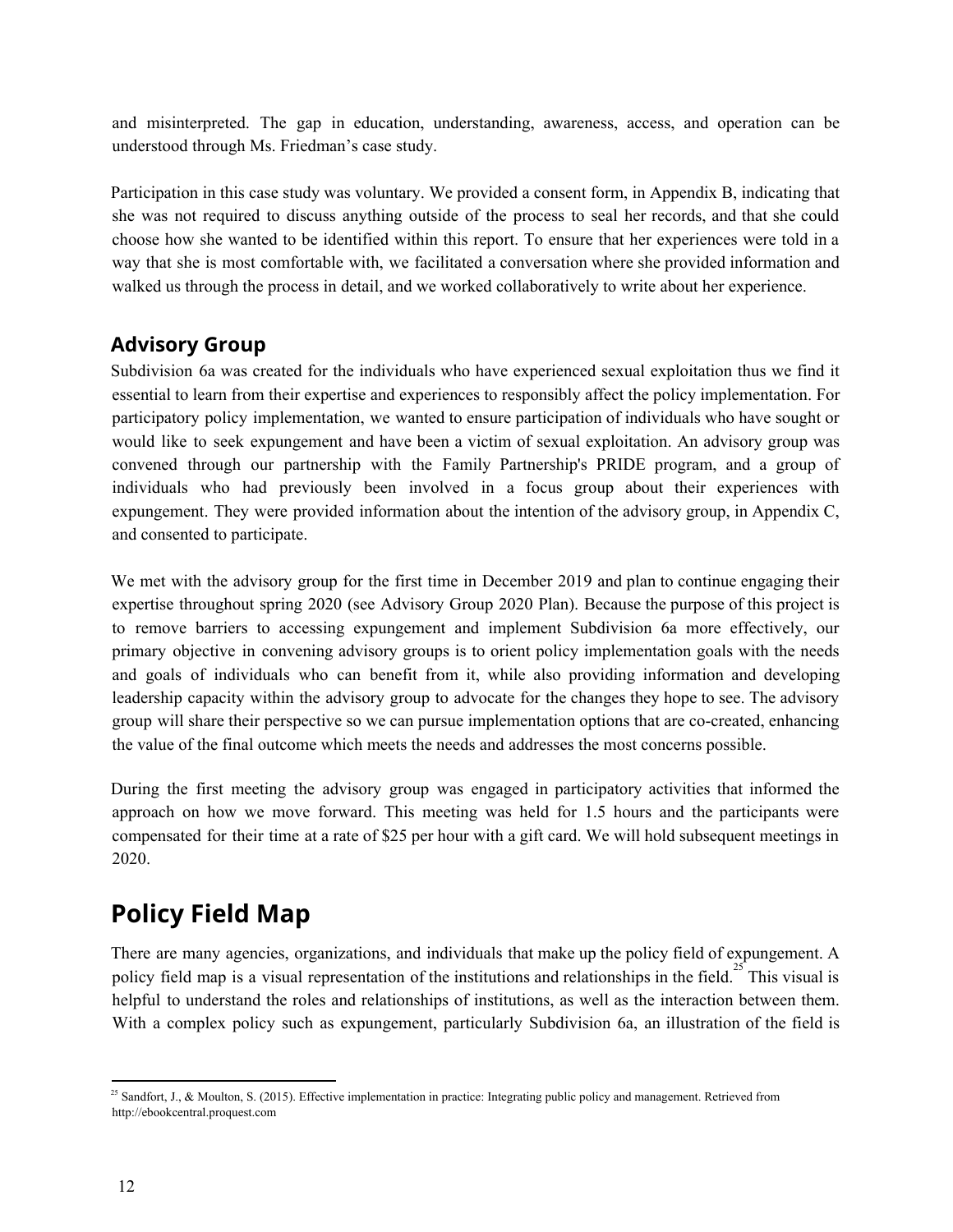helpful to begin to understand accountability, service linkages, and dynamics such as power, authority, and supervision.



*Figure 2: A policy field map of the expungement process in Hennepin County.*

This map works from a macro to micro level, beginning with the state judicial and legislative branches, working down through state agencies that house criminal records, and focusing on the 4th judicial district, which is Hennepin County, and other county or city of Minneapolis organizations. This focus on Hennepin County and the city of Minneapolis is due to the scope of our research. While this map would look different in another county or city, many of the same structures would exist, but there would be different entities toward the bottom.

Some details have been left out of the map. While there are many services providing non-profit organizations that an individual petitioner might utilize for support, we specifically worked with the Family Partnership PRIDE program, the Minnesota Indian Women's Resource Center, and Breaking Free. All of these organizations support their participants, including those affected by sexual exploitation, through case management, support groups, and much more. These organizations often work in partnership with private attorneys and legal nonprofit entities such as the Volunteer Lawyers Network, the Southern Minnesota Regional Legal Services, and the Legal Rights Center to provide legal services such as expungement clinics and pro bono representation.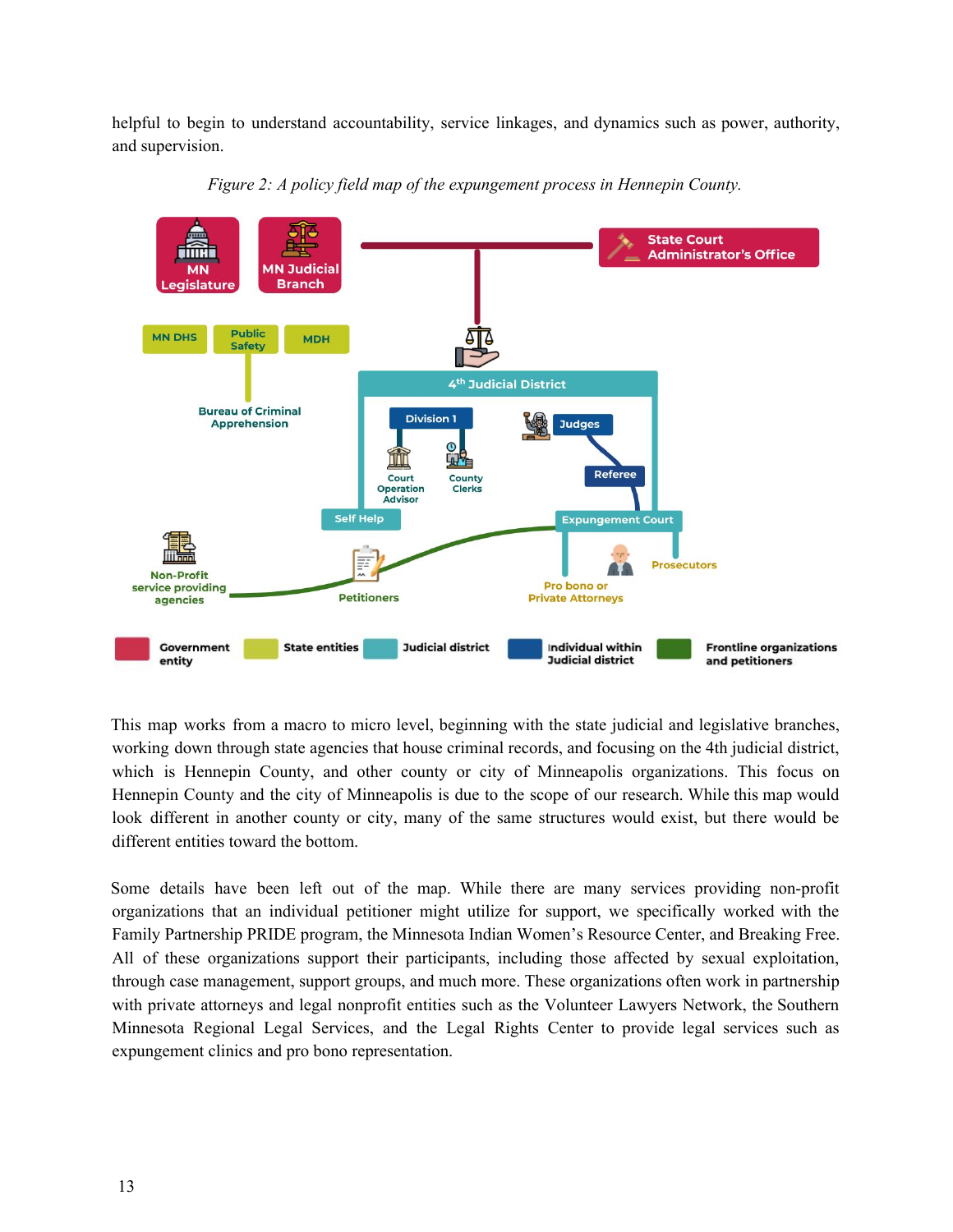Finally, this map begins to reveal the multilevel strategic action fields that make up expungement in Hennepin County. There are institutions, organizations, and frontline workers that interact with one another and affect the way Subdivision 6a is used. This map proves the importance and significance of institutional and organizational structure and individual agency for the implementation and outcomes of Subdivision 6a.<sup>26</sup>

# <span id="page-13-0"></span>**History of Subdivision 6a**

As we have outlined, there are many consequences that come with having a criminal record, and expungement offers an opportunity for individuals who are eligible to and want to seal their criminal records. The process of filing an expungement petition is often lengthy and burdensome, particularly for individuals filing an expungement pro se, without legal assistance or representation.

In 2014, the Minnesota Legislature passed significant changes to the laws governing criminal expungement following a 2013 Minnesota Supreme Court case (*State v. M.D.T*).<sup>27</sup> Minnesota Statute § 609A.03 details the process for criminal expungements, including the 12 factors considered by deciding authorities on whether to grant an expungement outlined in Subdivision 5. At this time, Subdivision 6a was also added to the statute to provide additional support to individuals impacted and affected by sexual exploitation, sex trafficking, and domestic violence.

#### **12 Factors Court Considers When Determining Expungement**

(1) The nature and severity of the underlying crime, the record of which would be sealed

(2) The risk, if any, the petitioner poses to individuals or society

(3) The length of time since the crime occurred

(4) The steps taken by the petitioner toward rehabilitation following the crime

(5) Aggravating or mitigating factors relating to the underlying crime, including the petitioner's level of participation and context and circumstances of the underlying crime

(6) The reasons for the expungement, including the petitioner's attempts to obtain employment, housing, or other necessities

(7) The petitioner's criminal record

(8) The petitioner's record of employment and community involvement

(9) The recommendations of interested law enforcement, prosecutorial, and corrections officials

(10) The recommendations of victims or whether victims of the underlying crime were minors

(11) The amount, if any, of restitution outstanding, past efforts made by the petitioner toward payment,

and the measures in place to help ensure completion of restitution payment after expungement of the record if granted

(12) Other factors deemed relevant by the court

 $27$  Baxter, E. (2015). Minnesota's sweeping new expungement law takes effect. Retrieved from

https://ccresourcecenter.org/2015/01/01/minnesotas-sweeping-new-expungement-law-takes-effect/.

<sup>26</sup> Moulton, S., & Sandfort, J. R. (2016). The Strategic Action Field Framework for Policy Implementation Research. *Policy Studies Journal*, Vol. *45*(1), 144–169. doi: 10.1111/psj.12147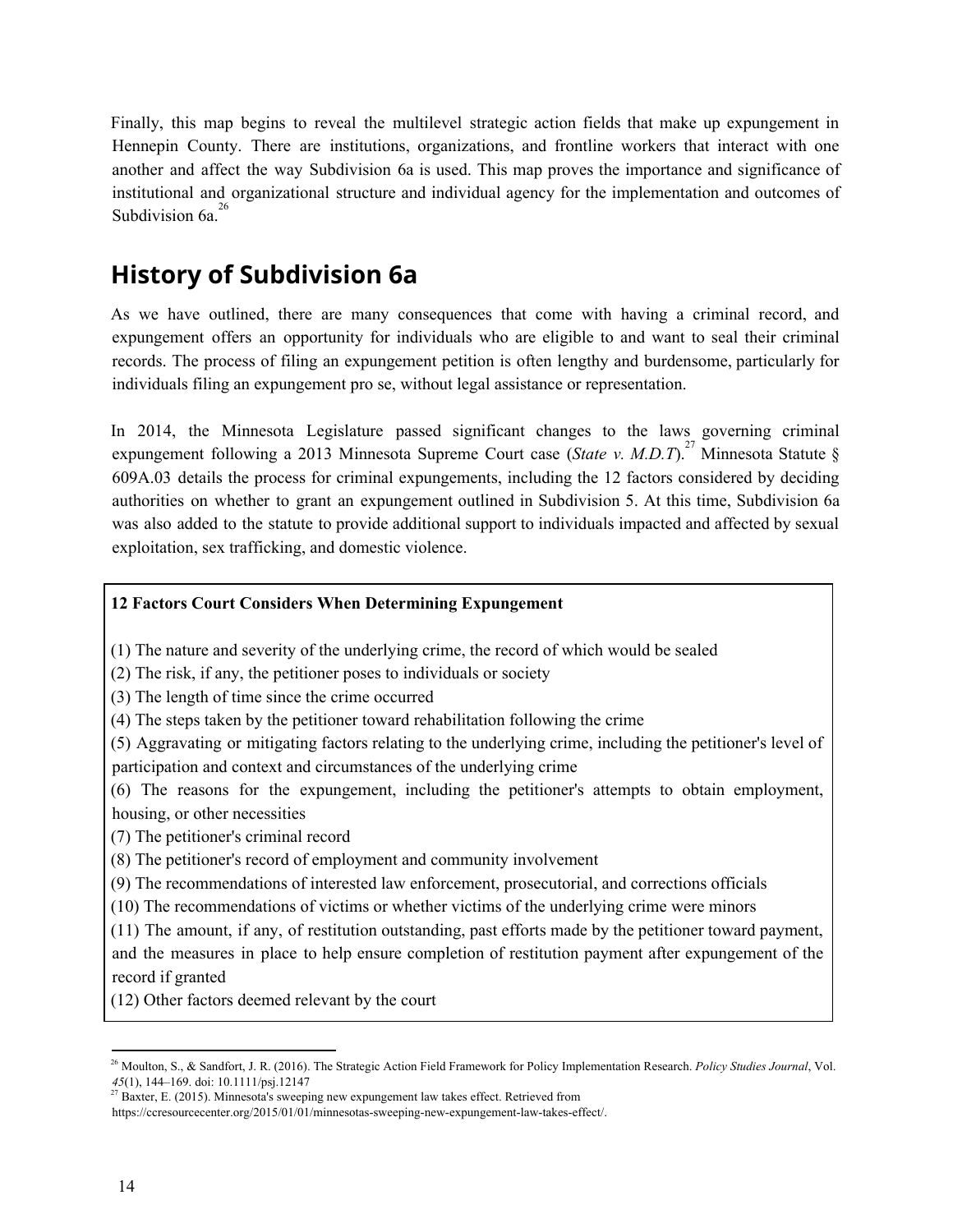Since the implementation of the Safe Harbor for Youth Act in 2014, key stakeholders have been meeting and questioning if the model of Safe Harbor could also be applied to adults over the age of 24 years. The Minnesota Legislature mandated a strategic planning process to investigate this in 2017, which resulted in the release of the Safe Harbor for All report in 2018. This report was created by using a participatory community engagement process, and detailed recommendations to pursue including recommendation #3 to "reduce the burden of criminal liability on people with lived experience via other remedies (e.g. expungement, vacatur, diversion, and crime victims' rights)."<sup>28</sup> Our work follows up on this recommendation, specifically focused on the implementation of Minnesota Statute § 609A.03 subdivision 6a. Subdivision 6a was intended to function similar to a vacatur law for individuals who were victims of a crime while committing a crime, which often occurs in cases where an individual was sexually exploited.

#### **Subdivision 6a in practice**

Subdivision 6a functions to restore a petitioner "to the status the person occupied before the arrest, indictment, or information<sup> $29$ </sup> if the petitioner is at the nexus of being the victim of a crime while committing a crime. If the court finds that a petitioner meets this nexus, Subdivision 6a works in a similar manner to a vacatur law by sealing the record completely and restoring the individual to their prior status before the conviction.

*"What it does is it triggers the ef ect to seal the record and reinstate a person to their normal state." – Mark Haase, Executive Director of the Minnesota Justice Research Center.*

The idea and language behind Subdivision 6a was created by a coalition of advocacy organizations, lawyers, and individuals with lived experience. All of these parties were interested in vacatur laws for individuals who were victims at the time that they committed crimes, including individuals who were charged with prostitution or victims of domestic violence.

*"The goal [of Subdivision 6a] was to make it easier for people. Also, [it was] supposed to seal the arrest record. [The] idea is for them to identify they were a victim, gather the evidence, show a record of working with crime victim services, and gain expungement. [It was] really trying to show that if there's a relationship between the crime performed by the person and the crime they're af ected by, they would be able to take care of that in court and all they would have to show was that they were working with a caseworker or health care provider from [a] related agency." - Caroline Palmer, Safe Harbor Director at the Minnesota Department of Health.*

From our prior research, we understood Subdivision 6a to function as a grounds for expungement, something that individuals could file under on the expungement petition form for the judge to understand their background as a crime victim and recognize the nexus in their case. However, after interviewing

<sup>28</sup> Martin, *supra* note 16, at 7.

<sup>29</sup> *supra* note 1.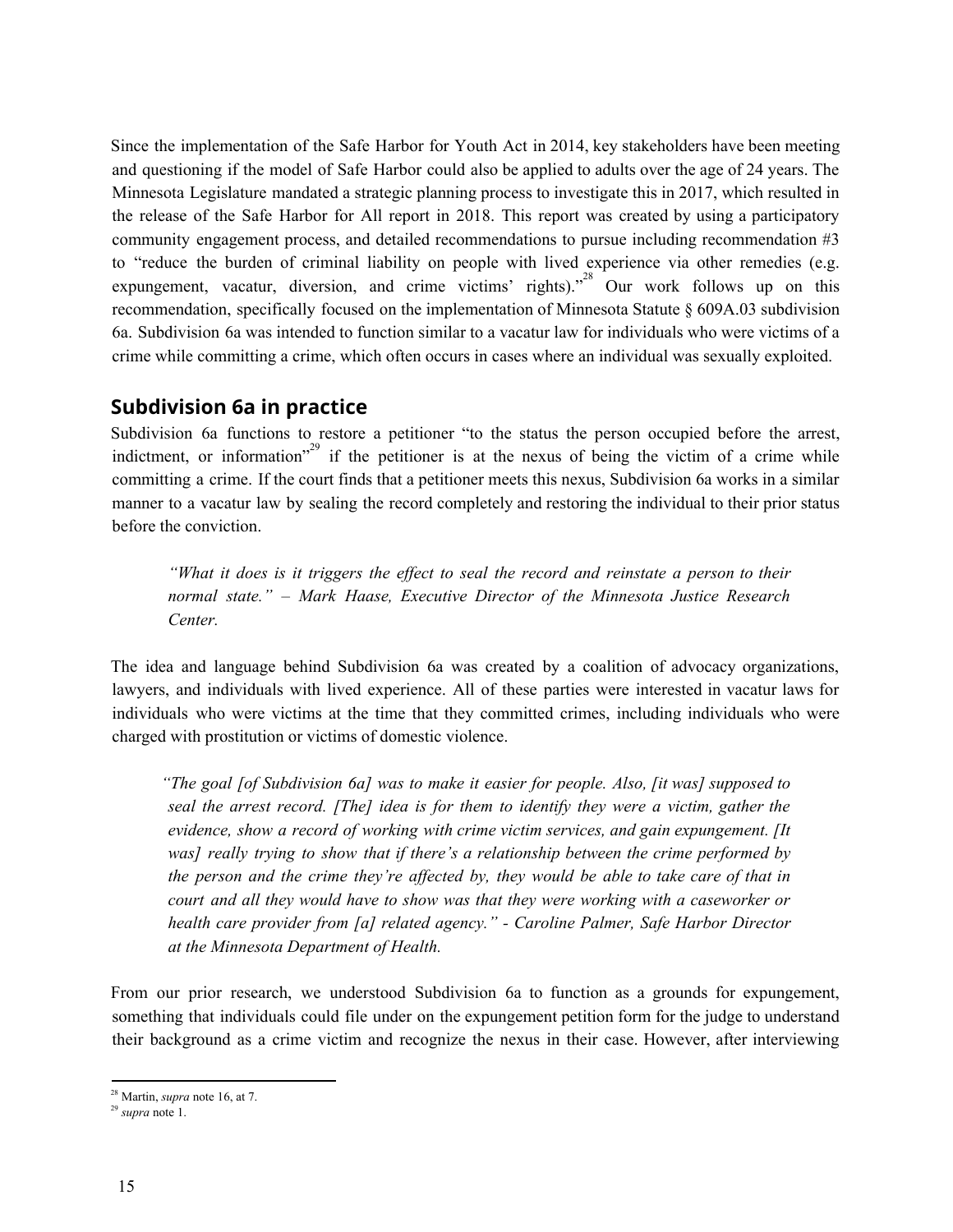multiple court officials and lawyers about why Subdivision 6a was not listed on the expungement petition form, we learned that Subdivision 6a in fact operates informally as another factor, similar to the 12 factors listed in Subdivision 5 of the expungement statute to be considered by a judge when writing their order.

*"6a specifically doesn't come up in a 'should an expungement be granted.' Typically [attorneys] use 5(c)(5) instead of 6a, and it's argued as it comes up in 609A.03 subdivision 5(c)(5). If 6a wasn't there, [attorneys] would still do the same. Attorneys see the 12 factors to be considered so they don't know what to make of 6a. You would get the same results anyway. What does 6a add to the process [of determining whether to grant or deny a petition]? 6a doesn't seem to add a benefit to the equation." – Tim Richards, Supervising Attorney in the Criminal Division of Minneapolis City Attorney's Of ice*

*"[The] substantive addition [of subdivision 6a] is the fact that the person can deny the [criminal] record ever existed." – Mark Haase, Executive Director of the Minnesota Justice Research Center.*

For a petition to qualify as meeting the nexus detailed in Subdivision 6a, the petitioner's attorney must explain this to the judge or the judge must be aware of Subdivision 6a, the judge must find that the petitioner meets the nexus and indicate this on the judge's order. This can become difficult for individuals filing pro se and seeking to utilize Subdivision 6a because there is little information about how and when an individual should bring it to a judge's attention that they meet the nexus requirement. The expungement petition form does include Question 16, which asks petitioners to detail any mitigating circumstances. Several attorneys and court officials indicated this is an area on the expungement petition form where an individual could detail their experience as being the victim of a crime while committing a crime. However, there is no clear instruction indicating that this is the appropriate part of the petition form to discuss victimization.

Several attorneys we interviewed mentioned that they often choose not to bring up Subdivision 6a because the language that judges want to hear in an expungement hearing is that of remorse, rather than an individual stating that they were a victim when they committed a crime.

*"It's hard to bring up [a message of victimhood] because judges will say 'we are not here to relitigate this'. Part of expungement is showing remorse." - Kelly Keegan, Private Attorney*

Our research has looked at how Subdivision 6a has been utilized by individuals affected by sexual exploitation who have prostitution charges and have found only one successful case of an individual using Subdivision 6a (see Case Study). Yet, there are several instances where Subdivision 6a has been used successfully for domestic violence cases.

Subdivision 6a was intended to make it easier for individuals who were victims of a crime while committing a crime to get their criminal records sealed in order for them to access housing, employment and benefits, with the additional remedy of being able to deny that their criminal record ever existed. This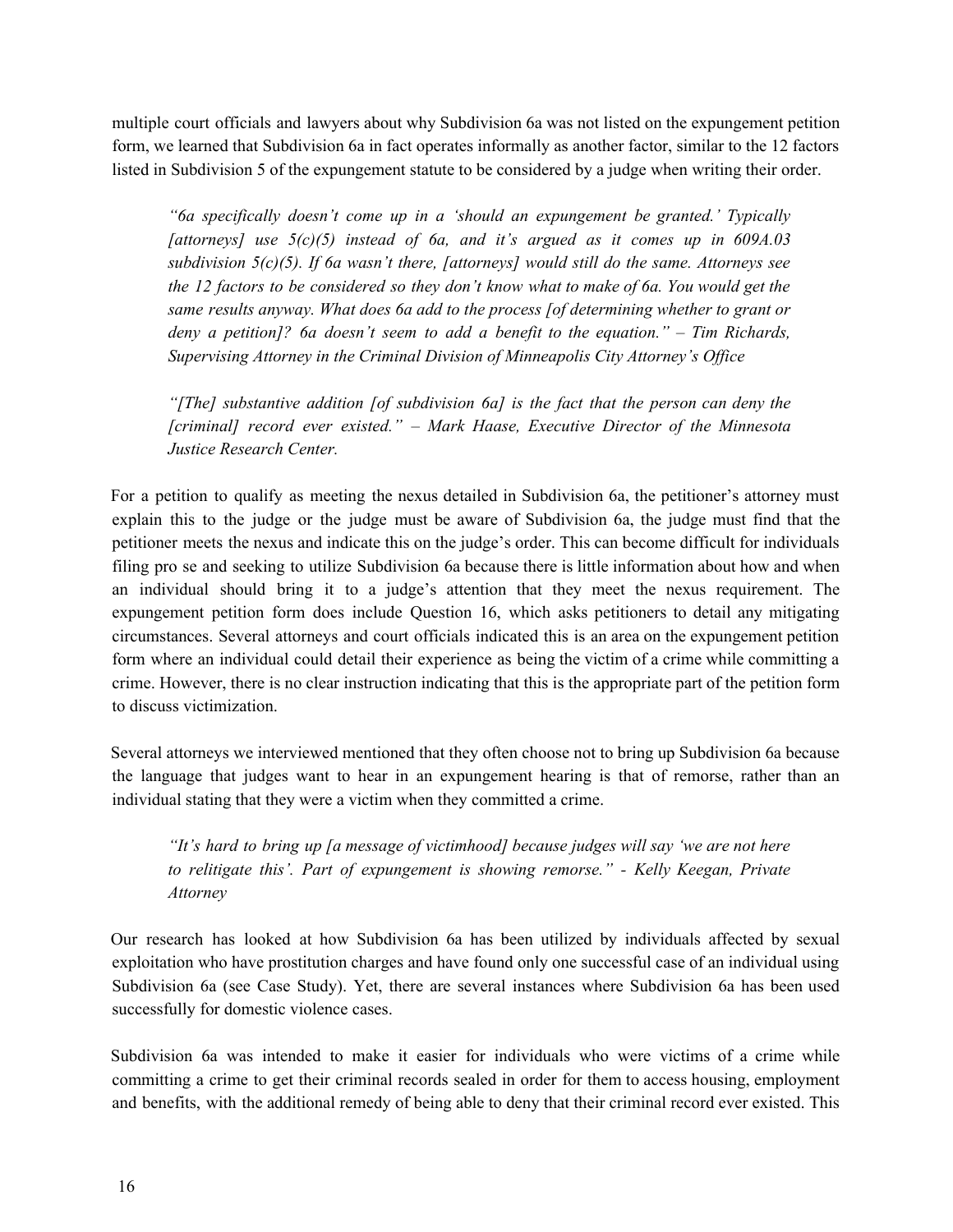can be hugely beneficial for individuals who have been sexually exploited because the court acknowledges that they were victims and allows them a clean slate, a second chance to move forward with their lives. Even so, there remains "a lack of agreement and understanding of how to interpret and utilize this part of the statute."<sup>30</sup>

# <span id="page-16-0"></span>**Case Study**

# **Introduction**

Expungement is the act of sealing criminal records, making them unavailable to individuals and agencies at certain levels. It is generally seen as a way to support individuals who have reformed and is important for their reintegration into society after leaving the criminal justice system in order to access housing, employment, and certain welfare benefits. Because we identified that Subdivision 6a has been underutilized for sexually exploited individuals who have criminal charges of prostitution, we found it important to study the case of an individual in this situation who has successfully had their criminal records expunged and their status restored through Subdivision 6a.

Joy Friedman is a Domestic and Sexual Violence Advocate at the Minnesota Indian Women's Resource Center (MIWRC), a nationally recognized public speaker, and activist supporting individuals impacted by sex trafficking and sexual exploitation. In 2016, she received an expungement and had her status restored through an expungement court hearing in Hennepin County with pro bono legal representation because she wanted to have more employment, education, and housing opportunities. This case study was written collaboratively with Ms. Friedman after she verbally consented to be part of the process. She and the research team met twice to go over the details of her expungement history and process. The interviews were transcribed, shared with Ms. Friedman, and then a draft was edited collaboratively and approved by Ms. Friedman for inclusion in this report. We have written this as a first-person account of Ms. Friedman's expungement experience in order to illuminate the process for an individual impacted by sexual exploitation.

It is important to learn from the experiences of individuals who have, or tried to, utilize Subdivision 6a and identify how well this policy is working in practice for the intended community. As the Minnesota Legislature pursues Safe Harbor for All, this is an important area to consider following up on a recommendation made during the strategic planning process in 2018 to "reduce [the] burden of criminal liability on people with lived experience via other remedies (i.e. expungement, vacatur, and crime victims' rights). $^{\prime\prime}$ <sup>31</sup>

### **My Expungement Story**

At the end of it all, my attorney said, "You can get up on the stand in a courtroom, put your hand on the Bible, and if they ask you if you've ever been involved in this, you can say no." When my response was, "I can say no, never?" She said, "Yes, you've been restored back to your previous status as if the arrests and charges never existed." I just cried. This has opened up so many doors for me.

<sup>30</sup> Hulsey, Karki, Reyes & Scott, *supra* note 2, at 4.

<sup>31</sup> Martin, *supra* note 16, at 7.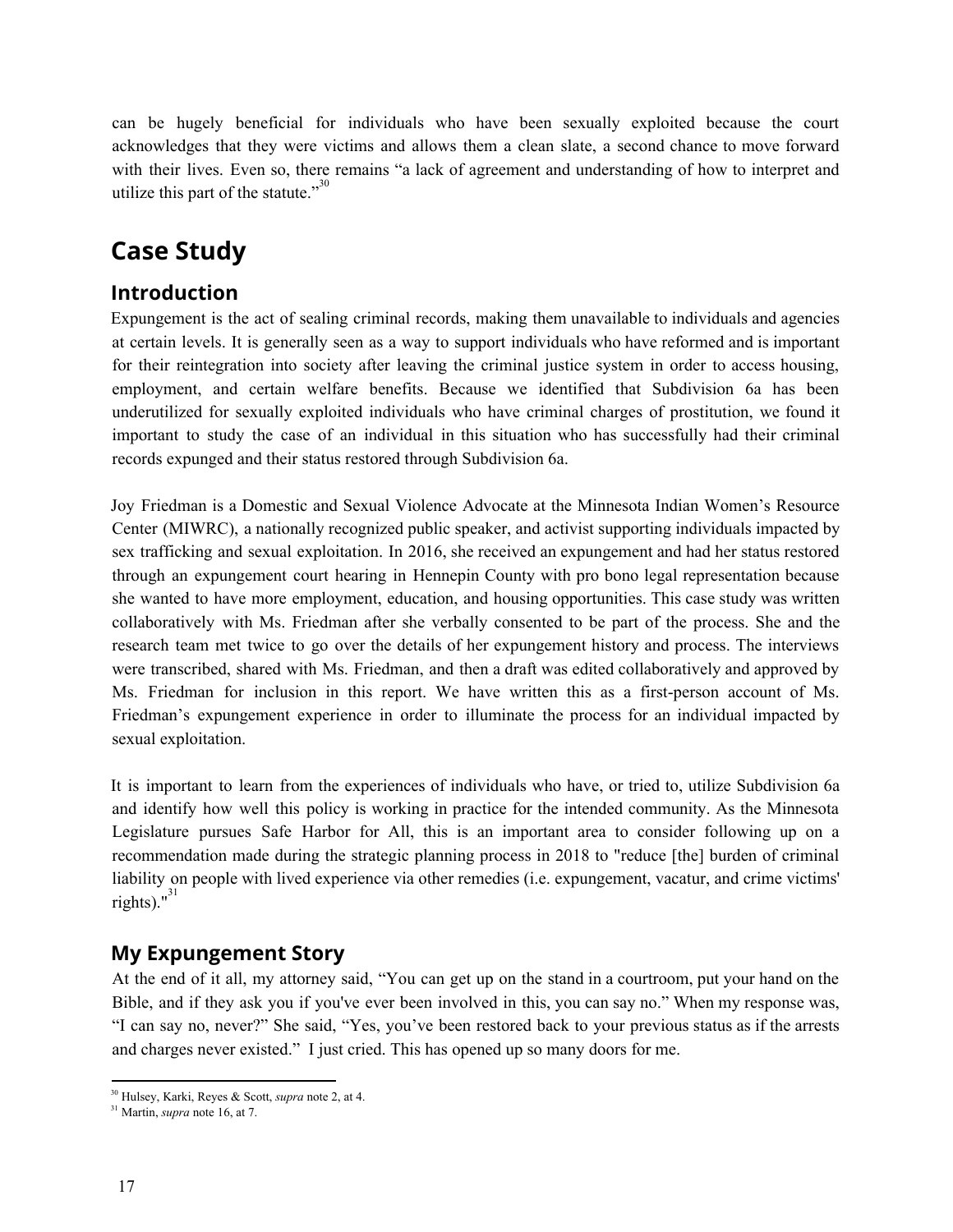In one of the programs I was part of they brought up assisting survivors with expungement. When it first came up, I didn't apply for it because I didn't feel I was a candidate at the time. Moving out of the housing program and seeing the options I had for who would accept me played a big role in finally pursuing expungement. Also, applying for jobs outside of the organization that I worked for where I had been a client played a big role. I wanted to one day have my own business and do my own thing. I wanted to do more. And when I got laid off 15 years later, trying to find a job was still a challenge.

Anne Becker is the person who took on my first expungement. She and her colleague Vanessa were my legal representation. They did all the work, going all the way back to the beginning where I first got arrested. Because that's where you have to start, and you have to notify everybody. So, they notified DHS [Minnesota Department of Human Services], MDH [Minnesota Department of Health], Ramsey County probation, sheriffs, project Riemann, Roseville police department, Roseville City prosecutor, Ramsey County Attorney's Office, BCA [Bureau of Criminal Apprehension], and Minnesota Attorney General's Office. There's a lot of them depending on where you're filing. That's why it can be a big thing.

On November 22, 2016 is when my expungement for Hennepin County with the actual nexus occurred. The first one was just a regular expungement. A couple years earlier, I went to a Women Winning event where I sat at a table with Ms. Kathleen Peterson, a partner at Robins Kaplan at the time, and she volunteered to take on my case. She picked it up, pro bono and said, "I'd like to help you."

Ms. Kathleen assembled a team of paralegals and lawyers to prepare my case. She also assigned Ms. Lindsey Wheeler Lee as the lawyer to represent me in court. With the guidance of Ms. Kathleen as the lead, she and the team did everything. I didn't have to do anything except answer their questions and write some of it down for documentation. When you complete the petition, you have to relive some things. Telling my story with my attorney who was preparing it, brought everything back. It's important that you have a support network for after that. I was lucky enough to have a good support network and my faith. I was okay, but this process did bring up a lot of things for me.

I also put everything together when they asked me to gather any documents that I had, any support letters from people who would speak on my behalf. For example, I had a letter from Representative Dave Pinto where he said, "I worked with Joy on a number of occasions. Most significantly, she and I have co-presented approximately 15 trainings across the state on the dynamics of sex trafficking and sexual exploitation. In these trainings, Ms. Friedman shared her expertise on this topic based both on her own personal experience and her work with other survivors of exploitation. The audiences were law enforcement officers, social service professionals, judges, and others. She's provided input on a series of videos that our office has developed for training law enforcement and systems professionals on how to identify and respond to trafficking. Finally, Ms. Friedman was noticed as an expert witness on several cases of sex trafficking for which I was co-lead attorney..."

I was also responsible for requesting the BCA pull my record and go get it. When I arrived to get my record, I was fingerprinted. It was a little weird because now I'm being fingerprinted again, which was triggering. After that, they make you walk through the metal detector, and then they stick you in a room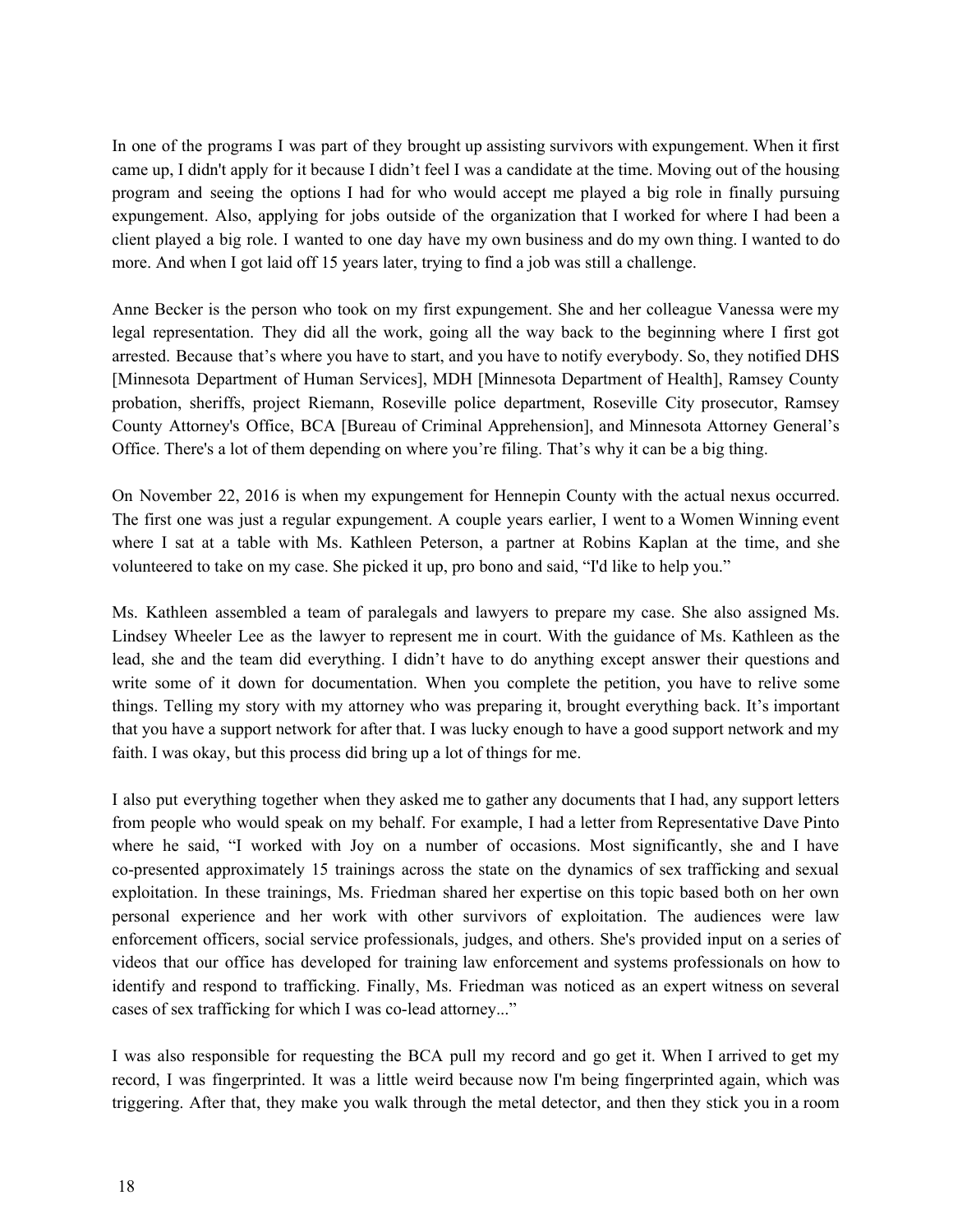you can't leave on your own. Fear came over me while that was happening. My thoughts went into overdrive, "Will they find something, and I won't get to leave? Are there warrants I wasn't aware of, or is there something really bad on my record?" I started doubting it all, "Is this a trick? Are they going to find something and keep me? Is there a fine I didn't pay? Is there a charge that has been pending I wasn't aware of?" So that was a little freaky, but I got my record. When I walked out, my anxiety went down and the panic attack subsided.

All the other parts of the process were taken care of by my lawyers. They served my petition to everyone and set up the hearing. I didn't have to do any of that. They also prepared me for the pushback and letters from the agencies saying they opposed my expungement. If they hadn't, it could have been really discouraging. Some people might start thinking that after all the work you've done, they still won't let you get rid of your charges. Or even wondering why you bother to try because they aren't going to forgive you and let you move on. Thinking you'll never be free from your label.

Preparing for the hearing was next. My lawyers told me how much time I would have to talk in the courtroom and what the judge would be looking for as key points to make a ruling using 6a. With this information, I decided which parts of my story to share. We sat down and talked about what parts of my story were being magnified in the petition, how to connect those parts of my story with an explanation of my situation at the times my crimes occurred. Robins Kaplan also has a whole floor with a courtroom setup. Being there to practice helped take the intimidation away. The Hennepin County expungement courtroom was also verbally described to me, as well as who would be present that day.

As far as the prosecutors who might oppose my expungement, my attorney kept reminding me they had already talked with them. They were all on board with my petition and using the nexus, so they were in agreement and I wouldn't be opposed. This process helped me figure out what my attorneys would say to the judge, because it can be hard to understand the lingo.

During the hearing, after everyone had spoken the judge came out of nowhere and said, "Could you explain to me what this nexus is?" I think it caught my attorney off guard, but she was awesome and explained the whole thing to him. Ms. Kathleen had discovered the nexus and said we should use it, and Ms. Lindsey really hit it home. Discussing the nexus led the judge to ask me more about what happened. They were more specific questions such as, "What got you out of this? Were you held against your will? What kind of things were being done to you?" He didn't ask questions intending for me to have to give graphic responses, he just wanted to know more of the details about how I was victimized.

We weren't alone in the courtroom during this hearing, other people were there for their own expungement. I had to go through all of my story in front of strangers. After I testified, a lot of people clapped for me. I must have touched some of them, and that might have influenced the judge in his decision, as well. I remember one woman in particular standing up in the back and clapping enthusiastically. She and, I believe, her daughter came outside to meet me afterwards because she wanted to hug me. I didn't have any other contact with the court before receiving my order. If anything was needed, they contacted my attorney who then talked to me. My lawyers were a beautiful team and great people to work with. I still keep in touch with them both.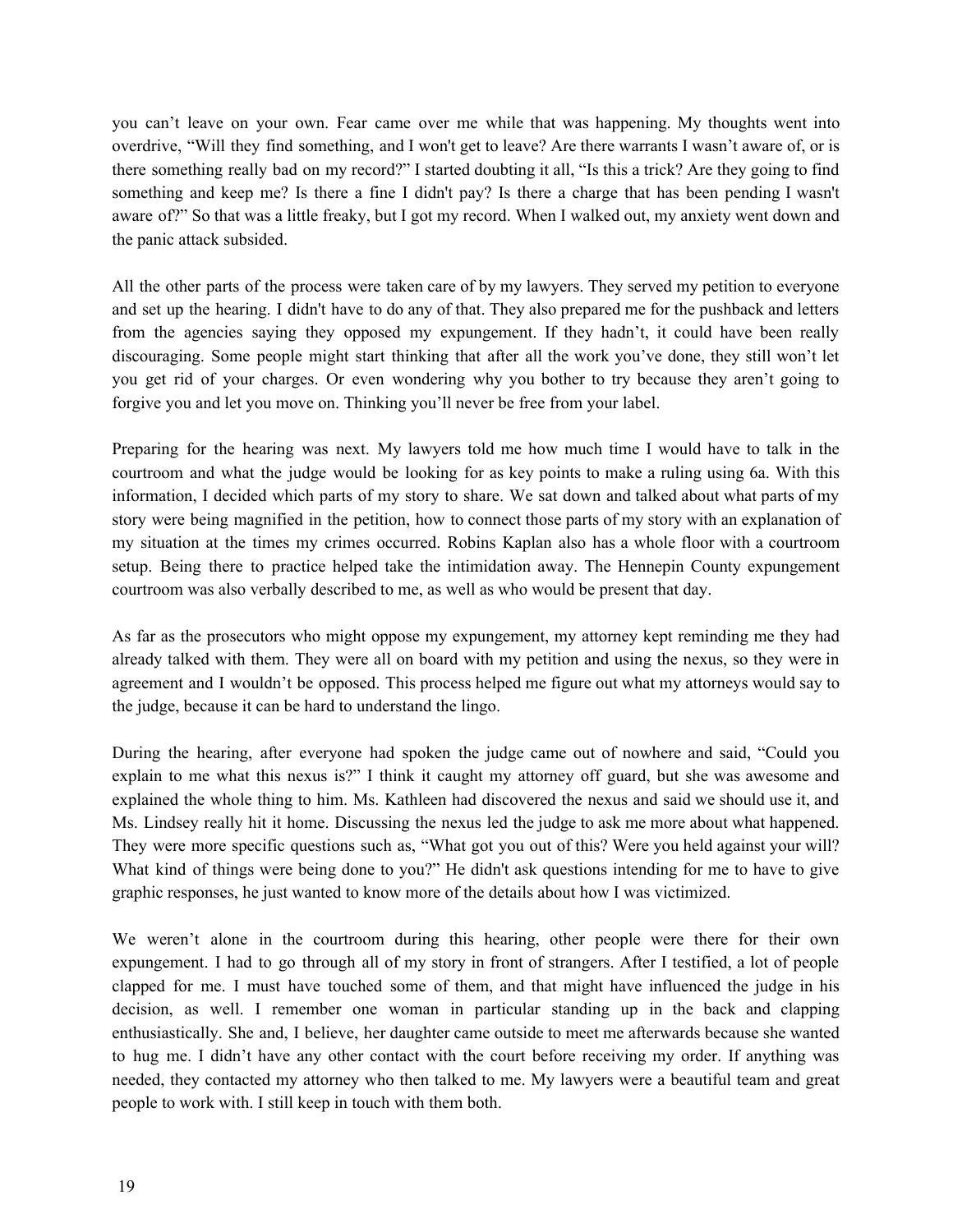Sure enough, the order made it into my hands and at the very bottom it said APPROVED. My attorney explained what approved meant in detail. She let me know that I no longer have to acknowledge that I've EVER been involved in the life. This opened so many doors for me. Because before receiving this I couldn't drive a school bus, I couldn't work at schools, I couldn't work in nursing homes. Even though I didn't have felonies, I still couldn't do it because of the word "prostitution" on my criminal record. This has made a big difference in my life. Because I can say I did it - I followed through and I fought for myself. It's also made a big difference in my life because my children and grandchildren can see that no matter what happens to you, negative or positive, you can take it and use it in a positive way.

It gave me confidence. I mean, I still have my struggles because that's just a piece of paper. I keep checking my record to see if I can find anything. Even though I got all my records expunged, there are still things out there you know you can't fight. There is a website bustedmugshots.com, where you just type the person's name and find the pictures. I can see a big difference between my mugshots and me now almost 20 years later, because I have hope now.

### **Lessons I've learned that I share with others**

For anyone who is looking to get expungement, it's really important to prove to the judge that things have changed for you. Even though you are considered the victim, you still have to show what you have done to change yourself, so you should keep everything. Society believes you made certain choices, even though you know these choices were made for you. Now you have to prove that you no longer will make those kinds of decisions.

Every group you go to, every completion certificate you receive, any interviews you've done, any presentation you have been part of, it all counts and is incredibly important because it shows you're telling your story and healing. I recommend getting a binder to keep everything in. Sometimes as you move from place to place and program to program you lose stuff. And making sure if you've been to therapy-that's noted, making sure your medication-that's noted, mental health diagnosis, all of that.

Healing is a process. Having these things ready shows where you are now and everything you've done to get there. To me, the word "survivor" means you made it through the ordeal but that doesn't necessarily mean life is better. It just means you've made it through the terrific ordeal alive. But healing needs to take place for there to be a good life after this. And this is why it's so important for the courts to grant this so people can continue to grow. Otherwise, you get stuck because you're still being penalized for something that was done to you.

For your "rehabilitation" to really be considered successful, you must have a paper trail showing that you've done something to change. Even though you didn't mean to do the crime, you still need to show that you've done something to deal with the trauma that you have. Because if you haven't done anything with the trauma, the judge that is less likely to grant your expungement. You're more likely to become a victim again, which means you could be charged with more crimes in the future.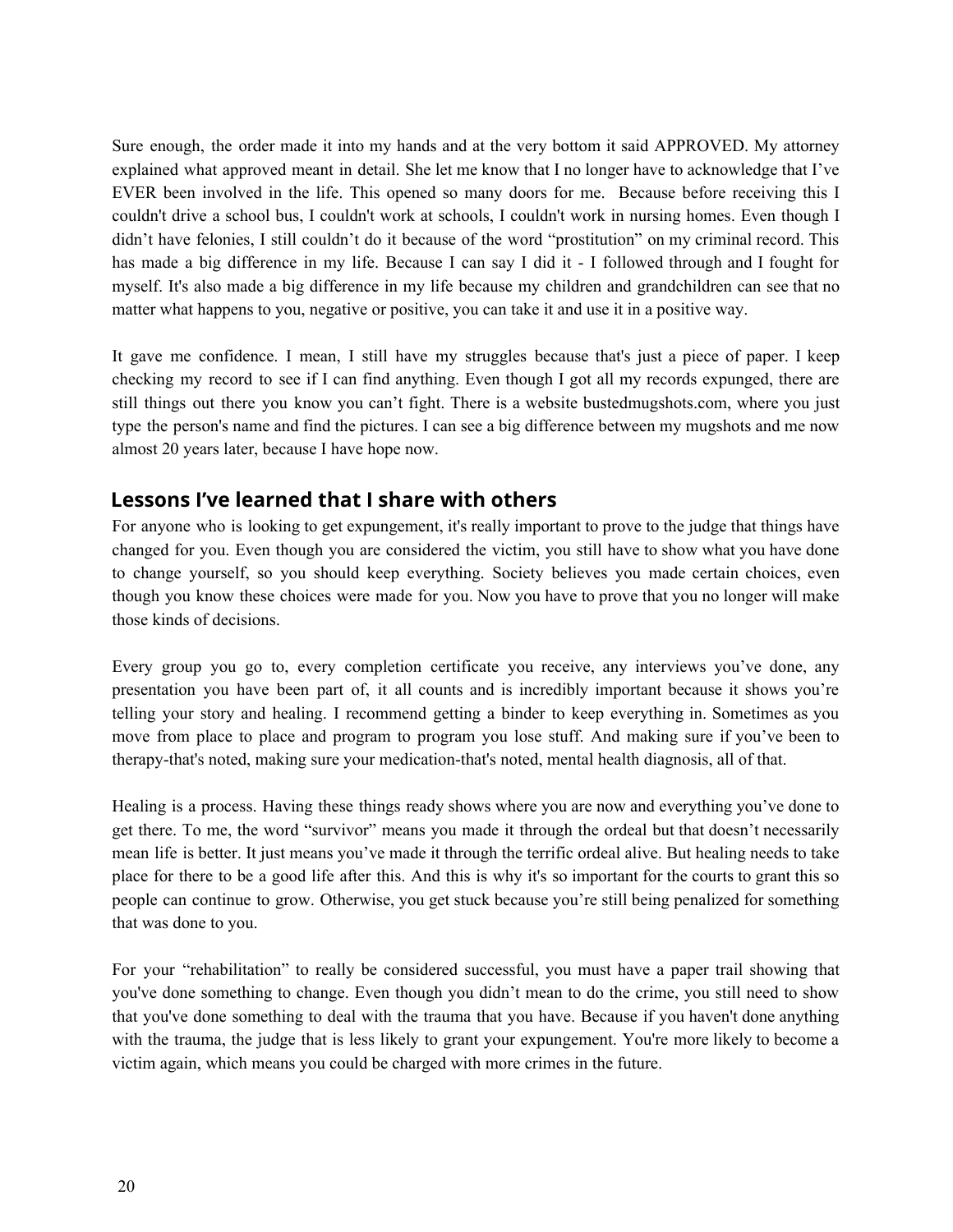It is important to be able to stand at the podium and know how to address a judge. Knowing that you need to say "yes" or "no." "Yep" and "yeah" don't work. Because you know, the court recorder has to write everything. You also need to dress appropriately.

If you are doing this yourself, make sure you have enough money. Every page costs money and every charge adds more pages. You can't just pick and choose which ones you want to expunge; you have to file them all and you have to do it in order from the very first crime.

It's also really important that you're ready. It can be very devastating to a person who puts all this effort, time, and money into it and then doesn't get an expungement. Make sure you're educated on all the possibilities and weigh the pros and cons of what could happen. So, you should know it isn't a guarantee your expungement will be granted. It depends on how well educated the judge is on this law as well as exploitation, what law changes between now and then, what the circumstances are of what happened. It's about what you can prove, not what you know.

There is no one correct, only cookie cutter way to get an expungement. Everybody's story is different. You have to build it around what happened, the circumstances of your life at that moment, and the effects.

### **Conclusion**

Ms. Friedman's story proves just how difficult it is to petition for an expungement and to be granted one, especially when utilizing Subdivision 6a. The difficulties highlighted above, as well as personal difficulties, fears, and trauma around reliving experiences while being judged, create harm not envisioned by or in the statutes. It is important to underscore that many technical difficulties were handled by Ms. Friedman's team of attorneys, however, most people with criminal convictions do not have this type of legal support. Legal representation or not, many who petition are also denied expungement. Above all, Ms. Friedman's case study reveals that the current expungement process can and should be changed to better support individuals seeking expungement. Ideas for improvement are discussed in later sections of this report.

# <span id="page-20-0"></span>**Advisory Group**

As we plan to pursue recommendations for policy implementation, we find it important to work with community members who have been impacted by sexual exploitation to make this a participatory process. Lorena Pinto, at The Family Partnership PRIDE program, connected individuals who participated in a spring 2019 focus group discussing barriers to expungement conducted by another group of students to meet with our research team this fall 2019. On December 5, 2019, we held our first advisory group meeting with Joy Friedman and Kristine Longfield to learn about barriers to expungement from their perspective as individuals impacted by sexual exploitation. The agenda for our December 5th meeting can be found in Appendix D. We will continue meeting with an advisory group made up of folks who have sought or would like to seek expungement and identify as affected or impacted by sexual exploitation.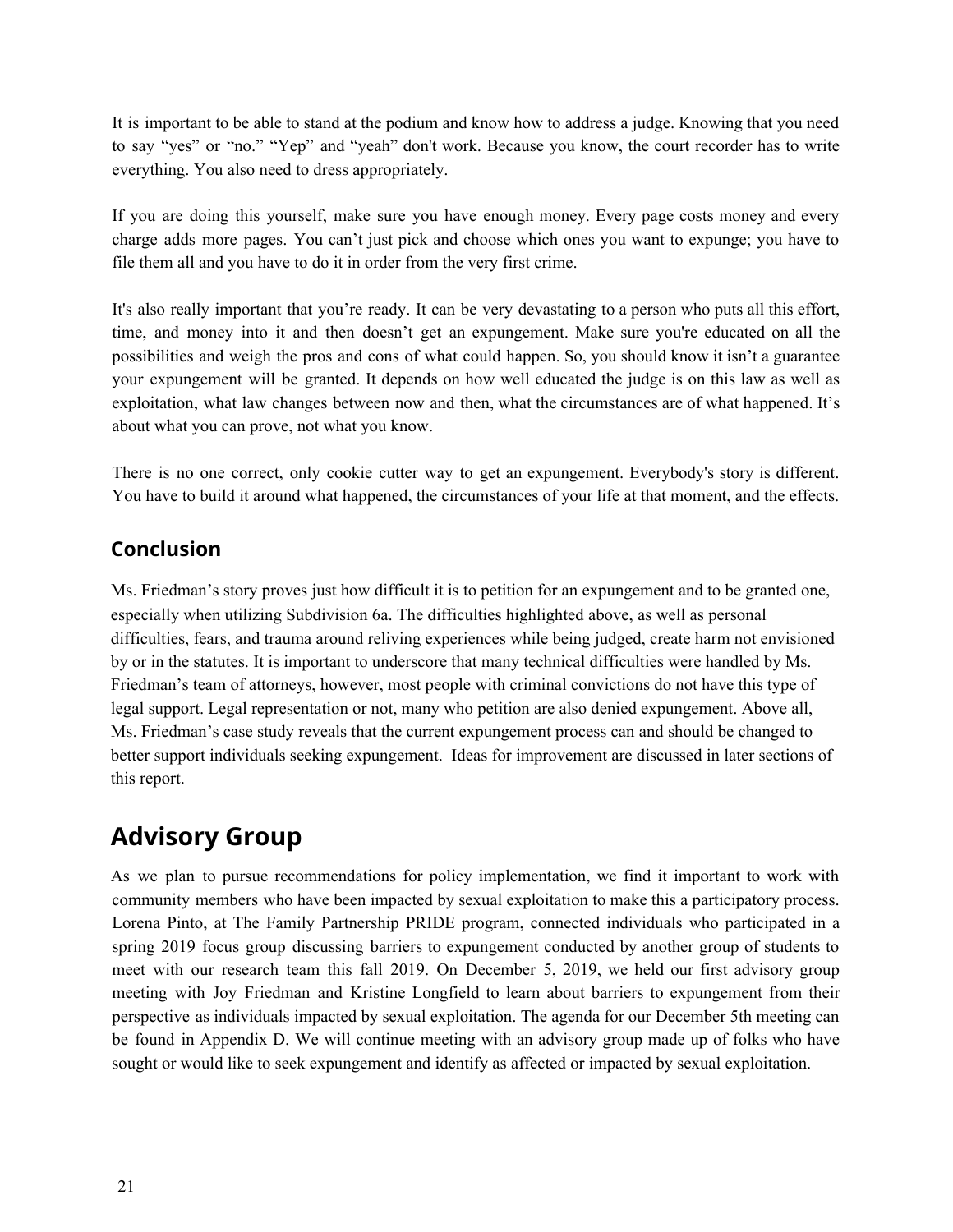We built our advisory group plan based on findings from a class project report written by another team researching barriers to expungement.<sup>32</sup>That team conducted a focus group in spring 2019 in partnership with the PRIDE program to learn from individuals with lived experience and advocates about barriers they faced (or their clients faced) throughout the expungement process. For our advisory group we began by reviewing this report and the barriers mentioned by individuals who participated in the focus group. In our first advisory group meeting, we started by asking for insight from Ms. Friedman and Ms. Longfield about any additional barriers they wanted to add to this list. These include:

- Length of time away from the system
- Knowing to start with your first crime
- Arrest records still exist even with expungement
- Traffic violations can affect expungement even though they shouldn't
- Knowing your criminal history and the charges you have
- Mistakes made in processing charges and decisions
- Lack of communication and connection between the systems of different agencies
- DHS not honoring court decisions
- Having to advocate for yourself and know who to talk to, this can lead to re-traumatization
- Language and usage of prostitution versus sex trafficking

Following this brainstorm, we asked if resources were not an object, what they would do to address these barriers listed above. Their solutions include:

- Gender equality in judges
- More transparency about judges their history and decision record and screen who hears cases for people dealing with trauma.
- No more open court for these cases create a separate expungement calendar for Subdivision 6a cases:

"*If you are in control and have power over me about something that happened to me, we should be able to sit down and talk about it. It should be a closed courtroom. It should be closed." - Kristine Longfield, Founder/CEO of Freedom to Practice LLC/CPDPE, Student in Human Services, Addiction Counseling & American Indian Studies*

- Provide an opportunity for the individual seeking expungement to be face to face with the judge and talk about how they have changed without prosecutors and other people present in the gallery.
- Amend "prostitute" in the law to "sexually exploited individuals":

*"Law language needs to change. Amend a law to remove prostitution. If you want to look at us dif erently, you can't call us prostitutes. It should be sexually exploited individuals. My name is Joy, not prostitute. I was exploited." - Joy*

<sup>&</sup>lt;sup>32</sup> Fields, J., Richard, L., & Shireman, H. (2019). On the Record: Lived Experiences with Barriers to Expungement in Hennepin County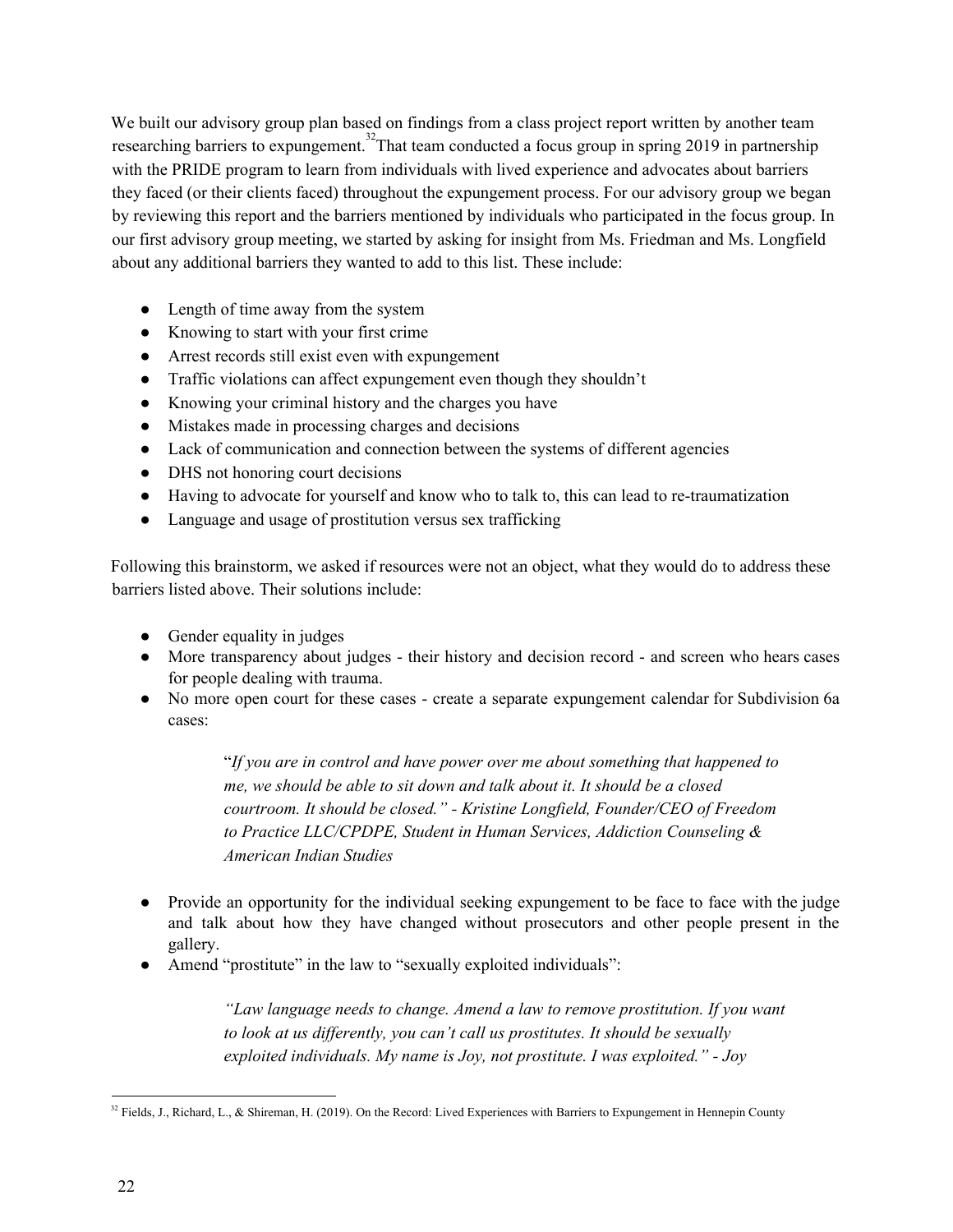#### *Friedman, Domestic and Sexual Violence Advocate at the Minnesota Indian Women's Resource Center*

- Train prosecutors and lawyers about the language difference between prostitution and sex trafficking.
- Contribute part of the fine for people arrested for purchasing sex to a fund for pro-bono legal services for sexually exploited individuals.
- Nonprofit legal organizations should use grant money and money from this fine fund to set up pro-bono programs.
- Develop a comprehensive pro-bono program with different people helping at each stage of the expungement process. This could be a great opportunity for law students.
- Understand that drugs and sexual exploitation sometimes go hand-in-hand and should be addressed together.
- When you create a law that changes criminal status, bring people previously impacted along with it.

# <span id="page-22-0"></span>**Implementation Options**

Since the focus of this work has been how to better implement Subdivision 6a, we want to share the options we have found through interviews. This does not include the ideas from our advisory group, but rather from the interviews with individuals who have expertise, interest, and experience working with expungement. Three of the most compelling, and most often mentioned, implementation options were making changes to the petition form, utilizing another part of the expungement statute to create Prosecutor's Agreements to expunge records, and a new initiative from the Ramsey and Washington County Attorney's Offices. We have also included a list of other creative ideas from our interviews as well as some implementation changes already in progress.

# <span id="page-22-1"></span>**Expungement Petition Form Changes**

Petitioners in Minnesota seeking a criminal expungement must complete an expungement petition form, available on the Minnesota State Courts website or through Self-Help Centers. Self-Help Centers "are a service of the Minnesota Judicial Branch where individuals who represent themselves in Minnesota District Courts can access information and resources."<sup>33</sup> Minnesota has a statewide Self-Help phone line along with walk-in centers in the 4th District (Hennepin County), 2nd District (Ramsey County) and 10th District (encompasses eight counties including Anoka and Washington County). The State Courts website provides video instructions for how to complete the expungement petition form, along with written instructions on the form itself that indicate how to complete it. This can be helpful, in particular, for individuals filing pro se. Self-Help is an additional resource that can help individuals complete the petition forms but cannot offer legal counsel. In spite of these resources, the expungement petition form itself is lengthy, it does not utilize plain language, and some of the instructions are vague.

<sup>33</sup> Hulsey, Karki, Reyes & Scott, *supra* note 2, at 7.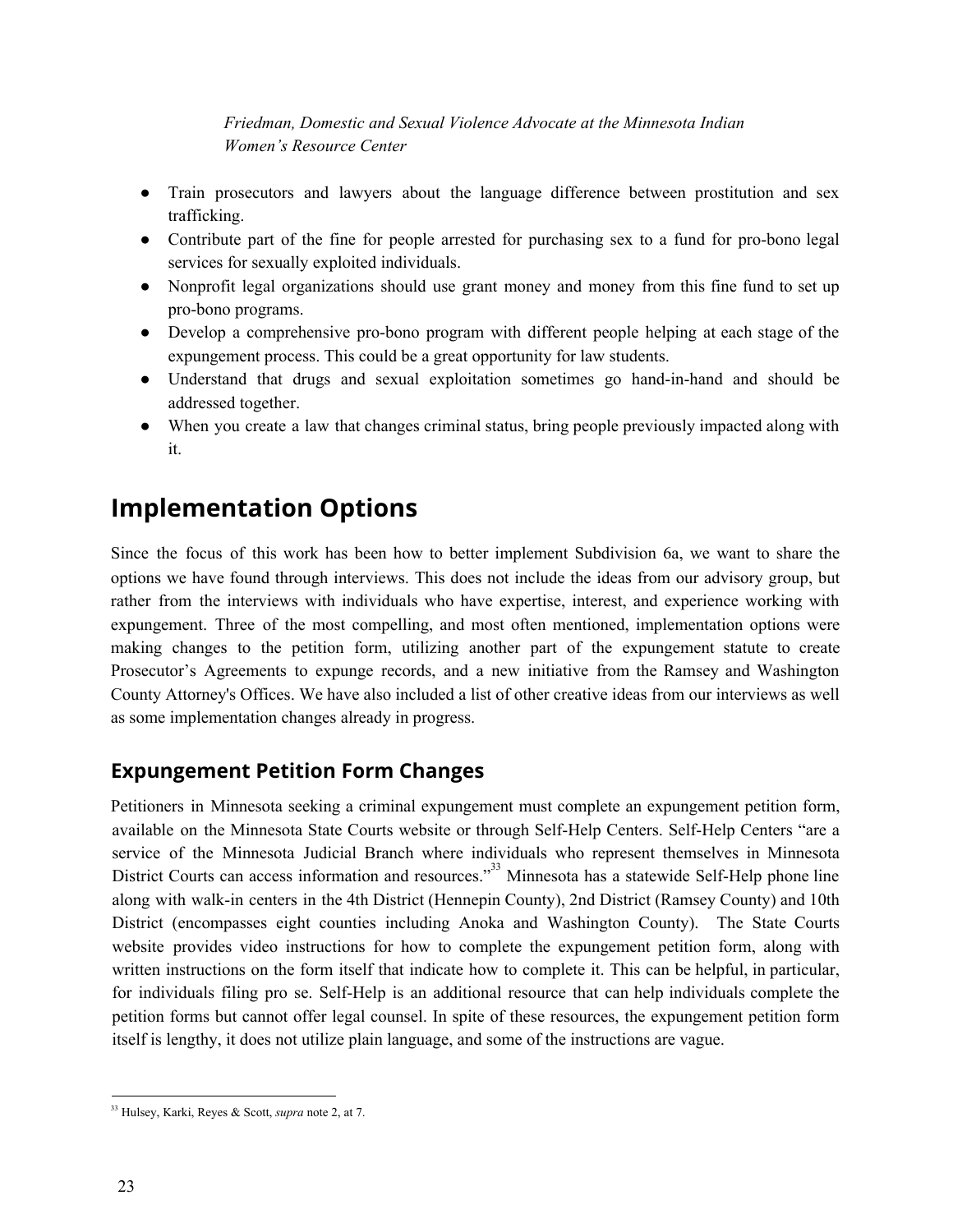After completing research for our initial report from May 2019, we thought we could pursue one of our original recommendations to add a checkbox to the expungement petition form for individuals to file under Subdivision 6a. However, after understanding that Subdivision 6a is a factor rather than grounds (see History of Subdivision 6a), it is not feasible to include a check box for it on the petition form. Instead, Question 16 on the petition form is often where individuals we interviewed suggested that petitioners could detail how they met the nexus of being the victim of a crime while committing a crime to draw a judge's attention to Subdivision 6a. Question 16 states:

"Please explain any mitigating or aggravating factors relating to the underlying crime, including your level of participation, the context and circumstances of the underlying crime and what risk, if any, you pose to individuals or society."<sup>34</sup>

There is nothing in the form instructions or in the wording of Question 16 itself that clearly suggests this would be an appropriate place for individuals to discuss Subdivision 6a. However, there is the following warning given to petitioners regarding how to answer Question 16:

"If you do choose to answer this question, **beware of the following:** When discussing mitigating factors, it is easy to sound like you are making excuses. The judge is not interested in excuses. DO NOT use this question to re-litigate the case. Avoid statements that make it seem like you have not taken responsibility for your actions."<sup>35</sup>

This concern is similar to what we learned from lawyers who represent individuals seeking expungements regarding their hesitancy to mention Subdivision 6a in court hearings because of their fear that the judge will misconstrue the argument of the petitioner as a victim with said petitioner not taking responsibility for their actions. However, there is an argument running contrary to this with regard to petitioners filing to expunge prostitution cases:

*"I don't believe this is a risk for the prostitution context. In the context of prostitution, everyone somehow understands that the petitioner was a victim and had several factors holding them back, thus we won't see many prosecutors arguing that the petitioner is not owning their crime. If a petitioner outlines victimization, it could even possibly sway prosecutors. If they make an argument that they really don't want to be doing [prostitution] then it would be ef ective. This would be an argument to sway prosecutors from opposing it." – Tim Richards, Supervising Attorney at the Minneapolis City Attorney's Of ice*

One recommendation is to add an open-ended narrative question to the expungement petition form that addresses Subdivision 6a in plain language for the petitioners, which will also bring it to the judge's attention. Our suggested language for this question comes from Tim Richards, a Supervising Attorney at the Minneapolis City Attorney's office: "Were you in any way a victim of a crime when you were charged with a crime, and if so, how?"

<sup>&</sup>lt;sup>34</sup> Volunteer Lawyers Network. Criminal Expungement in Minnesota: A Step-by-Step Guide for Pro Se Petitioners. 10. Retrieved from https://www.lawhelpmn.org/sites/default/files/2019-02/criminal-expungement-in-minnesota\_step-by-step.pdf *35 Id*, at 11.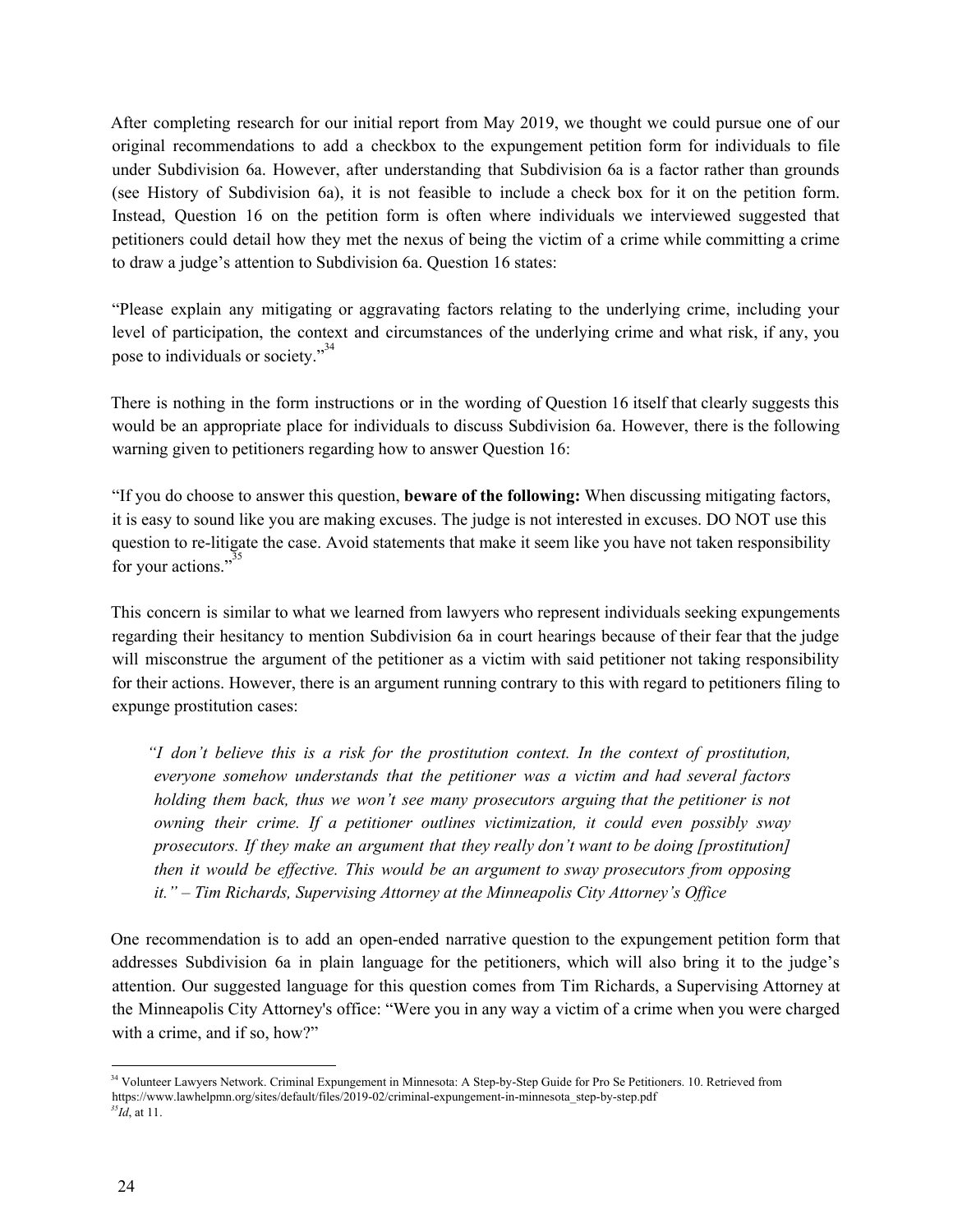It is important to ensure that the language is easily understandable for a petitioner so that individuals who would qualify to meet the nexus under Subdivision 6a can take advantage of it, while also ensuring that the court could analyze the response to this question under Subdivision 6a and utilize it.

# <span id="page-24-0"></span>**The Use of Statute 609A.025**

Another way to grant expungement is through prosecutors utilizing Minnesota Statute § 609A.025.<sup>36</sup> This statute requires no petition in cases with prosecutor agreement and notification. What this statute means is that a prosecutor can agree to seal a record without the filing of a petition if the disadvantages of not sealing the record outweigh the interests of the public and public safety in keeping the record public. Additionally, the prosecutor has to make a good faith attempt to notify identifiable victims of the offense of the intended agreement in order to allow them to object.

#### **How it works**

The Minneapolis City Attorney's Office has utilized Statute 609A.025 in an instance of human trafficking.

*"If it's the case of human traf icking, we will do a 609A.025 on request. [One] case was very explicit about traf icking. If we are doing .025, we need to identify and know it explicitly." - Tim Richards, Supervising Attorney at the Minneapolis City Attorney's Of ice*

In this particular case, the influence of trafficking on the individual committing crimes was apparent. Not only did the Office not want to oppose a potential petition from this individual, a practice Richards shared his team does in instances of prostitution charges, but they felt strongly enough by the proof to grant an expungement through Statute 609A.025.

Ramsey and Washington Counties are also currently utilizing Statute 609A.025 in their expungement efforts because they understand the burden of petitioning for expungement, as well as the inequalities of justice in the case of particular crimes.

*"We're usually the people who are trying to convict you. There's a lot of perception that this initiative doesn't fit with our typical role. How do we recast the role that the Ramsey County Attorney has in the community? We'd like to expand the understanding of what a prosecutor's role is. [We] believe expungement should be a routine part of what we do." - Jorge Saavedra, Assistant Ramsey County Attorney at Ramsey County*

The underlying theme of Statute 609A.025 is the power that prosecutors have.

*"The prosecutors hold the key, if you can get the prosecutor on board you'll always win." - Jon Gef en, Director of Reentry Clinic at the Mitchell Hamline School of Law*

<sup>36</sup> M.N. Stat. § 609A.025 (2014)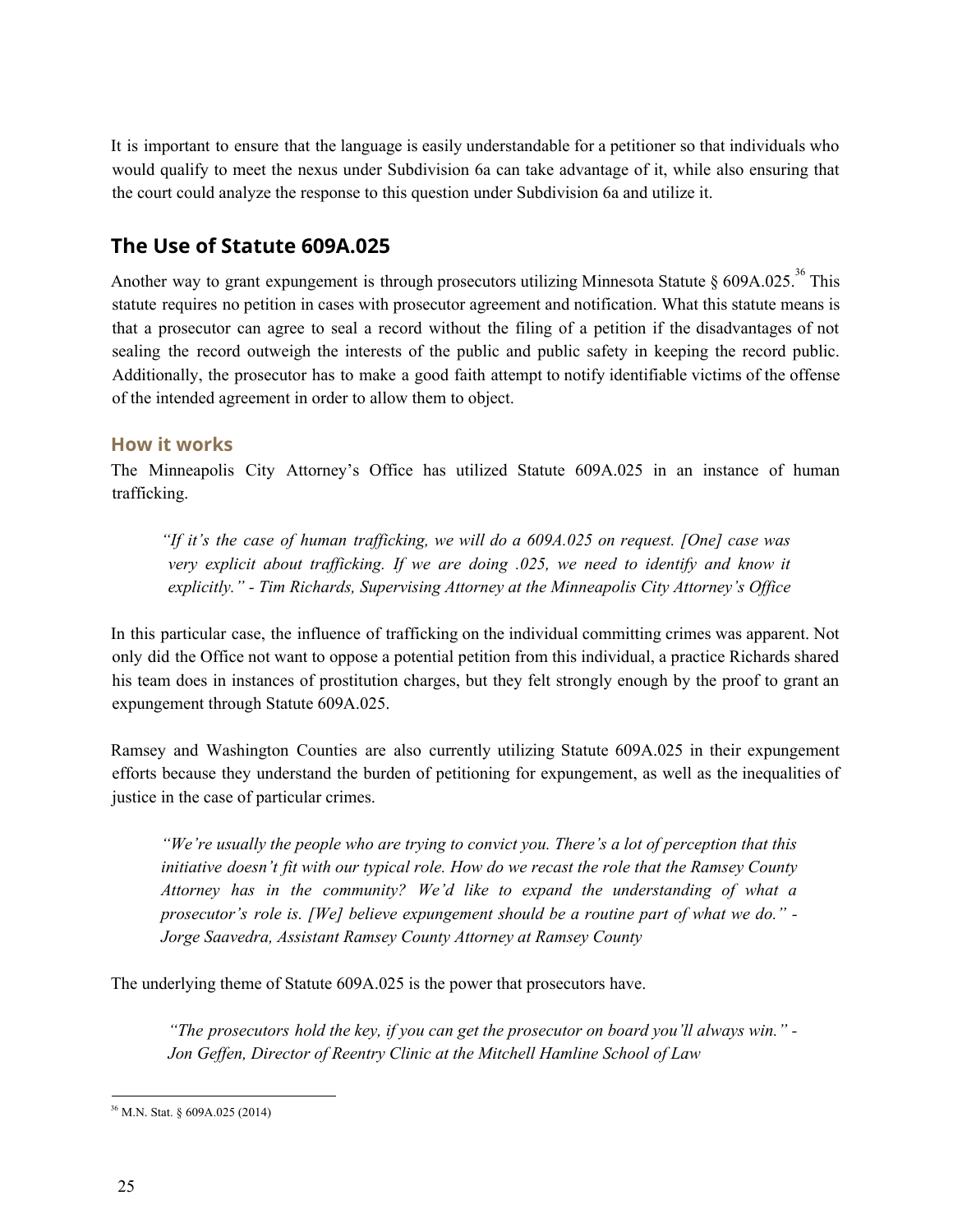*"The driving force truly needs to be from prosecutors. They have the power." - Bill Ward, State Public Defender at the State of Minnesota Board of Public Defense*

#### **Limitations**

It is important to underline that Statute 609A.025 is not a silver bullet. Without a petition, agencies such as DHS and BCA are not served, do not get to object, and if expungement is granted it might not apply to their records of the crime. The judge also cannot consider the 12 factors. Both of these are statutory rights of these institutions.

"*The Court is still meant to consider the 12 factors to make a decision, but 609A.025 means there is no petition. The court is still required to weigh the 12 factors but has to 'agree' with the prosecution because they can't independently weigh those factors." - Tim Richards, Supervising Attorney at the Minneapolis City Attorney's Of ice*

Verifying victimization is not an exact science, and it would be difficult to standardize a process across all prosecutors' offices. The individual that could benefit from this prosecutor agreement would also need to request a prosecutor agreement, which relies on statutorial knowledge or legal representation. Additionally, Statute 609A.025 does not have the same provision as Subdivision 6a regarding the restoration of previous status. While Statute 609A.025 could increase the rates of sealed records for sexually exploited individuals, they would not benefit from the additive restorative quality of Subdivision 6a.

#### **Value of Statute 609A.025**

While we want to improve the effectiveness of the implementation of Subdivision 6a, there is still a fine line within the court between victimization and lack of ownership and accountability for criminal actions as understood by judges and other court officials. Thus, prosecutors should consider building a practice of implementing Statute 609A.025 when an individual is affected by sexual exploitation. There would be no hearing for the individual to attend, minimizing the chances of re-traumatization, and the decision of expungement would not be left to the discretion of a judge who might not be aware of Subdivision 6a. Instead, Statute 609A.025 would deliver on the intention behind Subdivision 6a: to support victims that committed crimes due to their victimization by sealing criminal records and removing barriers for housing, employment, education, and more.

#### <span id="page-25-0"></span>**Help Seal My Record**

Ramsey and Washington County Attorney's Offices have created an online platform to proactively assist individuals in the expungement of felonies these counties had prosecuted in the past. The County Attorney's Offices feel it is their obligation as prosecutors to ensure their community has access to justice.

"Prosecutors are ministers of justice. Therefore, it is our legal and ethical responsibility to help rehabilitated people who have paid their debt to society to remove the scarlet letter of a criminal conviction and the barriers it creates to accessing jobs, housing, education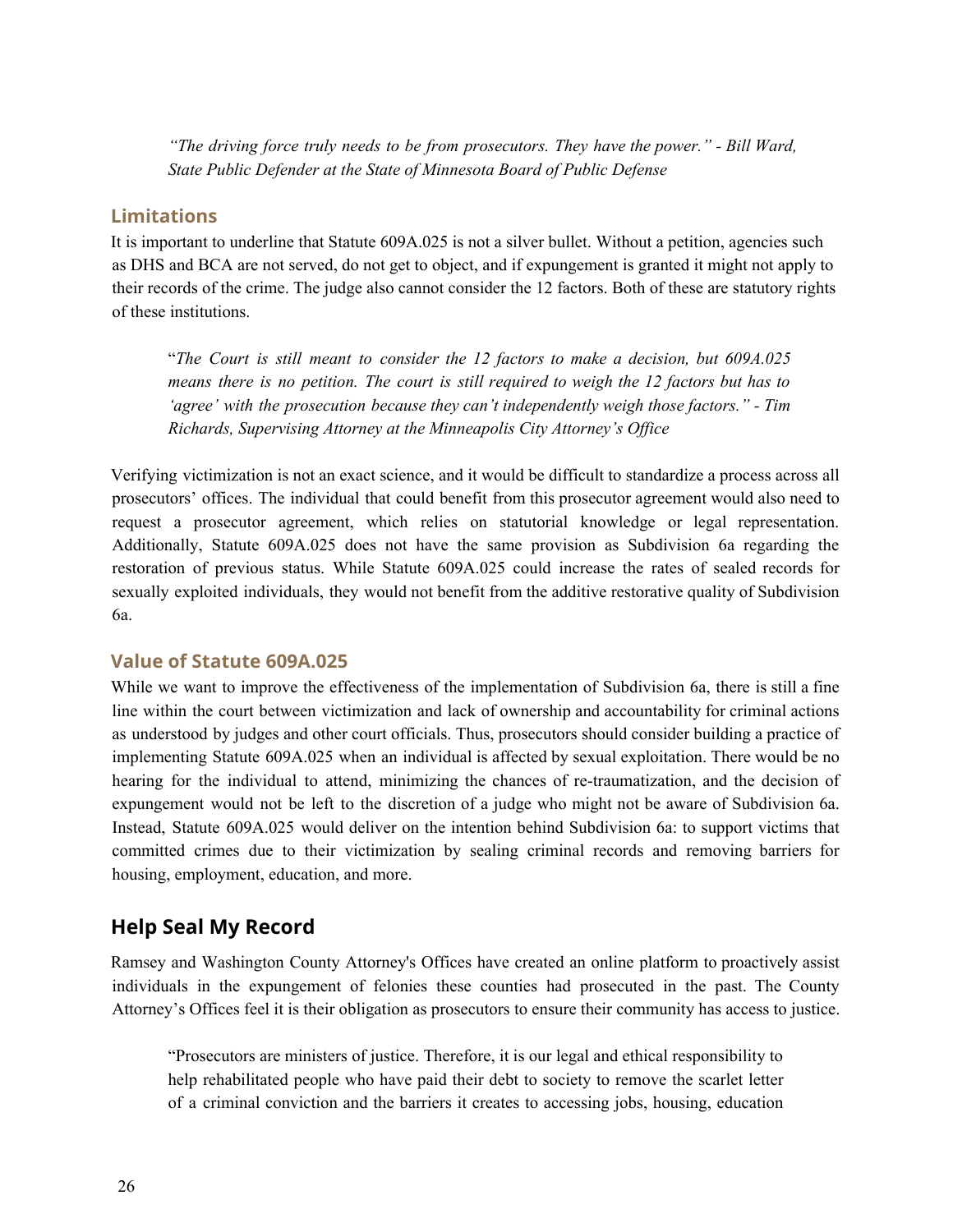and other necessities in life. That is why we are partnering together to ensure our residents have access to justice after they've completed their sentence by proactively helping people seal their criminal records at no cost to them." Ramsey County website<sup>37</sup>

Publicly launched in October, the website - helpsealmyrecord.org - utilizes Statute 609A.025 (the provision discussed in the section above) which allows prosecutors to initiate expungement, also called a 'Prosecutor Agreement.' One of the benefits of Statute 609A.025 is that it does not require a hearing, though the judge can request one. In preparation, the Ramsey County Attorney's Office met with Judge Guthmann, Chief Judge of the Second Judicial District Court, who hears all expungement matters brought before the Court, as well as relevant Court Administrators. The purpose of this meeting to discuss the details of the process for submitting prosecutor-initiated expungement petitions and proposed orders to the Court, and also to inform them about our new initiatives using prosecutor-initiated expungements so that they could anticipate workflow and resource needs caused by the anticipated increase in expungement petitions being filed.

From the public launch of this website until November 2019, Ramsey County Attorney's Office had received 367 applications for expungement. For the previous period of October 2018 to September 2019, they received approximately 220 expungement petitions in Ramsey County.

*"We're on our way to tripling the number of expungements in Ramsey County." - Jorge Saavedra, Assistant Ramsey County Attorney*

#### **How the Process Works**

Before creating the website portal, the Ramsey County Attorney's Office worked with Southern Minnesota Regional Legal Services (SMRLS) to test another version of utilizing Statute 609A.025 to provide justice to community members. Staff at the Ramsey County and Washington County Attorney's Offices went back five years (typically felony convictions in Minnesota have 3 to 5-year probation period), looked at the applicable waiting period (between 2006 and 2008), and did data mining within their records. Over 2,000 felony convictions from 2006 to 2008 were identified that might be eligible based on the typical probation period and applicable waiting period. SMRLS then sent a massive mailing inviting individuals to be in contact if they wished to participate in this project. According to Saavedra, "The return rate was lousy," which they expected based on typical direct mail return rates. Because sending letters is expensive and the addresses given were at least 10 years old, Ramsey County Attorney's Office were not reaching who they hoped to. Thus, the idea for a website portal was born.

*"We made an ef ort to simplify [the expungement process], strip out complexity, and boil it down to the most essential elements. This is how we came up with the website portal." - Jorge Saavedra, Assistant Ramsey County Attorney*

<sup>&</sup>lt;sup>37</sup> Ramsey and Washington County prosecutors help residents seal criminal records. (2019). Retrieved from https://www.ramseycounty.us/content/ramsey-and-washington-county-prosecutors-help-residents-seal-criminal-records.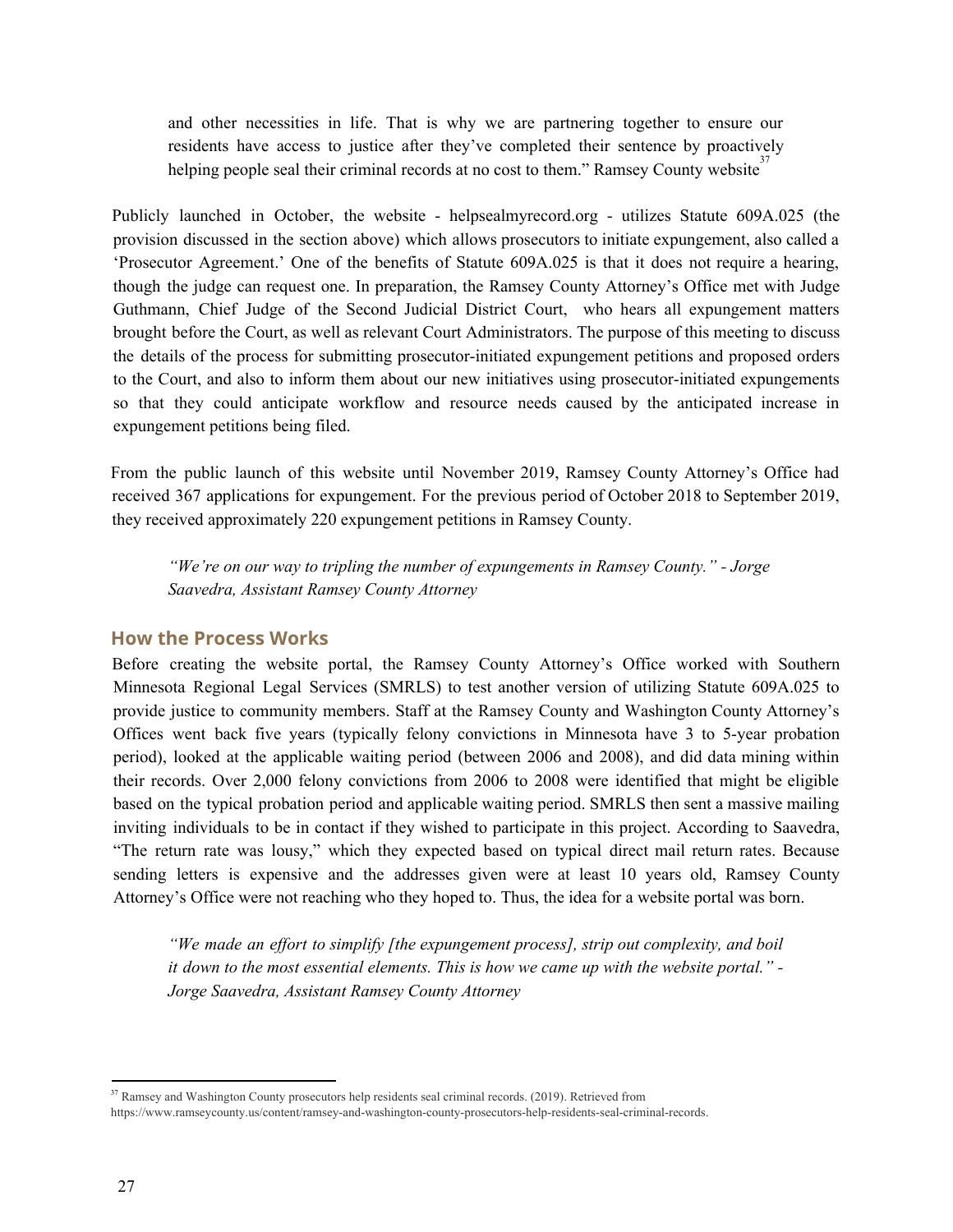Individuals are directed to a questionnaire after a few clicks from the landing page. There are 16 to 20 questions total, but only four or five are actually required. Within each of these required questions, 'I don't know' is an answer choice. Essentially, individuals must provide identification information and a way for the Ramsey County Attorney's Office to contact them, and then they are able to submit the questionnaire. This means the staff are doing the bulk of the work (which would ordinarily be completed by the petitioner) on expungements.

*"We didn't want people to be disqualified because they don't understand the lingo, we use around their conviction to determine their eligibility."- Jorge Saavedra, Assistant Ramsey County Attorney*

For both the mailing and website portal, SMRLS begins an inquiry to gather information on the 12 factors outlined in the expungement statute (609A.03 subdivision 5), particularly focusing on issues petitioners have had with employment and housing based on their criminal record. This information is then sent to the Ramsey County Attorney's Office, where they complete a Bureau of Criminal Apprehension (BCA) review of the individual's criminal record to determine whether they are eligible for an expungement. The County Attorney's Office sends eligible cases back to SMRLS to draft official orders to expunge their records.

*"What's unique about being a prosecutor's of ice [in expungement work] is that we know how to assess the severity of a crime. We really try to look at convictions through a dif erent lens. It's so easy to look at a criminal history and say this person is a repeat, chronic of ender...But then you really need to think about the motivating factor, the impetus, what was the person's situation when this crime was committed." - Jorge Saavedra, Assistant Ramsey County Attorney*

### **Why is the Ramsey County Attorney's Office Getting Involved in Expungement?**

The goal of the website, helpsealmyrecord.org, is to help keep Ramsey and Washington County residents from being burdened by the ongoing collateral consequences of their criminal convictions. This comes from a greater desire to:

*"Recast the role that the Ramsey County Attorney has in the community. We'd like to expand the understanding of what the prosecutor's role is. [Ramsey County Attorney] John Choi definitely believes this and thinks expungement should be a routine part of what we do." - Jorge Saavedra, Assistant Ramsey County Attorney*

Expungement is a single stepping stone in systems change and addressing the disparities in equity and justice.

#### **Limitations**

Saavedra emphasized that this initiative, as well as expungement overall, is not a silver bullet. There are some limitations the Ramsey County Attorney's Office and this approach to expungement face: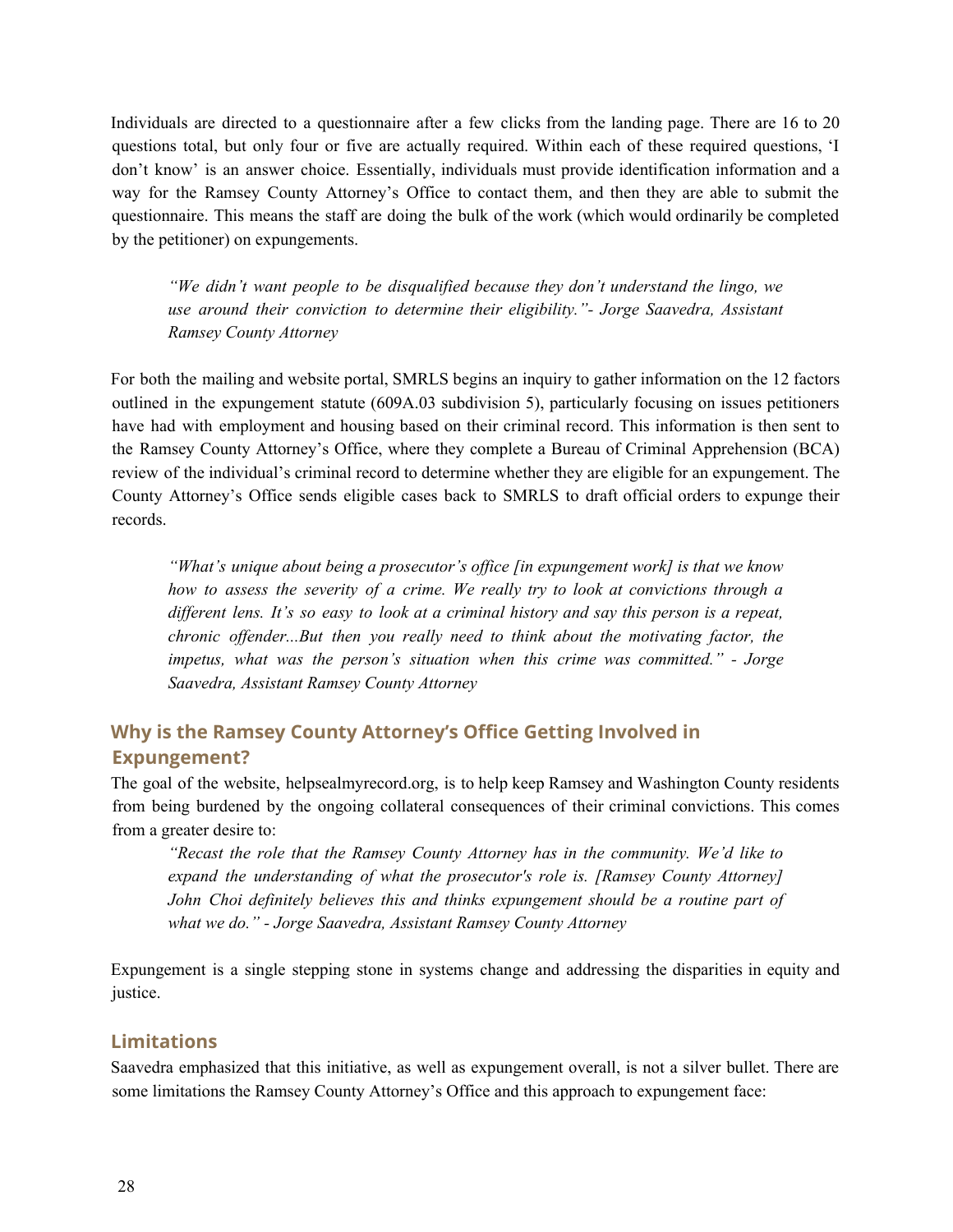- There are increased staffing needs that come with processing more expungements and more of a time burden on County Attorney's Office staff, rather than this burden being placed on the individual seeking expungement.
- Prosecutors do not have the benefit of establishing a relationship with the individual seeking expungement. That can create difficulty because prosecutors are unable to ask petitioners to walk them through their life and circumstances when they committed the crime.
- There is a lack of discretion about what prosecutors can expunge. As a County Attorney's Office, they only have prosecuting authority over felonies, and these are the only crimes they can expunge. The enumerated list of expungable felonies is fairly short.
- Through the website portal, they are receiving applications for individuals who committed crimes in other counties across the state, and they have to explain that they are only able to expunge crimes that occurred in Ramsey County.
- County Attorneys only have prosecutorial authority over felony crimes. Prostitution, which is the crime most individuals impacted by sexual exploitation have been convicted of, is either a misdemeanor or gross misdemeanor criminal charge. This means that helpsealmyrecord.org cannot be used to improve the expungement process for this group of individuals as it currently exists.

# <span id="page-28-0"></span>**Additional Implementation Suggestions**

Beyond the implementation suggestions written above, our interviews revealed many more recommendations to improve access to expungement for those influenced and affected by sexual exploitation. While many recommendations were brought up that mirror those from our previous report, the suggestions below also include new and creative ways to make expungement more effective for sexually exploited individuals. Additionally, individuals we interviewed brought up interesting legislative action to strengthen Subdivision 6a and expungement more broadly, which we will also outline.

Implementation:

- Standardize the expungement process across the state.
- Inform petitioners if there are errors on expungement petition forms.
- Notify petitioners if they serve an agency incorrectly.
- Make Judicial Branch website changes, such as the creation of a victim's landing page that incorporates. information about expungement and Subdivision 6a.
- Produce a video for petitioners so they know what to expect in the courtroom proceedings.
- Attorneys should draft their own orders to share with the judge and prosecutor, that way all parties are aware of the case details prior to the hearing. This can expedite the court hearing process and ensure Subdivision 6a is addressed and given careful consideration.

Legislative Action:

- Amend the factors to weight them to some degree.
- Make Subdivision 6a a 13th factor for consideration.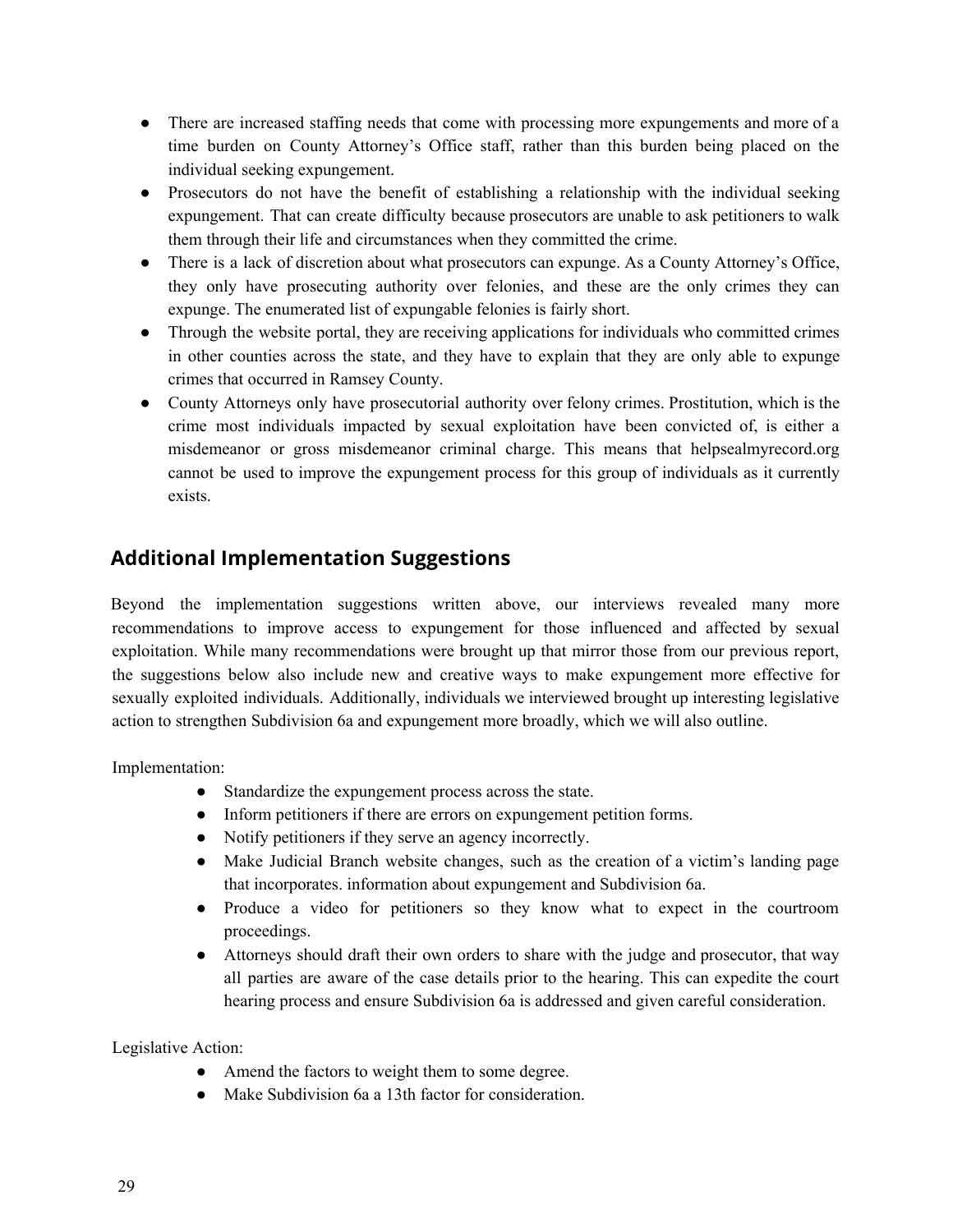- Change the service of petition to make serving documents electronically possible.
- Shorten the time requirements to access expungement.
- Apply automatic expungement to more charges, including prostitution.
- Pursue clean slate legislation.
- Utilize pre-charge diversion in instances of prostitution.
- Make the pardon process more acceptable for certain offenses, including prostitution.

### <span id="page-29-0"></span>**Current Implementation Efforts Based on our Work**

Through the interviews conducted for this research, there have been concrete steps toward raising awareness and making changes to implementation of expungement in relation to prostitution convictions. Outlined below is some of the progress being made to increase access to expungement for sexually exploited individuals.

#### **City of Minneapolis human trafficking prevention**

Shunu Shesthra is the senior advisor for human trafficking prevention with the City of Minneapolis. Through her efforts to prevent sex trafficking, the City is pursuing the implementation of a program to offer one-on-one case management to people involved in low level drug offenses and prostitution. Many stakeholders will be involved to see what structured case management can do. While the program is preventative, there is a place for expungement. Case managers can and should connect people to resources in order to seek expungement.

Shesthra offered to utilize our research and findings to aid in the implementation of the program. A cursory memo of our work thus far was written and shared with her to bring to the committee supporting this initiative. Those committee members will now have greater awareness of the hardships sexually exploited individuals face when living with criminal records and the barriers that exist to accessing expungement.

#### **Minnesota Attorney General and Women's Economic Security Act**

Attorney General Keith Ellison has made women's economic security a priority policy. It was brought to our attention that we should connect with people in his office because expungement for sexually exploited individuals primarily affects women and has many economic implications. We sat down with someone from his office to share an overview of our work.

They expressed great interest and spoke about convening a group of people to discuss women's economic security. In sharing this report with the office, we intend to pursue the issues of expungement for sexually exploited individuals in the group.

#### **Minnesota Judicial Branch reviewing the expungement petition form**

Through conversations with an individual from the Self-Help Center and interviews with individuals from the Minnesota State Court Administrator's Office, awareness of issues with the expungement petition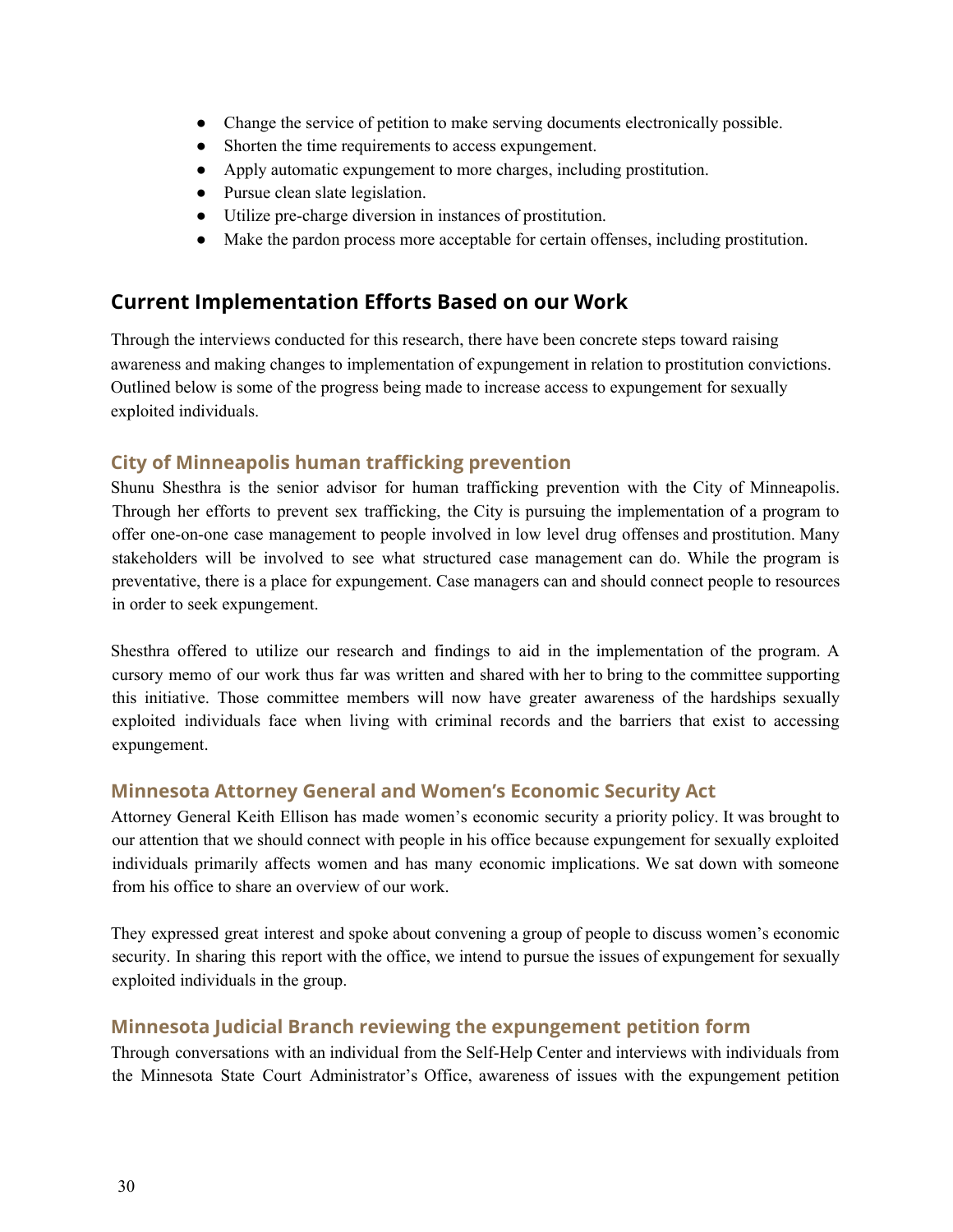form have increased. In those conversations we discussed the inaccessible language on the form and the lack of any specific space to discuss the nexus referenced in Subdivision 6a.

In a follow-up meeting with staff from the State Court Administrator's Office, we discovered there is now a desire to pursue form changes that include updating the instructions within the expungement petition form. The instructions would become much more descriptive and utilize plain language. In a narrative section for Question 16 asking about 'aggravating or mitigating circumstances,' the instructions can include language that brings Subdivision 6a to the forefront.

Staff are willing to draft language and share it with the advisory group we have convened. With the advisory group's input, we can then share whether or not these form changes seem helpful to individuals who would be using the form. This feedback supports our desires to promote participatory policymaking as well as offer opportunities for our advisory group members to enact change.

# <span id="page-30-0"></span>**Advisory Group 2020 Plan**

The advisory group will come together through partnership with three advocacy organizations in the Twin Cities that serve sexually exploited individuals: The Family Partnership's PRIDE program, Breaking Free, and Minnesota Indian Women's Resource Center.

These three organizations were chosen because they work within communities of individuals with diverse experiences that are often not considered when policies are created or implemented. We met with a survivor-led advisory group for the first time in December 2019 and plan to continue engaging their expertise (along with that of other individuals with lived experience) throughout spring 2020 in three additional meetings. Because the purpose of this project is to remove barriers to accessing expungement and to implement Subdivision 6a more effectively, our primary objective in convening advisory groups is to orient the project goals with the needs/goals of those we speak with, and develop leadership capacity within the advisory group to help enable members to advocate for the changes they hope to see.

We anticipate work in our future advisory group meetings including:

- Continue working with the advisory group from December 2019.
- Check-in about the group's goals and project plans and timelines.
- Discuss how expungement has or can impact their life.
- Discuss what they or others have tried to do in the past.
- Build capacity for group members to be leaders around this policy issue, if they choose.
- Connect advisory group members to resources, including relationships we have developed.
- Utilize case studies of their experiences with expungement to educate lawyers, prosecutors, and judges.

Beginning in early 2020, we will work with 10-15 participants, meeting together as a group three times in total for a maximum of two hours each. Advisory group members will be compensated for their time and expertise at a rate of \$20 per hour in the form of a gift card. Food and childcare will also be provided.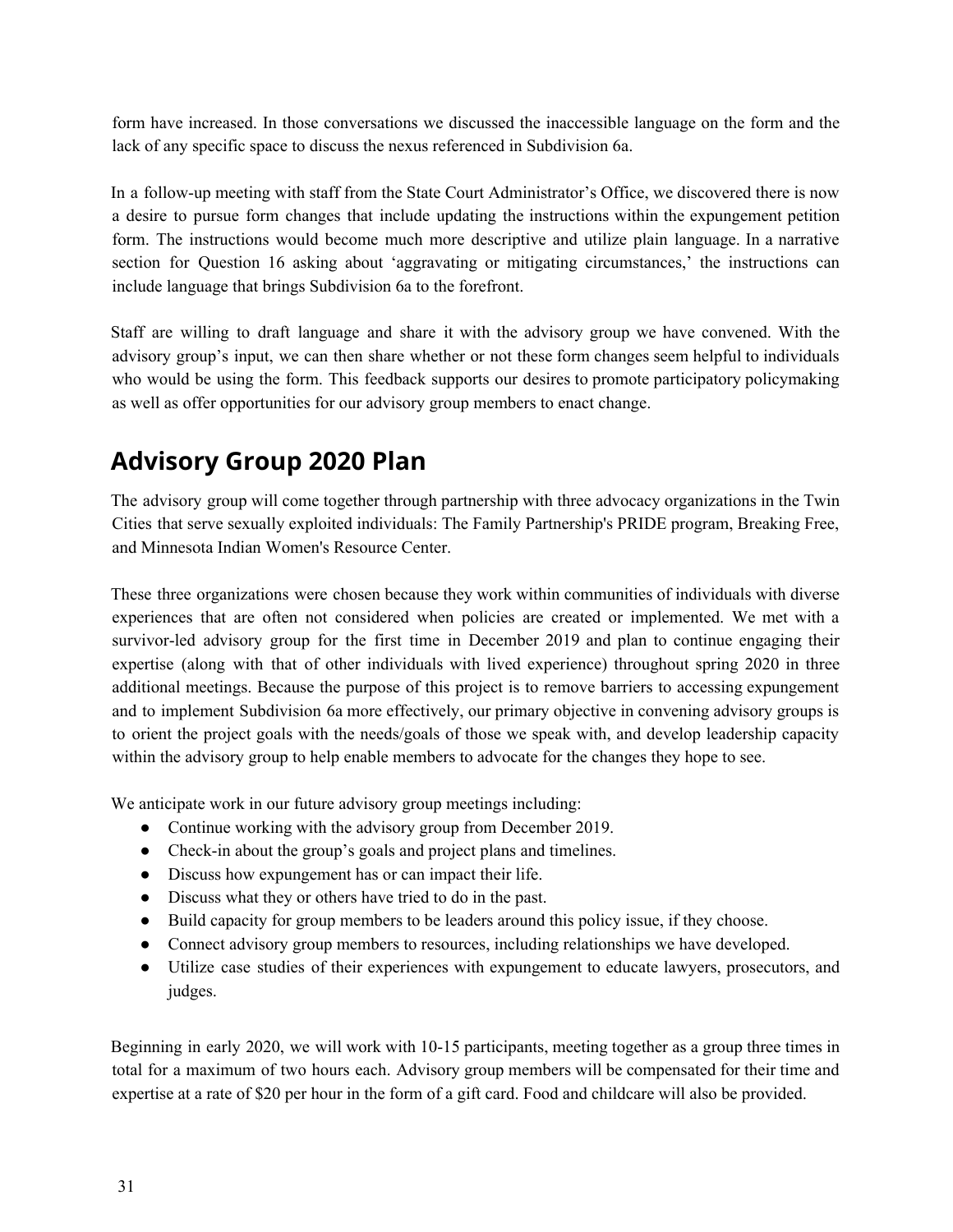The following is a plan to engage with an advisory group made up of individuals who have lived experience with sexual exploitation to better inform how policy implementation efforts for Subdivision 6a move forward and how to reduce barriers to accessing expungement. This plan is based off of a community-based participatory research (CBPR) approach. Within this approach, there are six tenets that guide the work<sup>38</sup>:

- 1. Trust
- 2. Mutual Respect
- 3. Mutual Benefit
- 4. Shared Power
- 5. Shared Knowledge
- 6. Reflection

We have incorporated these tenets into each proposed phase of the work, along with our commitment to being trauma informed as we work with community members.

# **Phase 1 - Problem Identification / Situation Analysis**

During this phase we will engage individuals with lived experience who participated in a focus group on barriers to expungement in spring 2019, and gauge their interest in participating in an advisory group whose purpose will be to advise us on policy implementation methods to reduce barriers to expungement and make Subdivision 6a more accessible. We plan to compensate this group for their time and expertise with funding we applied for solely for this purpose. We will focus on developing trust with the group by demonstrating our interest in and commitment to this issue and to increase their access to justice in order for them to live good lives with stable housing and employment earning a livable wage, both of which are prohibitive with a criminal record. We will demonstrate our values of mutual respect and shared knowledge, which includes moving slower than an academic calendar typically allows and providing opportunities for the community members to speak while we listen and learn from them, rather than asserting our own agenda and working toward that.

#### **Goal for this phase**

Agree to move forward with an advisory group who we have begun to build trust with based on their lived experience and interest in accessing expungement.

*Possible tasks to accomplish goal:*

- Build an advisory group of 6-10 individuals who are impacted/affected by sexual exploitation who have either sought expungement or would like to seek expungement.
- Meet with advisory group 2-3 times to provide information about Subdivision 6a and expungement more broadly, have researchers and advisory group members get to know one another, and agree to work together to create change in how their community accesses expungement.
- Determine the group's decision-making process.
- Determine communication preferences.

<sup>38</sup> Gust, S., & Cathy, J. (n.d.). Six Tenets of Community-Academic Partnerships*.*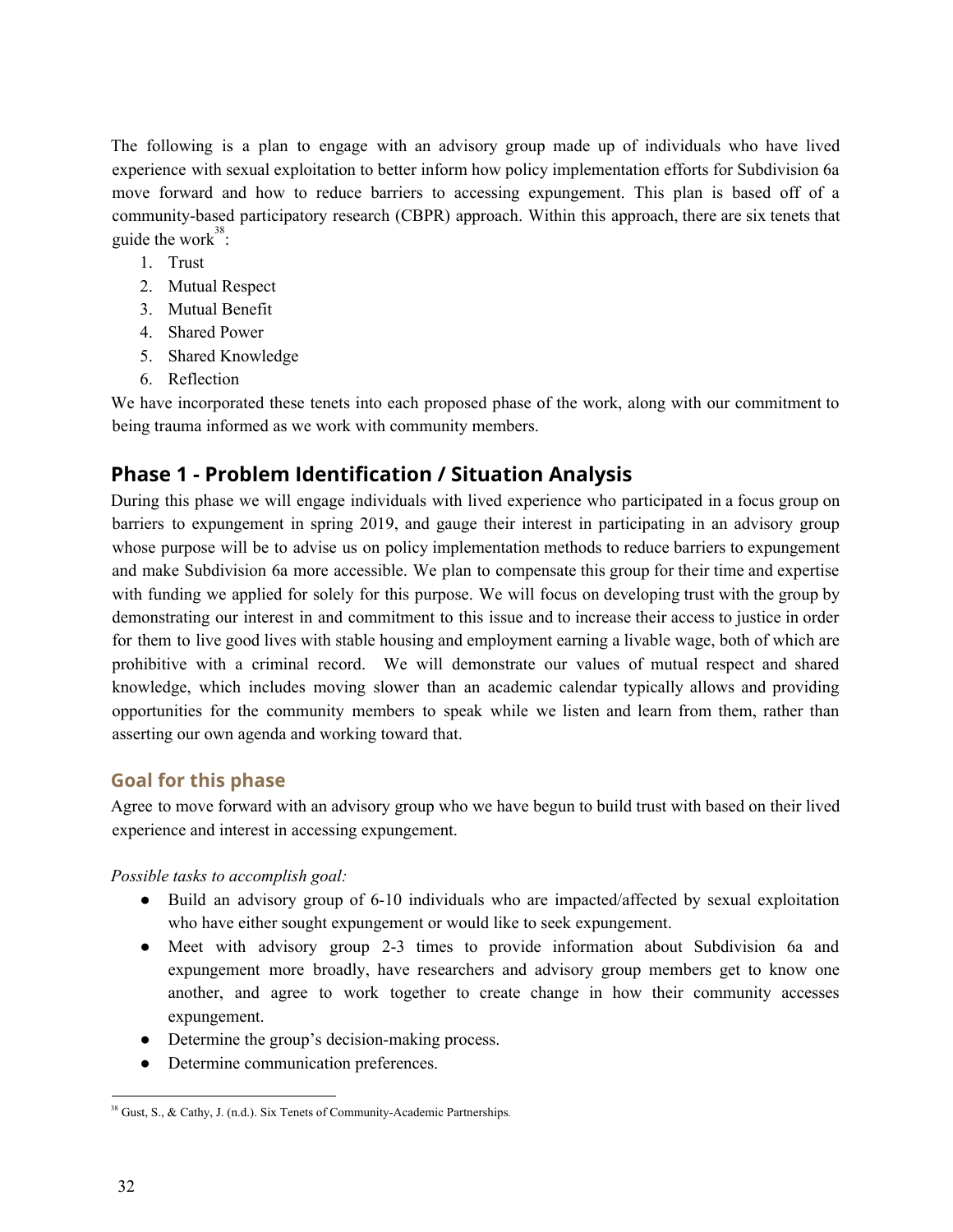### **Phase 2 – Design**

During this phase we will lead the advisory group through conversations and activities that determine what policy implementation methods we should pursue to best support their access to expungement. We will utilize reflection and appreciative inquiry approaches to continue infusing CBPR values into the process. Through our research so far, we have determined a few possible implementation methods that we will present as options. In an effort to share power these will be options for the group to discuss. But if these options don't match their needs, we will not move forward with them.

#### **Goal for this phase**

Determine policy implementation methods to increase access to expungement utilizing Subdivision 6a for this community to pursue in the next phase, based on the advisory group's experiences and opinions.

*Possible tasks to accomplish goal:*

- Meet with advisory group 1-2 times to learn about barriers they have faced in seeking expungement. Brainstorm and discuss policy implementation methods that would make expungement more accessible.
- Use agreed upon decision-making process to determine which implementation methods to move forward with.
- Develop a Memorandum of Understanding (MOU) or another more informal description of partnership plans and working agreements, if the advisory group determines this is of interest to them.
- Begin thinking about and documenting a dissemination plan.
- Develop a rough project timeline.
- Complete Institutional Review Board (IRB) process, if necessary.
- Apply for funding, if necessary.
- Collaboratively create a budget for funds already secured.

### **Phase 3 – Implementation**

In the implementation phase, as a research team we will pursue the action that the advisory group decides would be most beneficial for them to better access expungement. Together, we will develop a plan for how to make this happen. We will draw on the connections that as researchers, we have made with legislators, county and city government officials, private attorneys, and legal aid nonprofit organizations to make this happen. This will ensure mutual benefit and shared power throughout this phase of work. Another focus of this phase will be to develop capacity for the advisory group members and others to be leaders in creating expungement policy change. Because we are learning from their experiences and utilizing their expertise to decide the best policy implementation approach, it makes sense that they also lead the charge in making it happen and we can help with that. Some things we might do as a large group to build this capacity include: working on a story of self that is not re-traumatizing to share with legislators and other policymakers when the need arises, and being connected to training opportunities through organizations like the Center for Urban and Regional Affairs (CURA) at the University of Minnesota.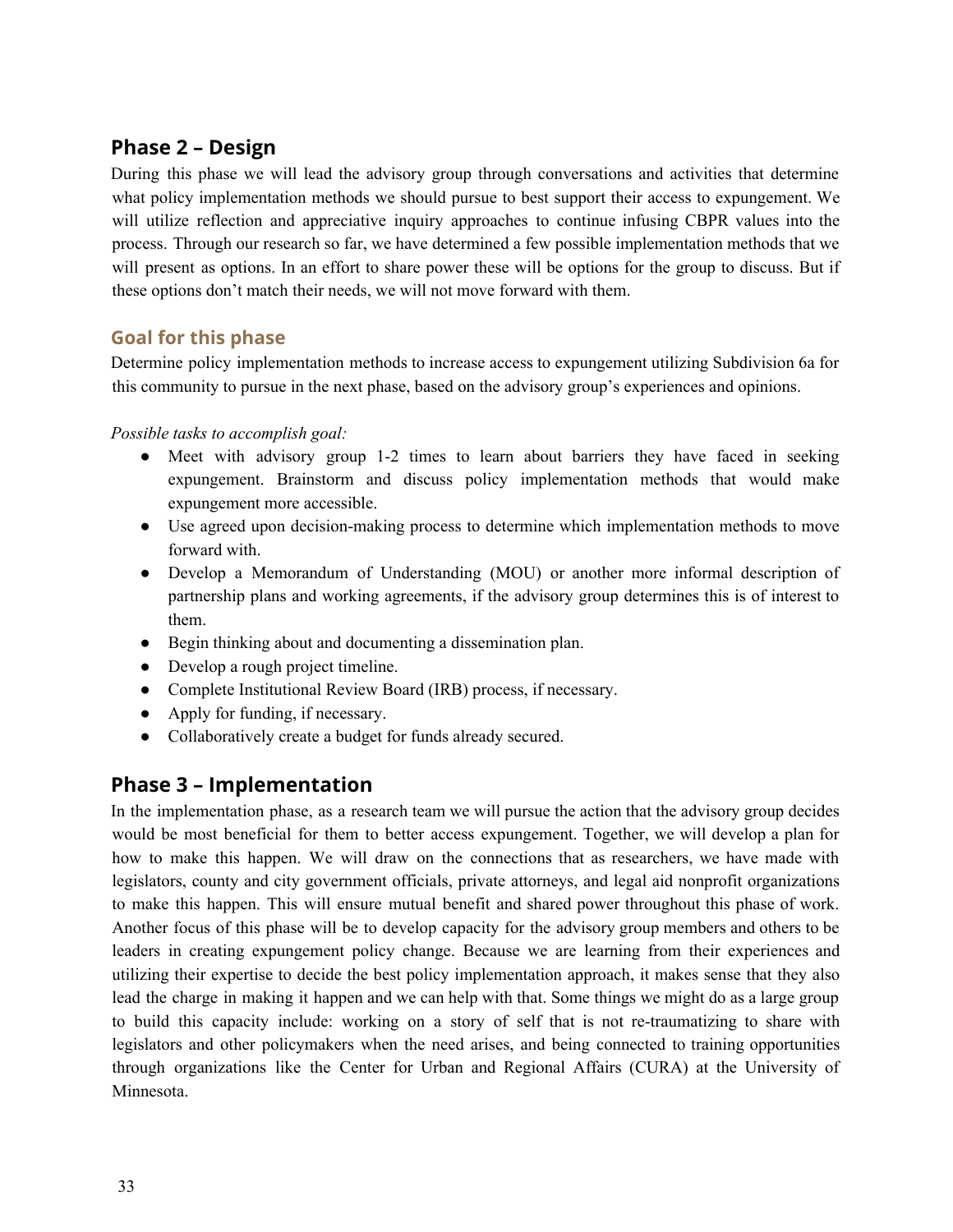### **Goal for this phase**

Develop a project plan to move forward on the policy implementation method chosen by the advisory group and develop leadership among those who are interested within the advisory group to be part of creating policy change to increase their access to expungement.

*Possible tasks to accomplish goal:*

- Secure funding.
- Revisit the project timeline and dissemination plan and agree on deliverables for each.
- Collaboratively develop any tools required to implement the chosen policy implementation methods.
- Discuss and re-ground ourselves in the change we hope to see happen.
- Discuss self-interest of each member of this project team in being involved.
- Meet with advisory group 2-3 times to focus on leadership and sharing power with group members to be leaders on this issue, if they are interested.

# **Phase 4 – Dissemination**

At this point, we will disseminate the results of our work together. This is not a typical research project because its focus is on how to best implement an existing policy, therefore it may look different. Because the full advisory group has not yet been formed, it is hard to say how the group will want to disseminate information. Ensuring that we honor the trust built and continue to share power is critical at this phase. Some dissemination methods might include: a series of letters to the editor sharing a story of self from advisory group members about their challenges seeking expungement and what this process has been like; sharing case studies, stories or examples from this work with county attorneys or other officials across the state of Minnesota to persuade them to make changes on how they implement Subdivision 6a; or conducting leadership and expungement trainings for others impacted/affected by sexual exploitation.

#### **Goal for this phase**

To follow the agreed upon dissemination plan and collaboratively share the results of this work together in the hope of creating more change through the sharing of our process and results.

*Possible tasks to accomplish goal:*

- Share research findings with community members and partners according to the dissemination plan.
- Write reports for funding partners.
- Identify next steps.
- Meet with advisory group to celebrate our hard work together.

# <span id="page-33-0"></span>**Conclusion**

Expungement is the act of sealing criminal records, making them unavailable to agencies, officials and individuals at certain levels. It is generally seen as a way of supporting individuals who have reformed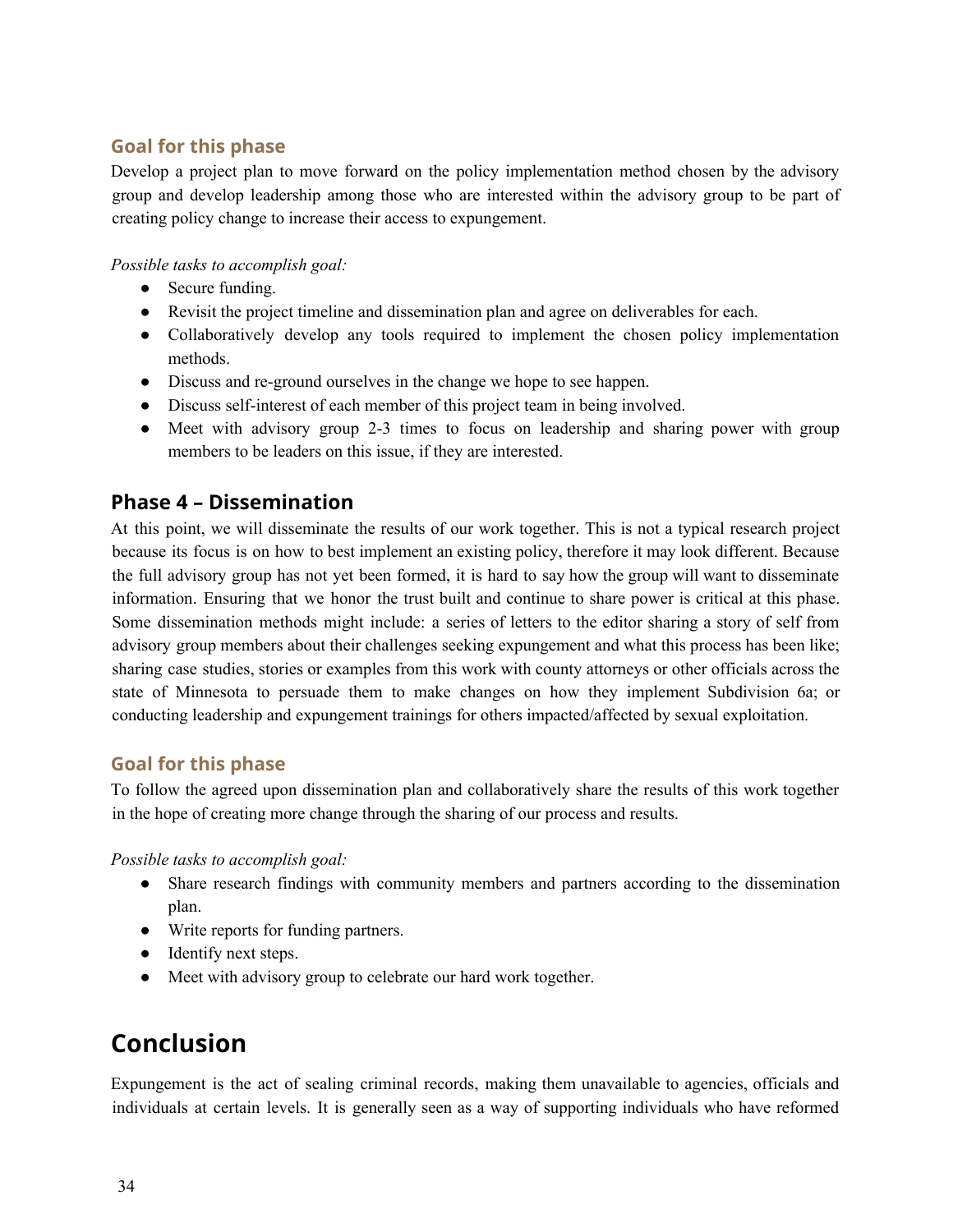and is important for their reintegration into society after leaving the criminal justice system to be able to access housing, employment, and certain welfare benefits and educational opportunities. The expungement process is a huge burden for individual petitioners regarding time, cost, and knowledge. Many of those who could benefit most from an expungement are unable to access it because of how complex the process is, particularly without legal representation. One community that could benefit from criminal expungement is individuals affected and impacted by sexual exploitation, who often have criminal charges of prostitution. In Minnesota, Statute 609A.03 subdivision 6a was passed into law in 2014, and is a way for anyone who found themselves at the nexus of being a victim of a crime at the time they committed a crime to more easily expunge their criminal records and be restored to their original status before arrest.

However, very few individuals have utilized (or are familiar with) Subdivision 6a in expungement proceedings, which is a continuation of inequities in justice. Expungement as a system is fundamental to a functioning society. The fact that expungement is not functioning well for those who need it most shows that our society is not functioning properly or equitably. Criminal records impact individuals long after their punishment for the crime is completed and keeps them from living a good life. It is a basic miscarriage of justice that expungement is not functioning in the way it should, particularly for individuals who are also victims of crime.

Situated within a recommendation from the Safe Harbor for All Report, this work is a timely consideration in the state of Minnesota. Because the purpose of this project is to remove barriers to accessing expungement and implement Subdivision 6a more effectively, our primary objectives were to assess new, creative ways of implementation and to make this process participatory by engaging individuals with lived experience. The interviews we conducted brought up recommendations for improving the implementation of Subdivision 6a and accessing expungement more broadly, as well as legislative considerations that would strengthen Subdivision 6a and expungement in general.

Sharing Joy Friedman's story illustrates the very specific circumstances for her successful expungement utilizing Subdivision 6a While this subdivision may be inaccessible for many sexually exploited individuals, it is important to consider the ways in which one may be able to successfully utilize it. As we look toward pursuing new implementation strategies, it is vital to learn from an individual that has experienced the expungement process and highlight her suggestions.

Our advisory group provided the participatory element that this work requires. To best promote changes that directly influence a particular population, that population must be centered and heard. We were fortunate to have met with Joy Friedman and Kristine Longfield to begin conversations around barriers and solutions. Their expertise in expungement is crucial to considering original and productive changes to both the way Subdivision 6a is implemented and the ways in which marginalized communities access expungement.

Through conversations during this research, we outlined implementation considerations and progress that is already being made. Awareness of sexually exploited individuals, prostitution charges, victimization,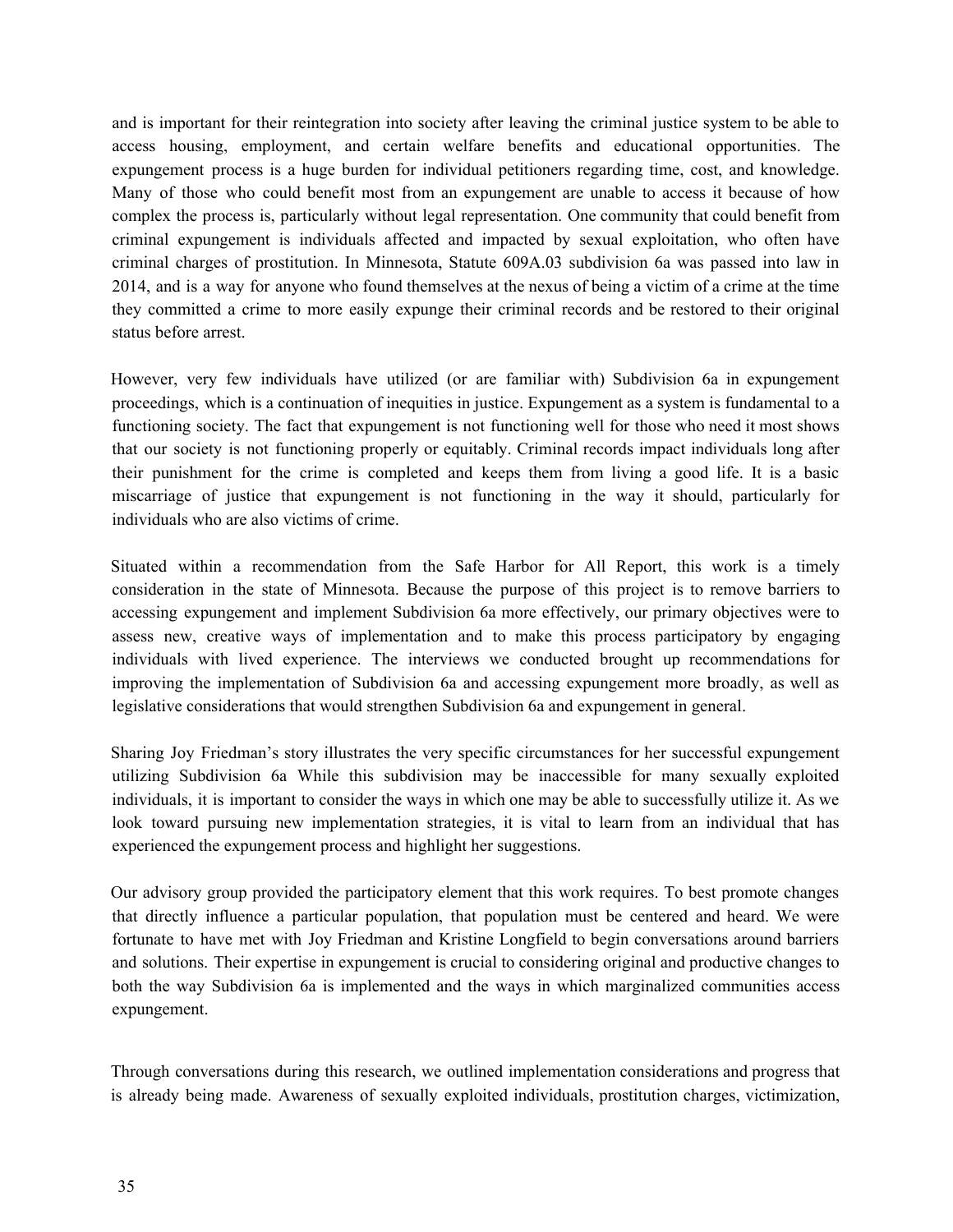and expungement are increasing. Through funding and community support, we look forward to pursuing changes in partnership with our advisory group, while also engaging sexually exploited individuals and systems professionals statewide. The effort will ensure that implementation changes and legislative pursuits are informed by those most affected and will benefit sexually exploited individuals across the whole state in order to give them a real second chance.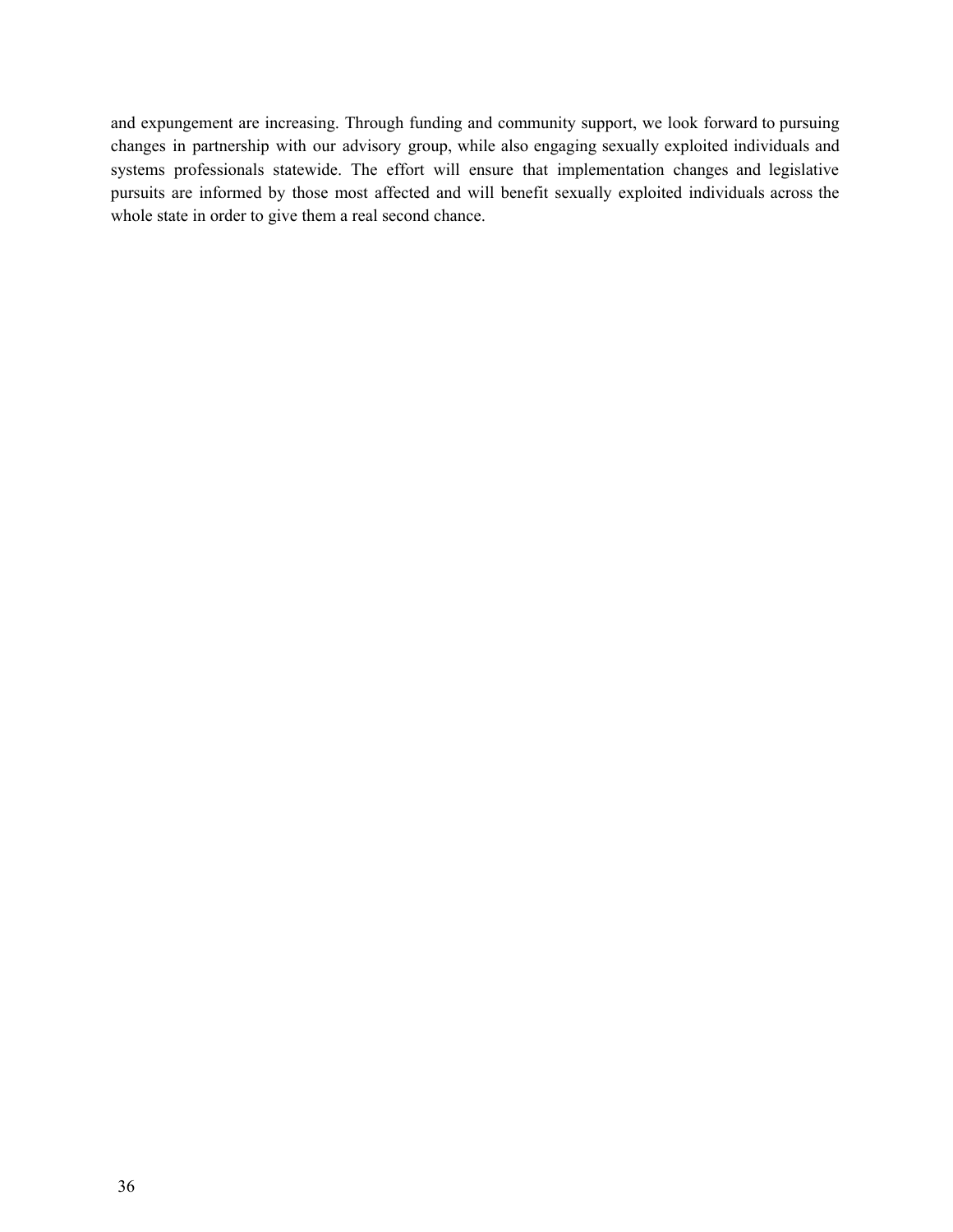# <span id="page-36-0"></span>**Appendices**

#### <span id="page-36-1"></span>**Appendix A: Consent Form for Interviews**

#### **Consent to Participate in Expungement Research Interview**

**Overview.** Current Minnesota Statute (609A.03 subd. 6a) states that for people with prostitution and sex trafficking charges, as well as crimes related to these charges, it is possible to restore status if they were also a victim of crime at the time of conviction. Through research we conducted in Spring 2019, it became clear that implementation of this part of the statute has been challenging. In order to address this, we are working with The Family Partnership's PRIDE program to execute procedural changes that will improve implementation.

In this conversation, we are seeking your expertise on the court system, expungement, or how individuals with prostitution and other related charges access expungement, to make policy implementation changes for Subdivision 6a. Because we are seeking to educate people in the court system and make modifications to the expungement petition form, we're speaking with you as an expert with important knowledge and experience rather than asking for your personal information or your stories.

**Confidentiality/Voluntary.** Your participation in this conversation is completely voluntary. You are free to skip any question that we ask you if you'd prefer not to answer.

The information that you share will be combined with the feedback from others and summarized in a report for The Family Partnership's PRIDE program, the Humphrey School of Public Affairs, as well as the general public. We may want to use quotes or paraphrases of the information you provide, therefore please indicate below what you consent to. We are not mandated reporters, so we will not share any information that you tell us with any authorities unless you ask us to do so.

**Recording and note taking.** Before we get started, we'd like to point out that we may be recording our conversation and taking notes throughout the interview. These recordings and notes will not be shared with anyone outside of the research team. We will store them on password protected computers, and they will be destroyed after the project is over.

**Eligibility.** We are having these conversations with individuals currently 18 years of age or older. Is everyone here [are you] 18 years of age or older?

**Consent**. We just talked through all of the elements of this consent form. What additional questions do you have? Please check the boxes below if you want to participate.

#### ❏**I consent to participate.**

- ❏ **You may quote me**
- ❏ **You may identify me by name**
- ❏ **You may quote me AND identify me by name**

❏**I do not consent to participate.**

 $\mathcal{L}=\{1,2,3,4,5\}$ 

Print Name Date

 $\mathcal{L}_\text{max} = \mathcal{L}_\text{max} = \mathcal{L}_\text{max} = \mathcal{L}_\text{max} = \mathcal{L}_\text{max} = \mathcal{L}_\text{max} = \mathcal{L}_\text{max} = \mathcal{L}_\text{max} = \mathcal{L}_\text{max} = \mathcal{L}_\text{max} = \mathcal{L}_\text{max} = \mathcal{L}_\text{max} = \mathcal{L}_\text{max} = \mathcal{L}_\text{max} = \mathcal{L}_\text{max} = \mathcal{L}_\text{max} = \mathcal{L}_\text{max} = \mathcal{L}_\text{max} = \mathcal{$ 

Signature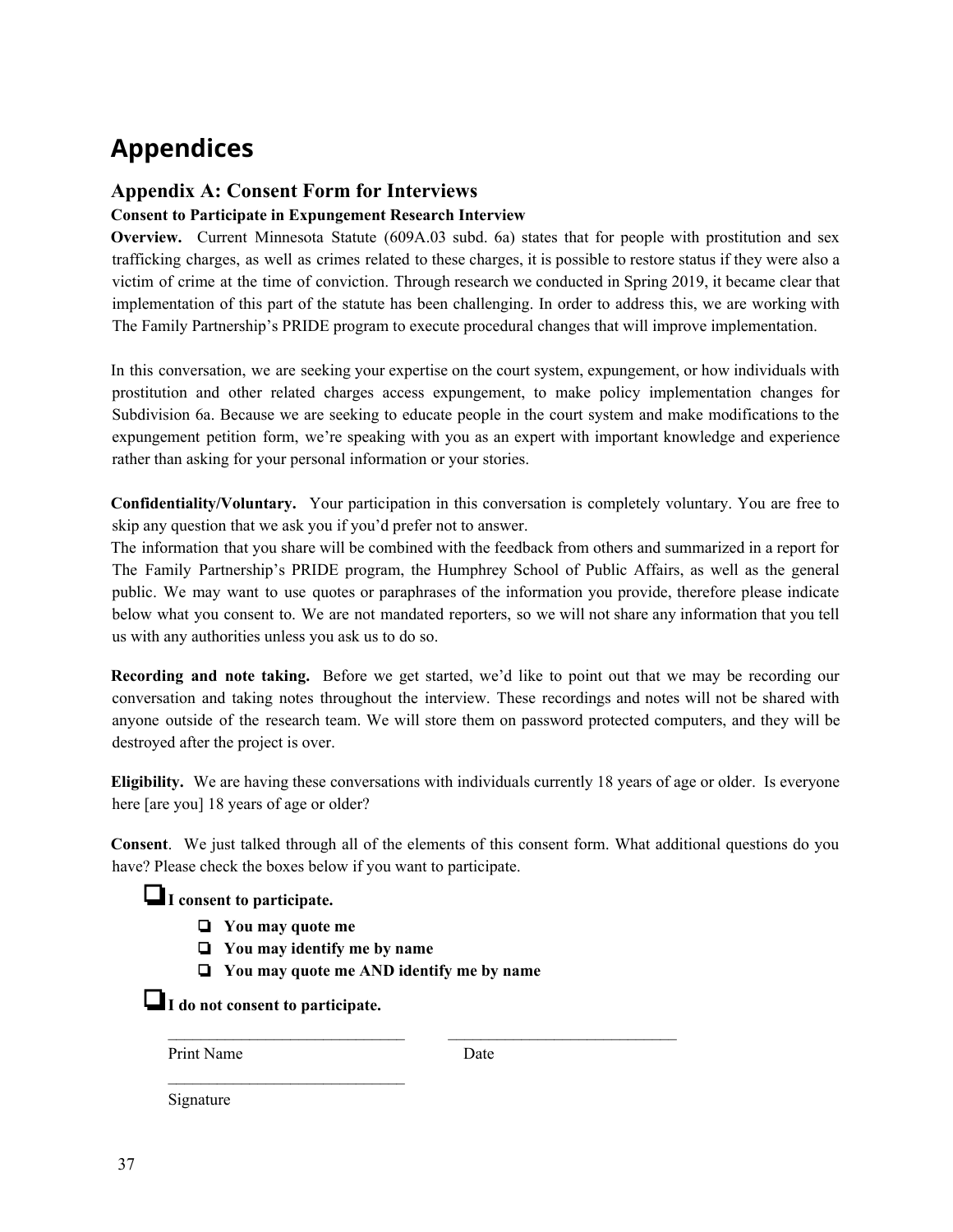#### <span id="page-37-0"></span>**Appendix B: Consent Form for Case Study**

#### **Capstone Purpose**

We are seeking to remove barriers to expungement within the legal and court systems in Minnesota specifically for individuals who have been victims of sexual exploitation to utilize Minnesota Statute 609A.03 subdivision 6a. There are two paths we are pursuing - first, increasing education and awareness of judges and prosecutors about working with victims of sexual exploitation who are seeking expungement and second, trying to make changes to the expungement petition form so that it is easier to navigate without legal representation. We will engage with advisory groups of folks at MIWRC, Breaking Free, and PRIDE who have sought or would like to seek expungement and have been a victim of sexual exploitation in order to inform these changes.

#### **Case Study Purpose**

The purpose of doing a case study on your experiences and insights is to identify the key components that need to be addressed and improved in the system to make expungements more accessible to folks who have exited the life. This information about your experience will also act as a road map or guide for folks to get a successful expungement. We want to meet with you to ask about what resources you utilized to seek expungement, what your experience with your lawyers was like, how the expungement hearing went, etc.

#### **Consent**

Your participation in this process is entirely voluntary. We are interested in learning about the process you went through to achieve your expungement, so please do not feel the need to discuss anything outside of that, unless you would like to. Within the report, you can be identified or not, depending on which you would prefer. We also want to ensure that your experience is told in a way you are most comfortable with. We can explore two options:

- We can facilitate questions and you can write out the process from your perspective. We will support you in any way you might need, and our final report would include your story.
- We can facilitate questions and write out the process as you have shared it with us. We will share a draft of our write up for your thoughts and edits to make sure it is representative of your experience.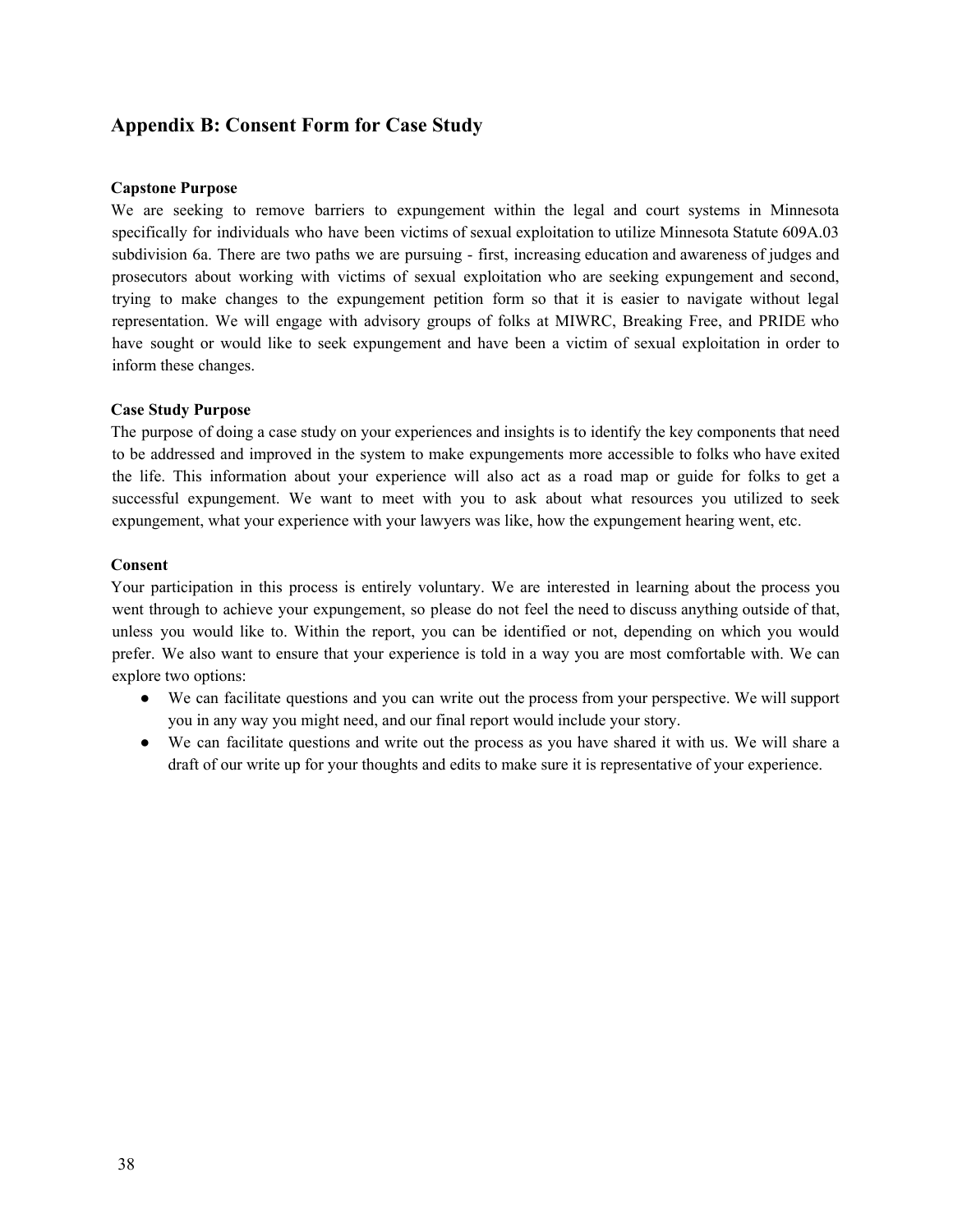#### <span id="page-38-0"></span>**Appendix C: Consent Form for Advisory Group**

#### **Statement of Purpose**

We are a group of graduate students at the University of Minnesota who worked with Hennepin County's No Wrong Door Initiative in spring 2019 to research barriers to expungement within the legal and court systems. During this time, we worked with another group of graduate students who convened a focus group to learn about the barriers that individuals with lived experience face to seeking expungement and came up with recommendations. This semester, we are working with PRIDE to move some of these recommendations forward as best we can. In order to do so, we would like to work with an advisory group of folks who have sought or would like to seek expungement and have been impacted by sexual exploitation. We hope to pursue changes that you find most helpful in increasing your access to expungement. While we cannot guarantee that change will happen, we are cautiously optimistic.

#### **Advisory Group Impact**

The purpose of this advisory group is to work with graduate students who are hoping to increase access to expungement. In order to make changes beneficial to those utilizing expungement, we are seeking any and all advice on what changes should be made and how to go about them. As a requirement for our graduate program, a report will be written documenting our work with the advisory group and our combined suggestions for how to increase access to expungement for individuals impacted by sexual exploitation. We will respect the confidentiality each advisor has requested when sharing information and quotes from the advisory group. While we are optimistic about creating some change in the expungement process, we cannot guarantee that the recommended changes will be made, or how quickly they will be made.

#### **Whatever you say in this group will not affect your relationship with PRIDE**

PRIDE has offered us space to hold this advisory group, but it is an independent study conducted by students at the University of Minnesota. We want you to feel comfortable being honest about problems with the expungement process, and the staff at PRIDE have assured us that any negative feedback about PRIDE services will not impact any future relationship with PRIDE. You are also free to speak with us privately or email us (we can share these if there is an interest).

#### **Participation is voluntary and we will respect your privacy/confidentiality**

During our advisory group meetings, you are not required to answer any question, or share any information that you want to keep private. You are also free to take a break or leave the meeting early for any reason. We will be taking notes during our meetings, and we will have each advisor sign below letting us know their comfort with being quoted and desire to either be named or remain anonymous. If you choose to be quoted and identified, we will share the quote with you to ensure that we documented it correctly before it is added into our final report. You have the final say over your own words. We will honor your indicated wishes for privacy/confidentiality, and you can change your preferences at any time during the process. We will not report anything to law enforcement or repeat anything you say to others with your name attached. We ask that all participants respect the privacy of others in the room but cannot guarantee complete privacy. If there is something you want to share, but don't feel comfortable doing so in front of others, you can speak with us privately.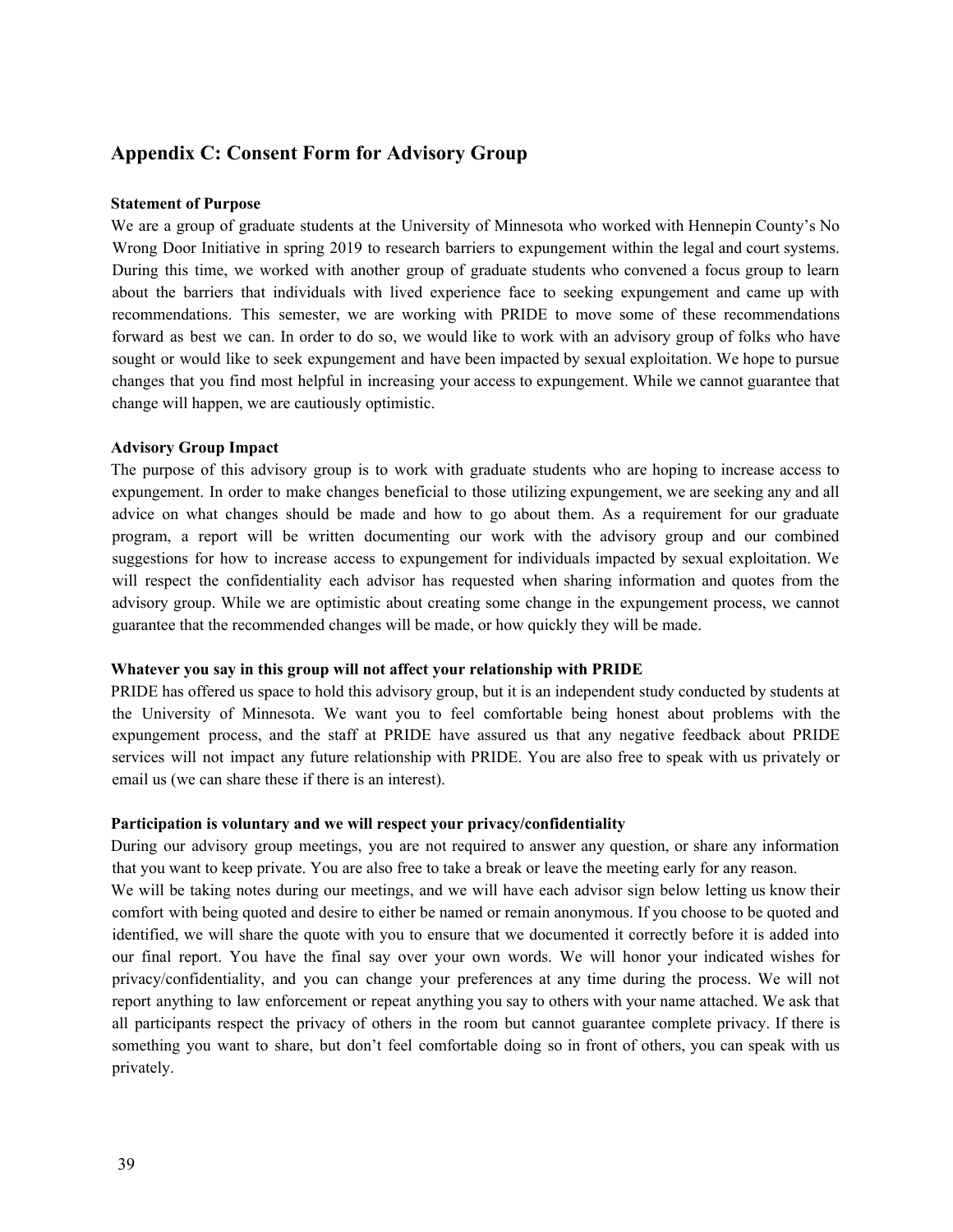| I consent to participate and:                                                                   |
|-------------------------------------------------------------------------------------------------|
| $\Box$ I wish to remain anonymous and not be quoted.                                            |
| $\Box$ You may quote me, but I wish to remain anonymous                                         |
| <b>Theory</b> You may identify me by name, but I do not want to be quoted (meaning I want to be |
| acknowledged by name only)                                                                      |
| $\Box$ You may quote me AND identify me by name                                                 |
| I do not consent to participate.                                                                |
| Print Name<br>Date                                                                              |

Signature

 $\mathcal{L}_\text{max}$  , where  $\mathcal{L}_\text{max}$  and  $\mathcal{L}_\text{max}$